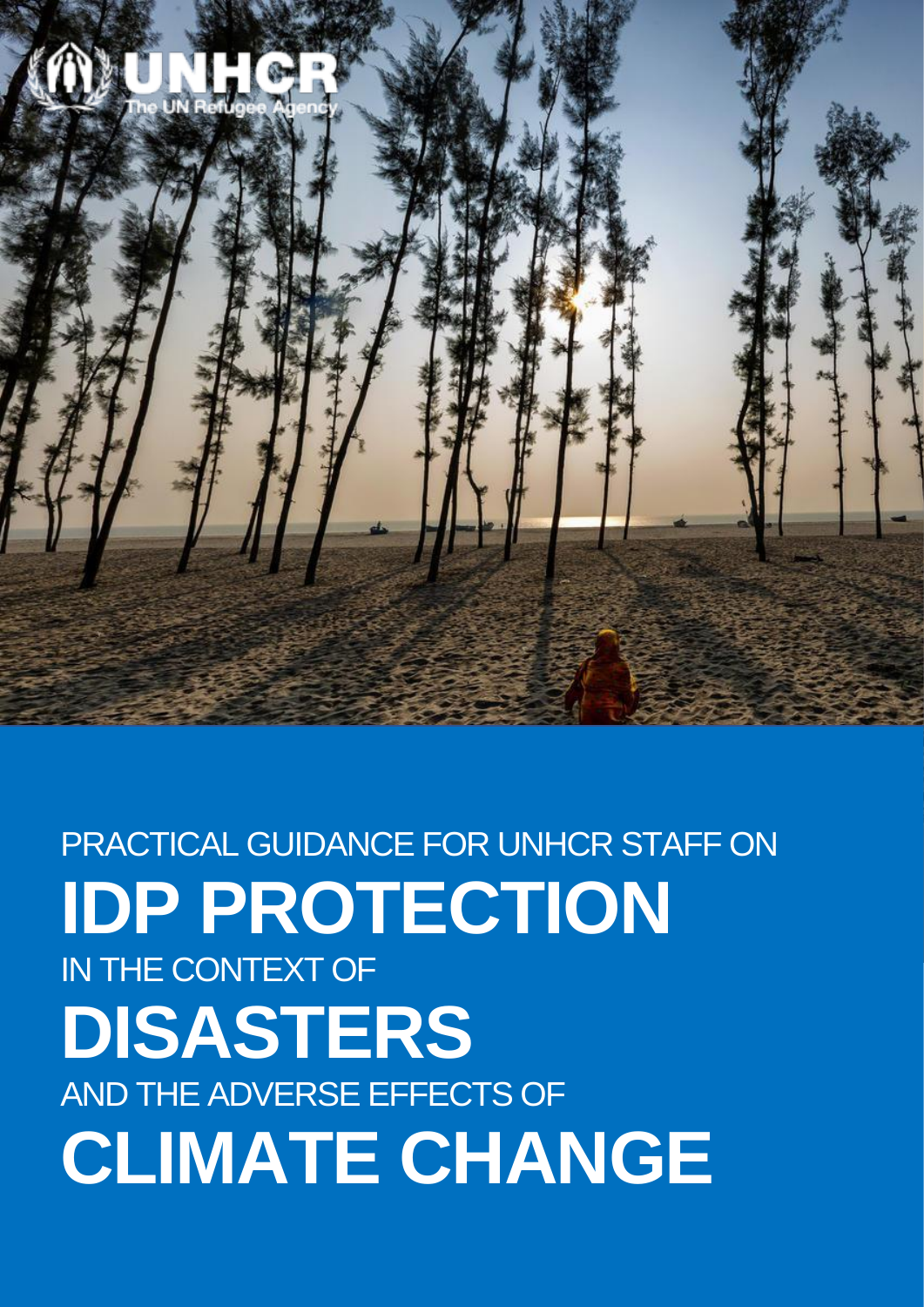| <b>Introduction</b><br>Purpose<br>Scope                                                                                                                                                                                                                                        | 3              |
|--------------------------------------------------------------------------------------------------------------------------------------------------------------------------------------------------------------------------------------------------------------------------------|----------------|
| <b>Guiding Considerations</b><br>State sovereignty and responsibility<br>Prevention and preparedness<br>Imperative to save lives and prioritize protection needs<br>Scale and scope of affected populations<br>Actors in disaster contexts<br>Access and logistical challenges | 5              |
| <b>Prevention and Preparedness</b><br>Disaster risk reduction and displacement<br>Early/anticipatory humanitarian action<br>Evacuations<br><b>Planned relocations</b>                                                                                                          | $\overline{7}$ |
| <b>Protection Challenges</b><br>Scenarios and key protection considerations<br>Sudden-onset disasters<br>Slow-onset disasters<br>Multi-hazard disasters<br>Intersection between disaster and conflict and/or violence<br><b>IDP Protection Response Matrix</b>                 | 11             |
| <b>Responsible Disengagement</b>                                                                                                                                                                                                                                               | 26             |
| <b>Annexes</b><br><b>Terminology and Key Concepts</b><br>Relevant International, Regional and National Normative Frameworks<br>List of Relevant Reference, Guidance and Tools                                                                                                  | 28             |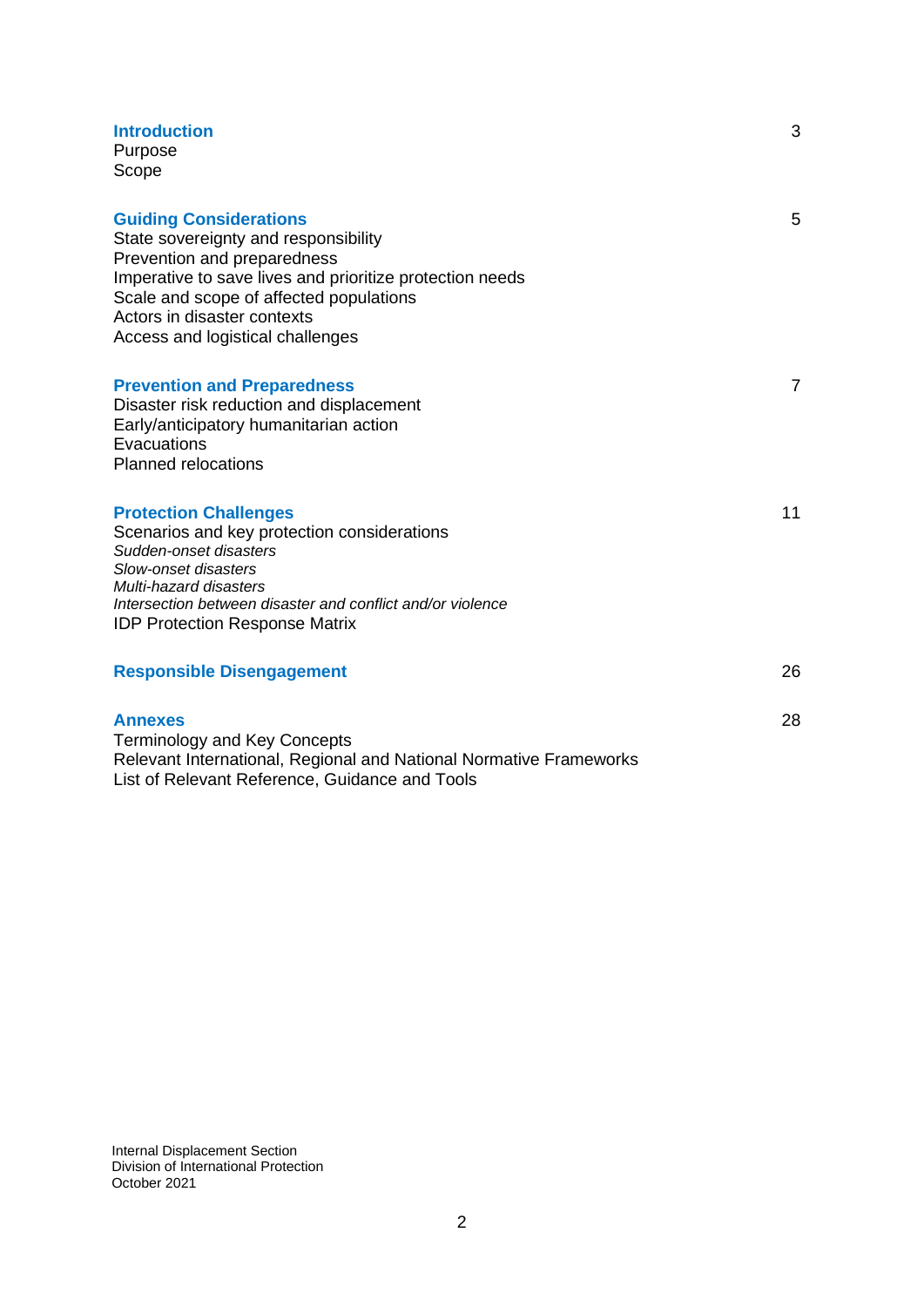# **1. Introduction**

Disasters and the adverse effects of climate change are causing displacement in all regions of the globe. Each year, millions of people are displaced in the context of disasters caused by natural hazards such as floods, volcanic eruptions, tropical storms, earthquakes, landslides, droughts and flooding, with most of this disaster displacement taking place *within* countries. In 2020 alone there were an estimated 30.7 million new internal displacements associated with disasters, the vast majority of them linked to weather- and climate-related natural hazards.<sup>1</sup>

Scientists warn that displacement in the context of the adverse effects of climate change will increase as extreme weather events become more frequent and intense, sea levels rise, and many countries start to experience the limits of their adaptation and disaster risk reduction action and measures.<sup>2</sup>

UNHCR has recognized climate change as the defining challenge of our times, adding to the scale and complexity of human displacement and with important implications for the maintenance of international peace and security.<sup>3</sup> Those displaced by disasters and the adverse effects of climate change have protection needs and vulnerabilities that must be addressed and for which UNHCR has specific expertise to respond. Climate and conflict also increasingly intersect not only as drivers of displacement but also in their impacts on displaced people. Displaced people, regardless of the reason for flight, often reside in places affected by climate change or disasters and can therefore be exposed to secondary displacement. Moreover, climate impacts in their home areas can inhibit their ability to safely return.

## **Purpose**

This guidance has been developed in order to help field staff at UNHCR operations become familiar with, prepare for and deliver protection responses in the context of internal displacement linked to disasters and the adverse effects of climate change. While similar to conflict-induced settings, the characteristics of internal displacement in the context of disasters and the adverse effects of climate change, may in some instances require specific approaches regarding protection risks and priority responses, and involve additional considerations for preparedness and response by UNHCR operations.

## **Scope**

This guidance is primarily designed for use by UNHCR country operations, deployed emergency response teams and the role in preparedness and response of Regional Bureaux and Headquarters' Divisions, in line with UNHCR's Accountability Framework. The protection considerations included in this guidance are consistent with the *IASC Operational Guidelines on the Protection of Persons in Situations of Natural Disasters,<sup>4</sup>* which spell out key principles for humanitarian action in situations of disasters linked to natural hazards.

This guidance mainly focuses on disasters due to natural hazards, including the impacts of climate change (see annex 1 for terminology and key concepts), while some aspects and activities, might still be relevant and useful in the context of disasters due to technological, biological hazards and other hazards listed under the Sendai Framework for Disaster Risk Reduction 2015-2030.

<sup>1</sup> IDMC Global Report on Internal Displacement 2021,<https://www.internal-displacement.org/global-report/grid2021/>

<sup>2</sup> IPCC, 2021: Summary for Policymakers. In: Climate Change 2021: The Physical Science Basis. Contribution of Working Group I to the Sixth Assessment Report of the Intergovernmental Panel on Climate Change [Masson Delmotte, V., P. Zhai, A. Pirani, S.L. Connors, C. Péan, S. Berger, N. Caud, Y. Chen, L. Goldfarb, M.I. Gomis, M. Huang, K. Leitzell, E. Lonnoy, J.B.R. Matthews, T.K. Maycock, T. Waterfield, O. Yelekçi, R. Yu, and B. Zhou (eds.)]. Cambridge University Press.

<sup>&</sup>lt;sup>3</sup> Antonio Guterres, former High Commissioner for Refugees (in an address to the UN Security Council 2011)

<sup>4</sup> The Guidelines are based on the full spectrum of the universal human rights instruments, as far as appropriate, as well as on relevant regional human rights conventions and other standards, such as the Guiding Principles on Internal Displacement, the Sphere Project's Humanitarian Charter and Minimum Standards in Disaster Response (the Sphere Handbook), and the IFRC Code of Conduct. The Operational Guidelines should be seen as complementing these standards and policies and interpreted so as to be consistent with them.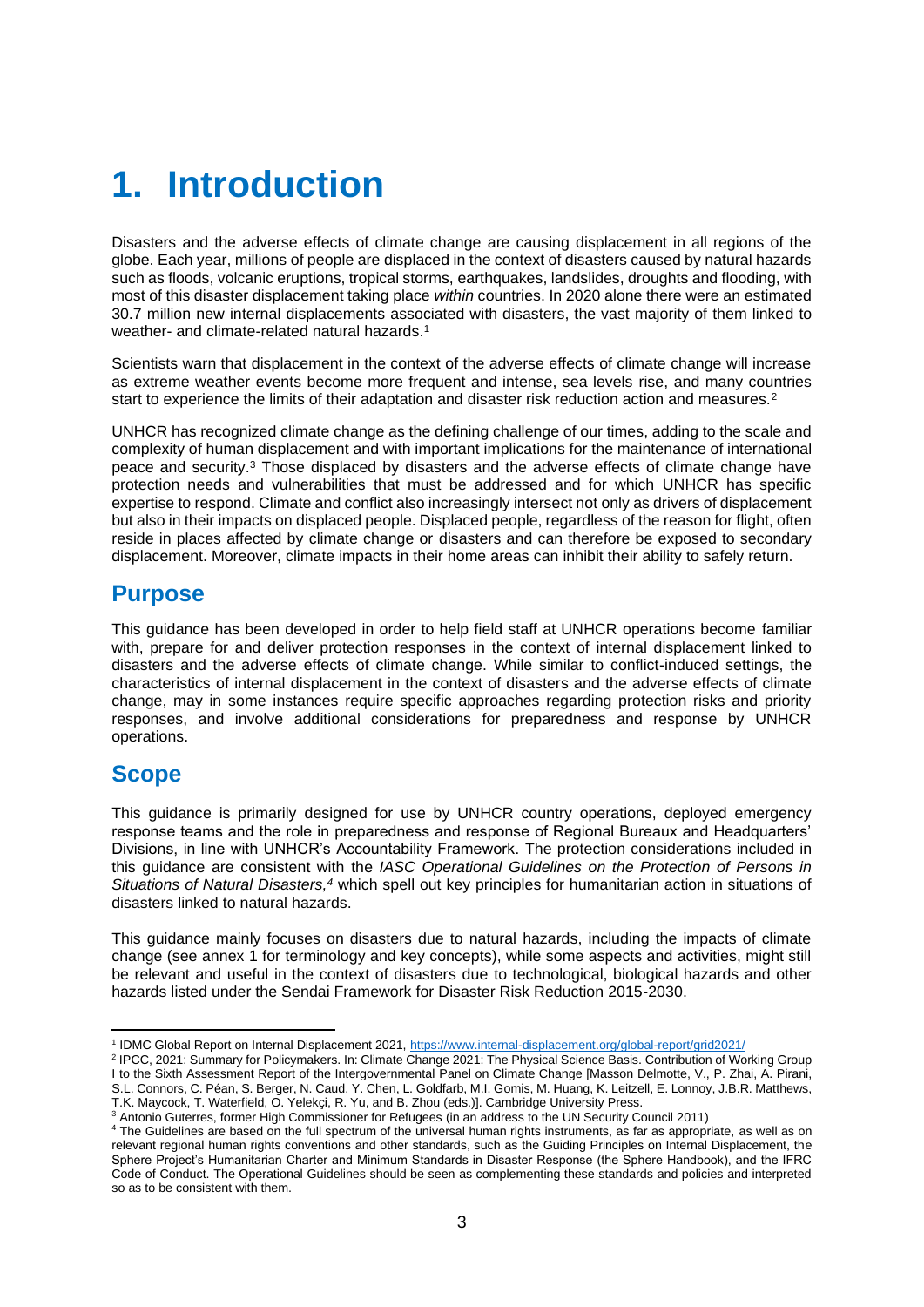This guidance supports the implementation of UNHCR's commitments under its [Policy on UNHCR's](https://cms.emergency.unhcr.org/documents/11982/363259/UNHCR+HCP+2019+1+Policy+on+UNHCR%27s+Engagement+in+Situations+of+Internal+Displacement/b353acfa-8aae-426e-9d48-9a9794b9e444)  [Engagement in Situations of Internal Displacement](https://cms.emergency.unhcr.org/documents/11982/363259/UNHCR+HCP+2019+1+Policy+on+UNHCR%27s+Engagement+in+Situations+of+Internal+Displacement/b353acfa-8aae-426e-9d48-9a9794b9e444) (the IDP Policy) and is aligned with the [Policy on](https://emergency.unhcr.org/entry/408136/preparedness-package-for-idp-emergencies-ppie)  [Emergency Preparedness and Response](https://emergency.unhcr.org/entry/408136/preparedness-package-for-idp-emergencies-ppie) as well as [UNHCR's Strategic Framework for Climate Action.](https://www.unhcr.org/604a26d84.pdf) In particular, the IDP Policy commits UNHCR to engage not only in conflict situations but also to (…)

*"contribute to any inter-agency response to disaster-induced internal displacement, taking the*  lead on protection, whenever the three criteria of field presence, a government request and *inter-agency agreement are met. The scope of UNHCR's engagement in such situations will generally be time-limited and will be determined in consultation with the Senior Executive Team."<sup>5</sup>*

UNHCR's involvement in the context of disasters and the adverse effects of climate change is often part of a broader inter-agency cluster response.<sup>6</sup> This requires engagement with the UN/humanitarian system in all phases of the collective response, including preparedness. This guidance is therefore applicable to the multiple roles that UNHCR plays in IDP protection situations, including as:

- Cluster Lead Agency (CLA) for protection, where UNHCR coordinates and provides global level inter-agency policy advice and guidance on protection in humanitarian emergencies, and at the country level where it fulfils its responsibilities under IASC arrangements for leadership, coordination and as provider of last resort, which responsibilities include effective preparedness and response; and as
- Operational agency and cluster partner, where UNHCR contributes to the humanitarian response by means of its operational delivery of protection and assistance.

Recent evaluations have recommended that UNHCR further clarify its organization-wide engagement in situations of disaster-related displacement, including decisions regarding resourcing, external relations, engagement, and responsible disengagement.<sup>7</sup> This guidance will therefore continuously be reviewed and updated as necessary.

## **Inter-agency coordination**

Under IASC arrangements, UNHCR is the global cluster lead for protection. However, at the country level in disaster situations or complex emergencies without significant displacement, UNHCR, UNICEF and OHCHR will consult closely, and under the overall leadership of the HC/RC, agree which agency among the three will assume the role of CLA for protection.<sup>8</sup>

Through its IDP policy, UNHCR has committed to taking the lead on protection in disaster-induced internal displacement settings whenever it has sufficient in-country presence (including scaling up, where needed), a government request and inter-agency agreement. If UNHCR is already leading clusters or cluster-like coordination structures in country (e.g., for a conflict-induced humanitarian crisis when a natural hazard occurs), that leadership must be maintained. According to IASC protocols, at national level IFRC is expected to lead the shelter cluster and IOM the CCCM cluster in disasters settings. However, if a conflict occurs in a disaster-induced crisis where UNHCR is not already the cluster lead, UNHCR should negotiate with relevant partners and the Humanitarian/Resident Coordinator to assume cluster leadership for protection, shelter and CCCM.<sup>9</sup> Noting the prolonged negotiation period that is often required, UNHCR should simultaneously ensure operational delivery in order to give credibility to its response, and prioritize having human resource capacity on the ground

<sup>8</sup> The 2015 [IASC Reference Module for Cluster Coordination at the Country Level](https://interagencystandingcommittee.org/iasc-transformative-agenda/iasc-reference-module-cluster-coordination-country-level-revised-2015)

<sup>&</sup>lt;sup>5</sup> Policy on UNHCR's Engagement in Situations of Internal Displacement, September 2019,<https://www.unhcr.org/50f951df9> <sup>6</sup> A more complete overview of inter-agency mechanisms can be found in UNHCR's IDP Policy Guidance Package on Inter-

Agency Coordination Arrangements, p. 11[, https://www.unhcr.org/5d9cab727](https://www.unhcr.org/5d9cab727)

<sup>&</sup>lt;sup>7</sup> Evaluation of UNHCR's level-3 emergency response to Cyclone Idai, Final Report February 2021. The evaluation of UNHCR's emergency response to Cyclone Idai in 2019 recommends to integrate existing policies and guidelines containing relevant provisions on the organization's directions and actions in disaster related displacement into a new stand-alone guidance on UNHCR's engagement in disasters, clarifying when UNHCR will engage, how (long) it will engage, and what role operations and bureaux will have across the different phases of a disaster response (from preparedness, response, to recovery). Provide clarity on decisions regarding resourcing, external relations, engagement and responsible disengagement.

<sup>9</sup> UNHCR's IDP Policy Guidance Note Package on Inter-Agency Coordination Arrangements, p. 13, <https://www.unhcr.org/5d9cab727>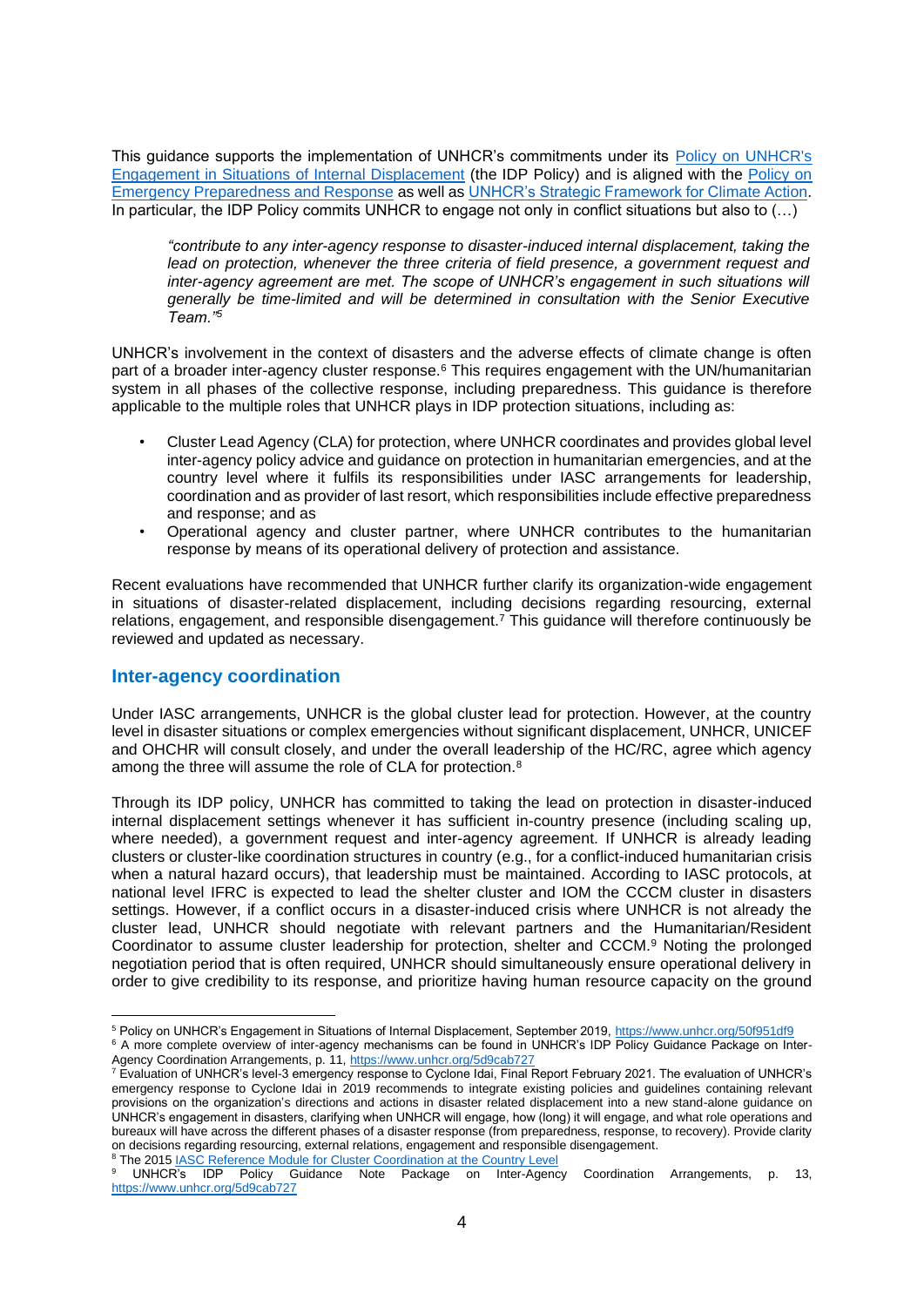from the "day after." Whenever possible in disaster settings, UNHCR should co-coordinate the protection cluster with the Government or involve an international NGO as co-chair, depending on incountry arrangements.<sup>10</sup>

## **Emergency response and exit strategy**

In disaster situations without conflict, UNHCR's engagement involves, at a minimum, protection activities during the emergency response phase, and in general will be time limited, in consultation with the Senior Executive Team. The duration of a "time limited" engagement (as per UNHCR's IDP Policy) is not strictly specified, therefore the six-month duration of an emergency declaration as set out in UNHCR's Policy on Emergency Response and Preparedness as well as in the IASC System Wide Scale-up Protocol<sup>11</sup> can be a reference in this regard. At the same time, UNHCR will need to take into account the continuing intersections between climate and conflict in implementing its overall protection and solutions strategy in country.

In light of this, UNHCR's coordination and programmatic activities in such situations should include, from the start, a hand-over and exit strategy and parameters and benchmarks for disengagement based on partnerships with government authorities, other national partners, as well as development and relevant actors within the UN/HCT.<sup>12</sup> In terms of preparedness activities, they should already include pre-planning for transition and exit based on different scenarios.

# **2. Guiding Considerations**

The following are key considerations that can help guide the delivery of protection responses in the context of disasters and the adverse effects of climate change, including in comparison with conflict situations:

## **State sovereignty and primary responsibility**

In disasters, as at all times, the responsibility of the State for citizens and others on its territory remains paramount. This can have significant operational implications in the internal displacement context, particularly disasters linked to natural hazards. States have the primary duty and responsibility to provide assistance and protection to persons affected by disasters, including those displaced. In doing so, States are obliged to respect the human rights of affected persons, to protect them from violations of their rights by non-state actors (e.g., individuals and groups committing crimes) as well as from dangers arising from the disaster (e.g., secondary impacts of disasters), and to take positive measures to ensure the enjoyment of human rights of all those affected.

Respect and adherence to national laws are paramount in disaster response settings, where national frameworks may include disaster risk reduction or disaster management law, other relevant sectoral law and constitutional law.<sup>13</sup> National laws form the primary legal basis for the protection of IDPs, including in disaster contexts. Most importantly, all States have a responsibility to ensure that their national laws and policies respect and reflect their obligations under international law. The disasteraffected country also has the primary role in the initiation, organization, coordination, and implementation of humanitarian assistance within its territory. In many contexts, there is an established and mandated government disaster coordination body and functioning ministries or departments at multiple administrative levels that have responsibility for addressing key sectoral issues in disaster response, and in some cases, positioning them as the leading protection actor.

For most disasters, the affected State is a willing and legitimate partner and does request international assistance. Thus, the activities of UNHCR will always be in support of the State, complementing rather

<sup>&</sup>lt;sup>10</sup> The main steps for activation, and UNHCR's role therein, are outlined in the <u>IDP Policy Guidance Package</u>.

<sup>11</sup> IASC System-wide scale up activation, [https://emergency.unhcr.org/entry/42279/humanitarian-systemwide-scaleup](https://emergency.unhcr.org/entry/42279/humanitarian-systemwide-scaleup-activationiasc#:~:text=IASC%20scale%2Dup%20activation%20is,complexity%20and%20urgency%20of%20the)[activationiasc#:~:text=IASC%20scale%2Dup%20activation%20is,complexity%20and%20urgency%20of%20the](https://emergency.unhcr.org/entry/42279/humanitarian-systemwide-scaleup-activationiasc#:~:text=IASC%20scale%2Dup%20activation%20is,complexity%20and%20urgency%20of%20the)

 $12$  UNHCR's role in support of an enhanced humanitarian response for the protection of persons affected by natural disasters, June 2011, EC/62/SC/CRP.19, <https://www.refworld.org/docid/4e967e192.html>

<sup>&</sup>lt;sup>13</sup> HPG Working Paper, Protection in local response to disasters, [https://www.odi.org/sites/odi.org.uk/files/resource](https://www.odi.org/sites/odi.org.uk/files/resource-documents/12450.pdf)[documents/12450.pdf](https://www.odi.org/sites/odi.org.uk/files/resource-documents/12450.pdf)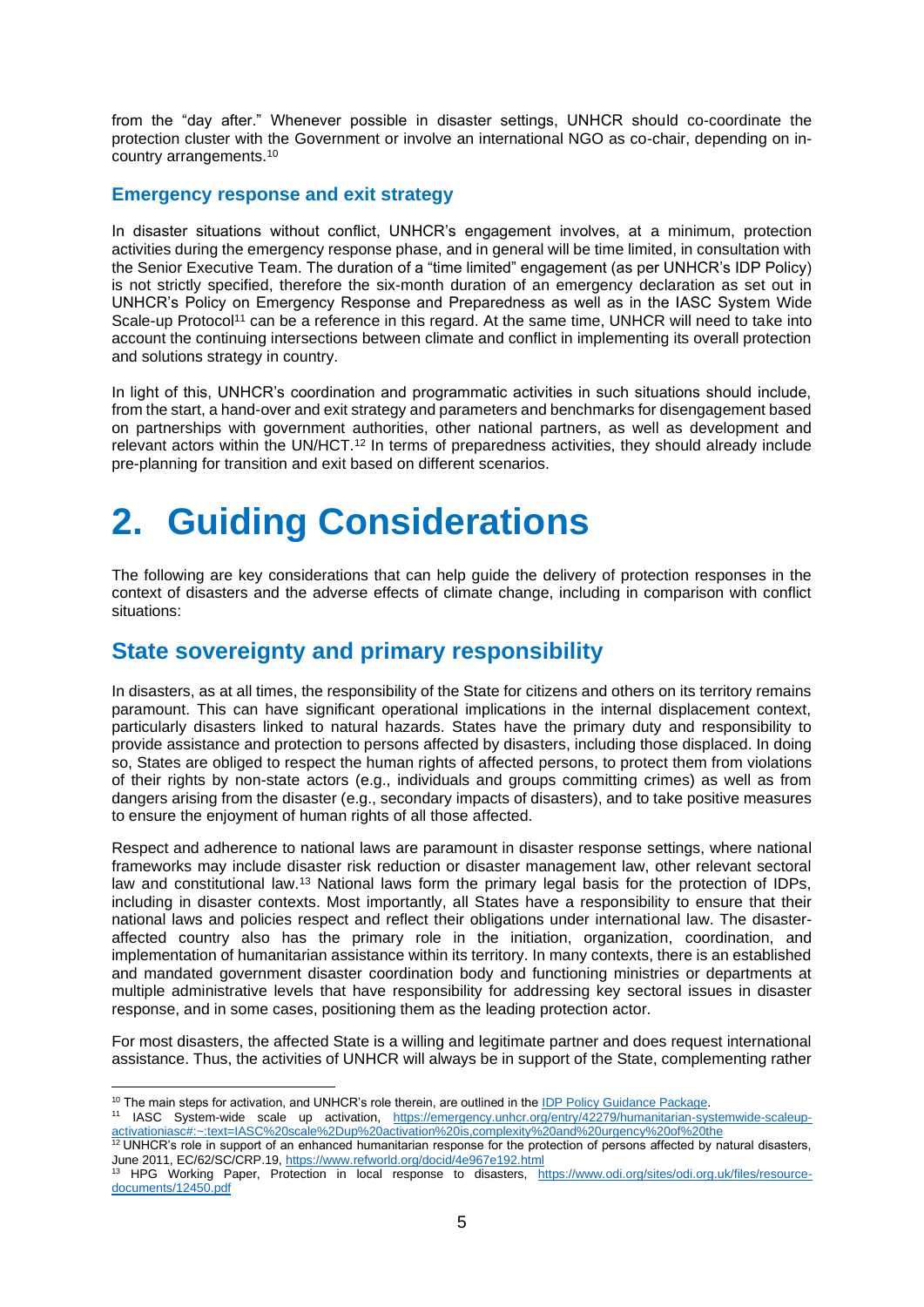than supplanting State responsibility.<sup>14</sup> This implies a continuous process of consultation and coordination, as well as enhancing the protection capacity of the State and local actors. This might not be the case if the disaster occurs in situations of conflict or general violence, where governments may exert weak or episodic control of portions of a country, or even pose a threat to civilians.

## **Prevention and preparedness**

Preventing and preparing for internal displacement during armed conflict is notoriously difficult. In comparison, the seasonal or slow-onset impacts of many natural or environmental hazards can be forecast or anticipated in advance with the use of science and community-based early warning systems, such as for floods, drought and hunger linked to rainy and dry seasons, hurricane or tropical storm seasons, dangerous volcanic activity, tsunami risk following under-sea earthquakes, and landslide risk. While climate change is making seasonal hazards more unpredictable, requiring local communities and all responders to urgently adapt, much can still be done to prevent conditions that lead to disaster displacement in the first place and to prepare to reduce and manage the risks associated with its foreseeable and evolving consequences. This is particularly important for people with specific needs among those potentially displaced, including women, children, older persons, people with disabilities, and people with insecure tenure where they live, such as in informal settlements. In this situation, UNHCR can contribute operationally to prevention and preparedness, in addition to providing its expert advice on how to mainstream protection in efforts by authorities and other actors.

## **Imperative to save lives and prioritize protection needs**

Given the potentially vast destruction that can overwhelm national and international response capacity, disaster responses, particularly in the first hours and days following a sudden-onset disaster, must have a clear prioritization of urgent protection needs: focusing first on saving lives, and later on more procedural or legal issues. However, this urgency does not mean that speed is more important than ensuring that protection needs are identified, and the most vulnerable groups responded to accordingly. Preparedness activities are therefore critical to effective and timely protection, such as, for example, maintaining a repository of relevant protection-related information available in the country that are helpful in the vulnerability analysis at the very onset of the crisis.

# **Scale and scope of affected populations**

In a disaster, protection concerns can sometimes arise almost simultaneously across huge tracts of geographic territory. Within 60 seconds an earthquake can kill and injure a very high number of people (Haiti earthquake killed over 230,000 people and injured 300,000 others) and destroy shelters and infrastructure, including health facilities and schools. At the same time, the impacts and dynamics of large-scale disaster displacement often extend well beyond the directly affected areas, as people flee to areas that are safer from ongoing exposure and disaster impacts and where they can access assistance from social support networks, functioning basic services and income-earning opportunities when livelihoods are severely disrupted. Depending on the location and nature of the disaster, in some cases, this may involve cross-border disaster-displacement.<sup>15</sup>

Some disasters such as typhoons, flooding, and landslides are generally seasonal, recurring around the same period each year with more or less predictable effects. At the same time, they can also be highly unpredictable in terms of the magnitude and frequency of extreme events within a given year that may impact large expanses of the affected country and also have transboundary effects, such as in cross-border flood basins and down-stream countries. Rarely will a conflict instantaneously break out across such large territories, or to such an extent that all major infrastructure is simultaneously destroyed. Nor are conflicts as predictable as some hazards in terms of timing or the clear identification of hazard-impacted areas.

<sup>&</sup>lt;sup>14</sup> UNHCR's role in support of an enhanced humanitarian response for the protection of persons affected by natural disasters, June 2011 EC/62/SC/CRP.19,<https://www.refworld.org/docid/4e967e192.html>

<sup>&</sup>lt;sup>15</sup> UNHCR's Legal considerations regarding claims for international protection made in the context of the adverse effects of climate change and disasters<https://www.refworld.org/docid/5f75f2734.html>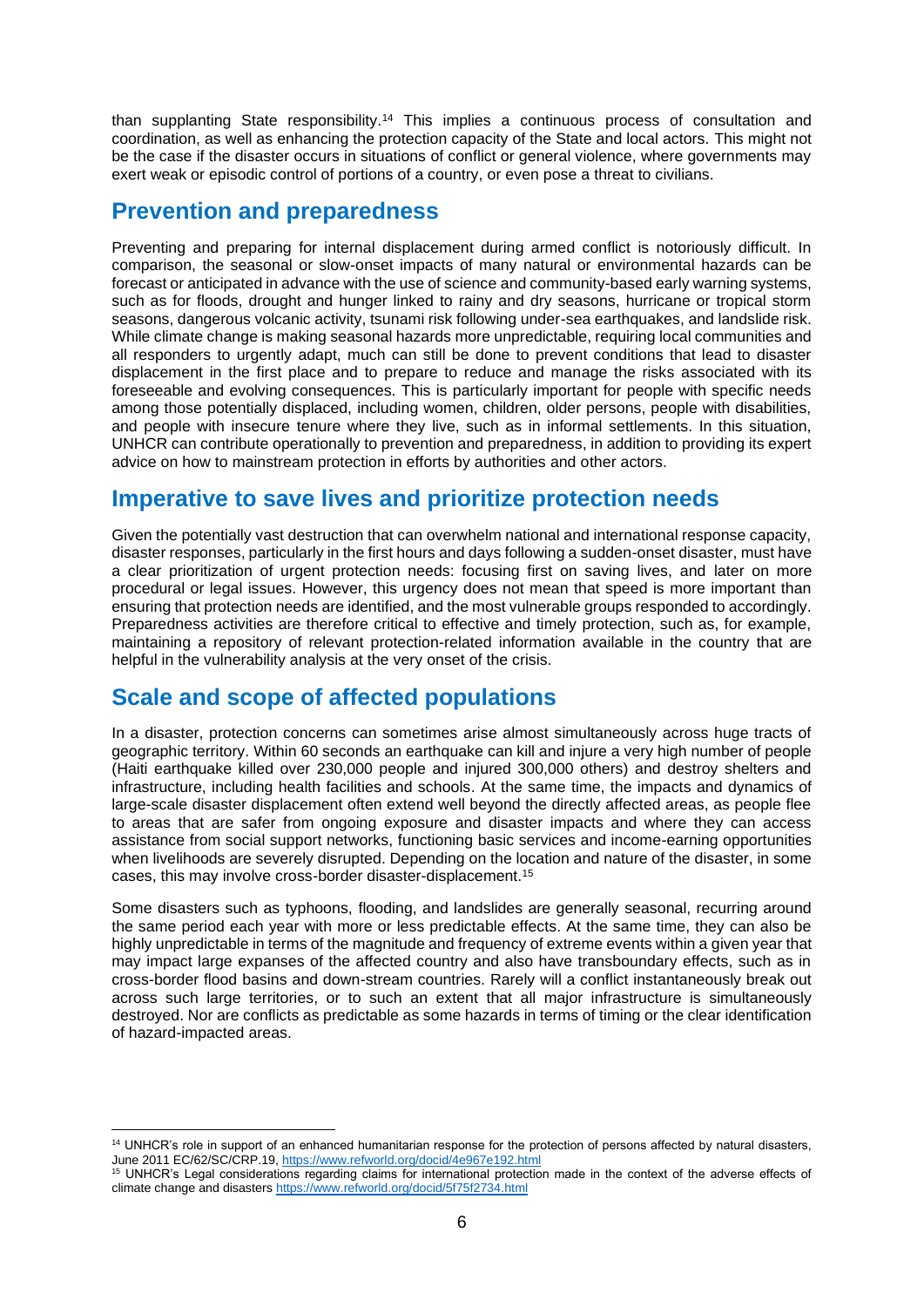# **Actors in disaster contexts**

Compared to conflict situations, disaster contexts often engage a different set of actors or require common actors to assume altered roles and functions. Depending on the scale of the disaster, response efforts can be characterized by a massive and often immediate surge of actors, including national and foreign militaries, civil protection authorities, international humanitarian and development organizations, International Federation of Red Cross and Red Crescent Societies (IFRC) supporting national societies, international and national non-governmental organizations, civil society and United Nations Disaster Assessment and Coordination teams (UNDAC) that establish initial baseline data and coordination structures and lead the development of an international appeal. UNHCR should proactively engage with international, national, and local disaster actors, including affected communities themselves and community-based organizations as first-responders, particularly on protection mainstreaming and capacity-building on protection.

Furthermore, military actors often play an important role in responding to disasters. UNHCR's engagement must be carefully examined, particularly where disasters occur in a conflict scenario and current or past parties to conflict are involved.

# **Access and logistical challenges**

In the aftermath of a major disaster, logistical challenges of collapsed physical infrastructure, such as in the case of an earthquake or widespread floods and landslides, can hamper access to the affected population, making it impossible for humanitarian agencies and civilian responders to assist, particularly in the first hours and days. As such, national and foreign militaries often play a prominent role in early relief efforts (search and rescue operations, airlifts, and evacuation of trapped and injured persons). Hence, it is important to also have referral and reporting mechanisms in place with these actors in the identification of protection needs.

# **3. Prevention and preparedness**

As per UNHCR's IDP Policy, in countries prone to conflict or disaster induced displacement, UNHCR is to undertake sound risk analysis and other preparedness measures according to the level of risk, including through inter-agency processes, to drive organizational preparedness and emergency declarations, in accordance with UNHCR's Policy on Emergency Preparedness and Response and aligned with the IASC Emergency Response Preparedness (ERP) approach.<sup>16</sup>

UNHCR has an important role to play in ensuring that protection is central to all preparedness efforts and that displacement is taken into account in system-wide risk analysis and planning processes. This can lead to more rapid and predictable responses in disaster situations and better protection coordination regarding disaster displaced persons.

Many of the risks associated with disaster displacement are related to governance and the capacity of national and local government authorities, which may vary greatly between countries and at national and local levels. The integration of displacement and displacement-related protection considerations within IDP specific laws, disaster risk reduction (DRR) policy, strategies and preparedness, national adaptation plans, response, and recovery plans, is an important part of national readiness to respond.

# **Disaster risk reduction (DRR) and displacement**

In this context, national DRR frameworks (laws, policies or strategies), drafted cooperatively by concerned State authorities at the country level, <sup>17</sup> as well as development and humanitarian actors,

<sup>&</sup>lt;sup>16</sup> The IASC adopted the ERP approach in 2015 as the agreed method to ensure readiness to respond to potential crises that require coordinated action from the humanitarian community in support of national response. It provides an internationally agreed framework that allows country teams to analyze and monitor risks, take actions to enhance preparedness, and flag gaps in capacity to the regional and global levels so that the right support can be mobilized.

<sup>&</sup>lt;sup>17</sup> In most countries, DRR platforms may already be in place, producing context and disaster risk analysis. DRR platforms are country-based mechanisms, composed of national and international entities, that permit multi-sectoral coordination and generate policy guidance on DRR supporting the implementation of the Sendai Framework. When they develop country-based DRR strategies, DRR platforms usually conduct context and risk analyses, to identify high-risk areas, assess the likely effects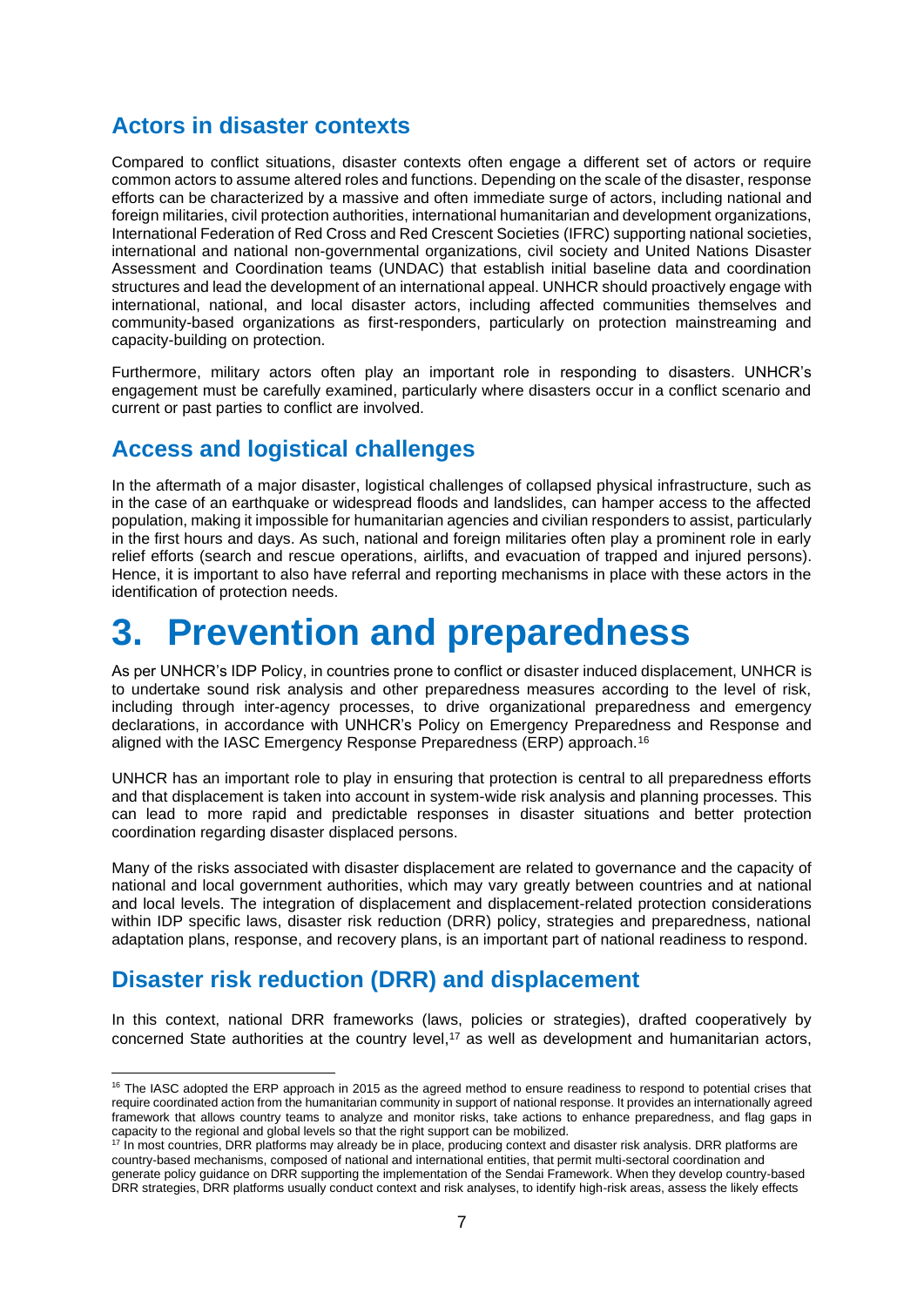play a key role. They can catalyze efforts to respond and assist national institutions to better understand the disaster risk profile of their countries. It is now encouraged that DRR strategies include disaster displacement risk, defined as "the probability that a certain scale of displacement will take place during a specific period of time as the result of the onset of a hazardous event." The risk analysis considers the intensity of the hazard, the exposure of potentially affected populations, and their vulnerabilities.

The Sendai Framework for Disaster Risk Reduction 2015-2030 affirms States and UN's commitments to "enhance disaster preparedness for effective response" and improve "understanding of disaster risk in all its dimensions of vulnerability, capacity, exposure of persons and assets, hazard characteristics and the environment". The Framework recognizes disaster displacement as a concern for peoplecentered DRR and that DRR policies and practice can contribute to address displacement caused by disasters and climate change and reduce the risks faced by those who are displaced by such events. To meet these commitments, government authorities are encouraged to take action to reduce disaster displacement risks, respond to disaster displacement, and strengthen the resilience of those who are displaced. National and local DRR strategies, plans and policies should reflect these aims, and governments should work more widely to embed DRR in relevant laws, regulations, and policies.<sup>18</sup>

To support Governments in the implementation of the Sendai Framework, and in particular Targets B and E, UNHCR has contributed to the development of the *Words into Action Guideline on Disaster Displacement<sup>19</sup>* to provide advice on how to include disaster displacement within new or revised DRR strategies as well as to develop or assess measures to prevent and reduce disaster displacement risk, strengthen resilience, and protect people already displaced. An accompanying checklist and an elearning tool on addressing disaster displacement in disaster risk reduction policy and practice are also available.

It should be noted that IDP-specific laws and policies can also address disaster displacement, and therefore include measures to reduce and manage disaster displacement. This is even a legal obligation for African State parties to the African Union Convention for the Protection and Assistance of IDPs in Africa (Kampala Convention), which requires States to establish and implement early warning systems, DRR strategies and disaster preparedness and management measures as ways of preventing and preparing for displacement. UNHCR, including as a protection cluster lead agency, plays a key role in many contexts in supporting the development and implementation of comprehensive national frameworks on internal displacement in collaboration with key partners - particularly through technical advice and capacity-building.<sup>20</sup>

# **Early/anticipatory humanitarian action (E/AA)**

UNHCR can support, particularly in its role as a protection lead agency, distinctive early/anticipatory humanitarian action. E/AA aims to reduce human suffering while protecting development gains and enhancing resilience.<sup>21</sup> Currently, E/AA is more frequently used for slow-onset disasters such as extreme droughts, because improved predictive forecasting can be applied more effectively.

If preparedness, early warning and early action and response systems are fully functioning, coordinated and integrated, the longer lead time means that the government in conjunction with the international community can step in early enough to reduce human suffering and help prevent the downward spiral of increased vulnerability to future hazards.

[https://www.preventionweb.net/publications/view/58821,](https://www.preventionweb.net/publications/view/58821) checklist[: https://www.undrr.org/sites/default/files/2021-](https://www.undrr.org/sites/default/files/2021-02/WiA_Displacement_Checklist_En_0.pdf) [02/WiA\\_Displacement\\_Checklist\\_En\\_0.pdf,](https://www.undrr.org/sites/default/files/2021-02/WiA_Displacement_Checklist_En_0.pdf) e-learning[: https://kayaconnect.org/course/info.php?id=3028](https://kayaconnect.org/course/info.php?id=3028)

of disasters on communities, evaluate the risk of population displacement, describe existing vulnerabilities, identify the presence of marginalized settlements, and delineate areas suitable for planned relocation as a measure of last resort. <sup>18</sup> UNHCR Preparedness Package for IDP Emergencies (PPIE), [https://emergency.unhcr.org/entry/408136/preparedness-](https://emergency.unhcr.org/entry/408136/preparedness-package-for-idp-emergencies-ppie)

[package-for-idp-emergencies-ppie](https://emergency.unhcr.org/entry/408136/preparedness-package-for-idp-emergencies-ppie)  $19$  Words into Action guidelines  $-$  Disaster displacement: How to reduce risk, address impacts and strengthen resilience, UNDRR 2019

<sup>&</sup>lt;sup>20</sup> <https://intranet.unhcr.org/en/protection-programme/internally-displaced-persons/idp-law-and-policy.html>

<sup>&</sup>lt;sup>21</sup> IASC Leadership in Humanitarian Action: Handbook for the UN Resident and Humanitarian Coordinator, Chapter C, March 2021[, https://interagencystandingcommittee.org/humanitarian-leadership-strengthening-section/leadership-humanitarian-action](https://interagencystandingcommittee.org/humanitarian-leadership-strengthening-section/leadership-humanitarian-action-handbook-un-resident-and-humanitarian-coordinator)[handbook-un-resident-and-humanitarian-coordinator](https://interagencystandingcommittee.org/humanitarian-leadership-strengthening-section/leadership-humanitarian-action-handbook-un-resident-and-humanitarian-coordinator)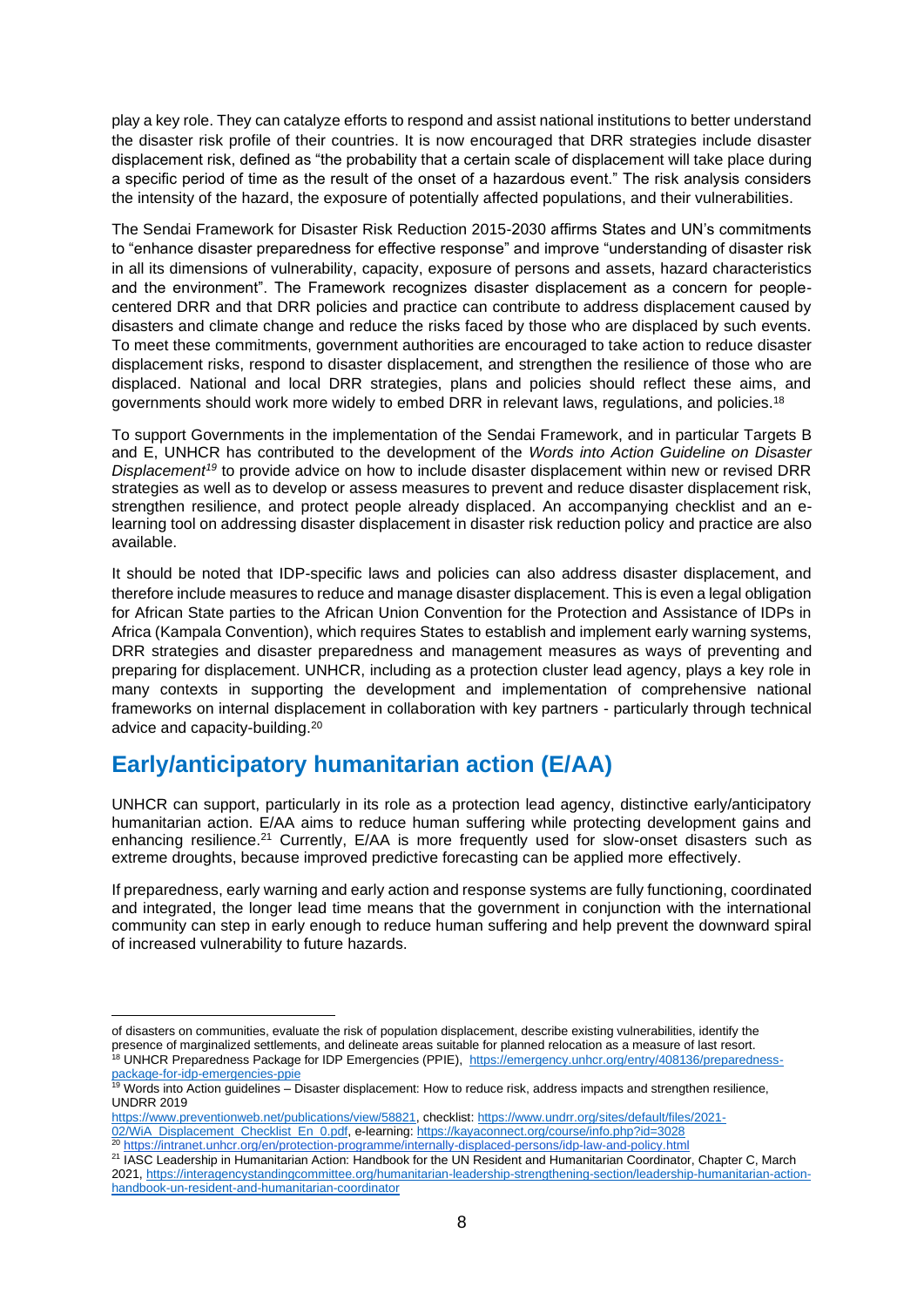What is distinct about E/AA is its timing: "humanitarian activity occurs after an early warning or a preagreed trigger but prior to the onset of a full-blown crisis and humanitarian response".<sup>22</sup> The IASC recently approved Protocols for El Niño and La Niña that consider various levels of probability of the occurrence of these phenomena (1.Watch, 2.Alert, 3.Declared), and defines operating procedures and actions accordingly, some of which may be applicable in other forms of disaster.<sup>23</sup> Recently, the humanitarian system has conducted a similar exercise to anticipate the effects of the drought in Somalia and define immediate actions that can be undertaken to mitigate its worst impact.<sup>24</sup>

UNHCR, as an operational agency can utilize E/AA when risk assessments warn that a crisis/disaster is imminent. The examples of protection specific E/AA measures below are adapted from the IASC's SOPs for El Niño/La Niña and other exercises in pilot countries:<sup>25</sup>

- Establish or reinforce protection monitoring systems to strengthen analysis and understanding of vulnerabilities, specific needs, and coping mechanisms.
- Reinforce community-based protection mechanisms and activities in disaster-prone areas; help de-escalate community tensions caused by a degrading environment, competition for resources, exclusion, etc.
- Assessment of national capacity to provide protection and assistance to affected people including vulnerable groups.
- Train officials and key humanitarian partners in protection and protection mainstreaming.
- Recommend key protection outcomes that different sectors should prioritize in their work plans and immediate response.
- Establish simple, accessible, safe, and confidential mechanisms to monitor and report on protection risks, including the risk of gender-based violence.
- Develop partnerships and referral mechanisms with protection and assistance actors (including national partners) to support groups and individual with specific needs during the emergency.
- Prepare community safety messages and protocols on safe practices during displacement or evacuations (for example, on family separation, SGBV risk mitigation, preserving personal documents).
- Expand legal aid for IDPs and affected people to enable them to obtain personal documentation and consistently access humanitarian assistance and protection during the emergency response and recovery phase.

# **Evacuations**

Government assisted or implemented evacuations – to avoid hazards such as cyclones and where early warning is given or possible – are often a necessary and protective measure of last resort to save lives and reduce harm to disaster vulnerable and affected and at-risk populations. Thus, stronger disaster preparedness measures that have included pre-emptive and post-onset evacuations and responses to evacuations have helped countries such as Bangladesh and the Philippines<sup>26</sup> to dramatically reduce the number of deaths related to flooding and tropical storm. In situations that require States to facilitate or order evacuations to save lives and protect people from injury, such measures should be carried out with respect for the dignity and security of those affected, must not last longer than required by the circumstances and must be in compliance with international legal standards.<sup>27</sup> In line with the Guiding Principles and the Kampala Convention, displacement in cases of disasters, unless the safety and health of those affected requires their evacuation, constitute arbitrary displacement.

<sup>&</sup>lt;sup>22</sup> ODI, Working Paper 551, 2019 Anticipatory humanitarian action: what role for the CERF? Moving from rapid response to early action,<https://www.preventionweb.net/publications/view/64592>

<sup>&</sup>lt;sup>23</sup> Inter-Agency SOPs for Early Action to El Niño/La Niña Episodes: Inter-agency SOPs for Early Action to El Niño/La Niña Episodes developed in 2018,<https://reliefweb.int/report/world/inter-agency-sops-early-action-el-ni-ola-ni-episodes>

<sup>&</sup>lt;sup>24</sup> In 2019, Somalia became the first country where the Humanitarian Country Team, together with OCHA, the World Bank and other partners, set up a system-wide Anticipatory Action Framework to respond to an out-of-the-ordinary drought. Framework for the Somalia Anticipatory Action Plan, 2019.

<sup>&</sup>lt;sup>25</sup> Inter-Agency SOPs for Early Action to El Niño/La Niña Episodes

<sup>&</sup>lt;sup>26</sup> For instance, in 2013 in the Philippines, Typhoon Haiyan/Yolanda, notably one of the strongest tropical storms ever recorded to hit land, killed more than 6,000 people, left over 2,000 missing, and displaced 4 million others Typhoon Haiyan - Nov 2013, https://reliefweb.int/disaster/tc-2013-000139-phl. However, learning from this devastating experience, the Government of the Philippines strengthened its disaster preparedness measures, particularly around pre-emptive evacuations

<sup>27</sup> UN Human Rights Commission, 'Report of the Representative of the Secretary-General, Mr. Francis M. Deng, submitted pursuant to Commission resolution 1997/39 – Addendum: Guiding Principles on Internal Displacement' (11 February 1998) UN Doc E/CN.4/1998/53/Add.2 (1998), principles 6(2)(d) and (3) and 8; African Union Convention for the Protection and Assistance of Internally Displaced Persons in Africa (Kampala Convention), (adopted 23 October 2009; entered into force 6 December 2012), art 4(3)(f).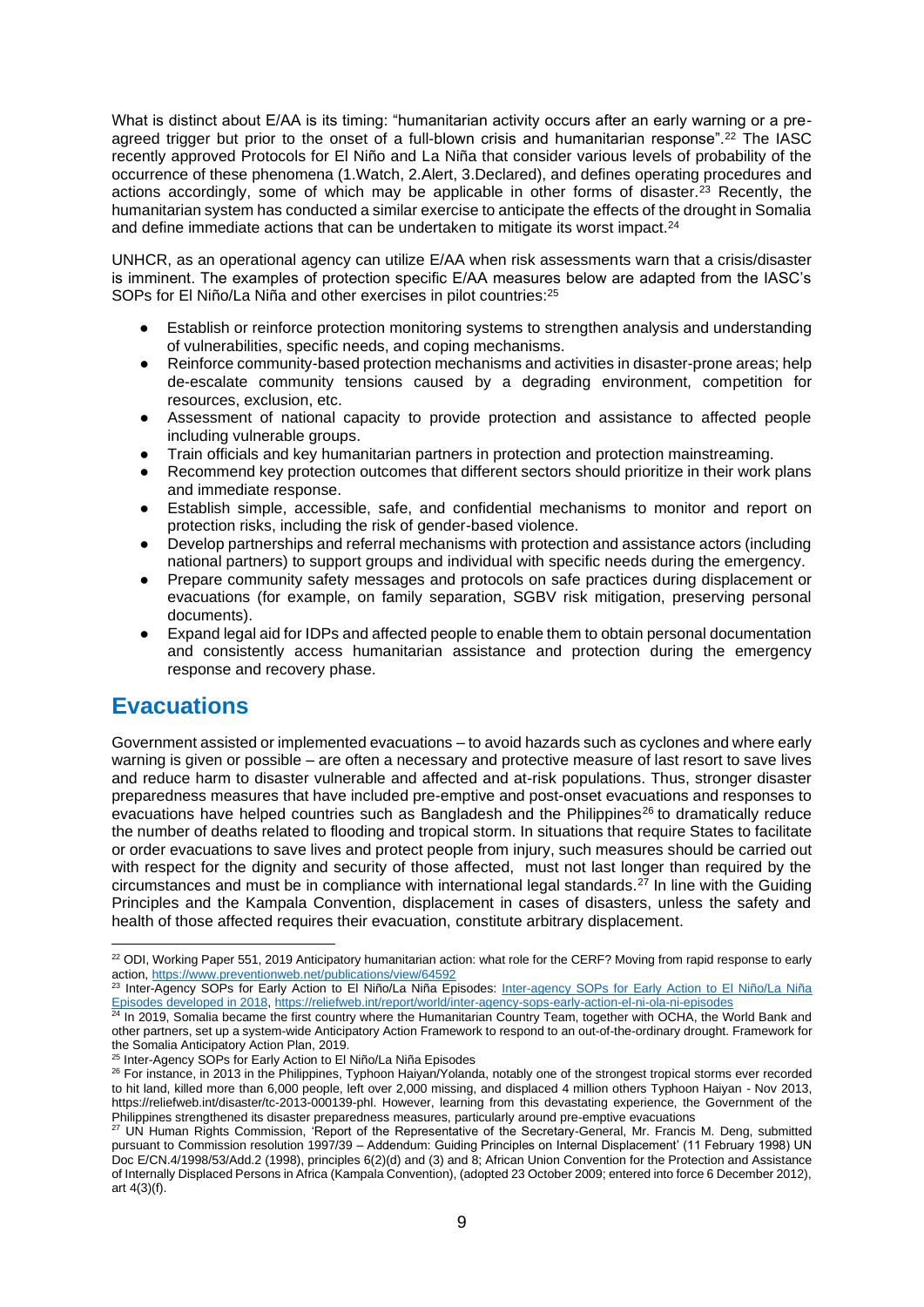The following are examples of protection specific measures that UNHCR can advocate for and engage on regarding evacuations:<sup>28</sup>

- Ensure that evacuation plans address the needs of people who are hard to reach (who are housebound, in hospitals, orphanages or prisons, older people or people living with disabilities). Assist them to pack their belongings, board transport and reach evacuation sites. Map their location for emergency response teams.
- Ensure the establishment of protocols to prevent family separation during evacuations (register each family member, provide name tags for babies, ensure families travel together, etc.).
- Enable people to make informed choices about their evacuation. Provide information on the services available at emergency shelter sites and measures in place to protect land and property left behind, etc.
- Organize information campaigns. Target (1) groups that are difficult to reach, using (2) a variety of media, in (3) all relevant local languages. Make door-to-door calls, and employ media used by those with impaired hearing and sight. Target institutions or semi-autonomous living spaces.
- Make clear to the authorities that evacuations must be justified, based on law, and implemented without discrimination.
- Advocate vis-à-vis authorities that accessibility issues for persons with disabilities and elderly persons are taken into consideration when identifying evacuation sites.
- Should a protection coordination structure exist in the areas that will be hit by the disaster, ensure that referral pathways, including GBV referral pathways, can be rapidly replicated in areas of evacuation and displacement, such as in evacuation centers.
- Provide protection mainstreaming trainings to the different governmental authorities involved in evacuation exercises so that a minimum of protection considerations can take place from the very start of the response.
- During evacuations, prioritize (1) sites where people face the greatest physical risk; and (2) inside those sites, people who require assistance (such as older and disabled persons, unaccompanied women and children, female or child-headed households, minorities, etc.).
- Support the establishment of protocols to ensure the safety of those that remain behind as well as to avoid and manage conflicts over property and theft. Encourage property owners to list their assets before evacuation or on arrival at an emergency shelter.
- Advocate for evacuation sites to have separate spaces only for women and girls e.g., separate latrines, rooms in order to reduce the risk of GBV and ensure that survivors of GBV have access to critical services.

# **Planned relocations**

Governments may have to facilitate moving people out of high-risk zones through planned relocations. However, planned relocations might have severe negative impacts on their intended beneficiaries, for example, affecting their livelihoods and cultural practices, and can constitute forced eviction in violation of international human rights law if the required conditions are not met. Planned relocations should be carried out only in exceptional circumstances, when certain areas of land have become too dangerous for human habitation and as a measure of last resort. They should be carried out with full respect for human rights, cultural practices and traditions, and with the participation of affected communities, and should involve a full resettlement process to ensure access to adequate housing, livelihoods and basic services and to preserve communities and cultural practices.<sup>29</sup>

As per its IDP Policy and upon request, UNHCR (relevant country offices with the support of regional offices and headquarters as relevant) can provide human rights-based advice on planned relocations, particularly on their character as a measure of last resort and facilitate consultation with and participation of communities if and when such measures are adopted. Specific Guidance and a Toolbox were published by UNHCR, the Brookings Institute and Georgetown University in 2015. These were the result of a consultative process and provide overarching principles for States and other actors to

<sup>&</sup>lt;sup>28</sup> Strengthening Protection in Disaster Response: Quick Reference Sheet, GPC, [https://www.globalprotectioncluster.org/tools](https://www.globalprotectioncluster.org/tools-and-guidance/essential-protection-guidance-and-tools/protection-in-natural-disasters-essential-guidance-and-tools/)[and-guidance/essential-protection-guidance-and-tools/protection-in-natural-disasters-essential-guidance-and-tools/](https://www.globalprotectioncluster.org/tools-and-guidance/essential-protection-guidance-and-tools/protection-in-natural-disasters-essential-guidance-and-tools/)

<sup>&</sup>lt;sup>29</sup> Report of the Special Rapporteur on the human rights of internally displaced persons on internal displacement in the context of the slow-onset adverse effects of climate change, https://www.undocs.org/A/75/207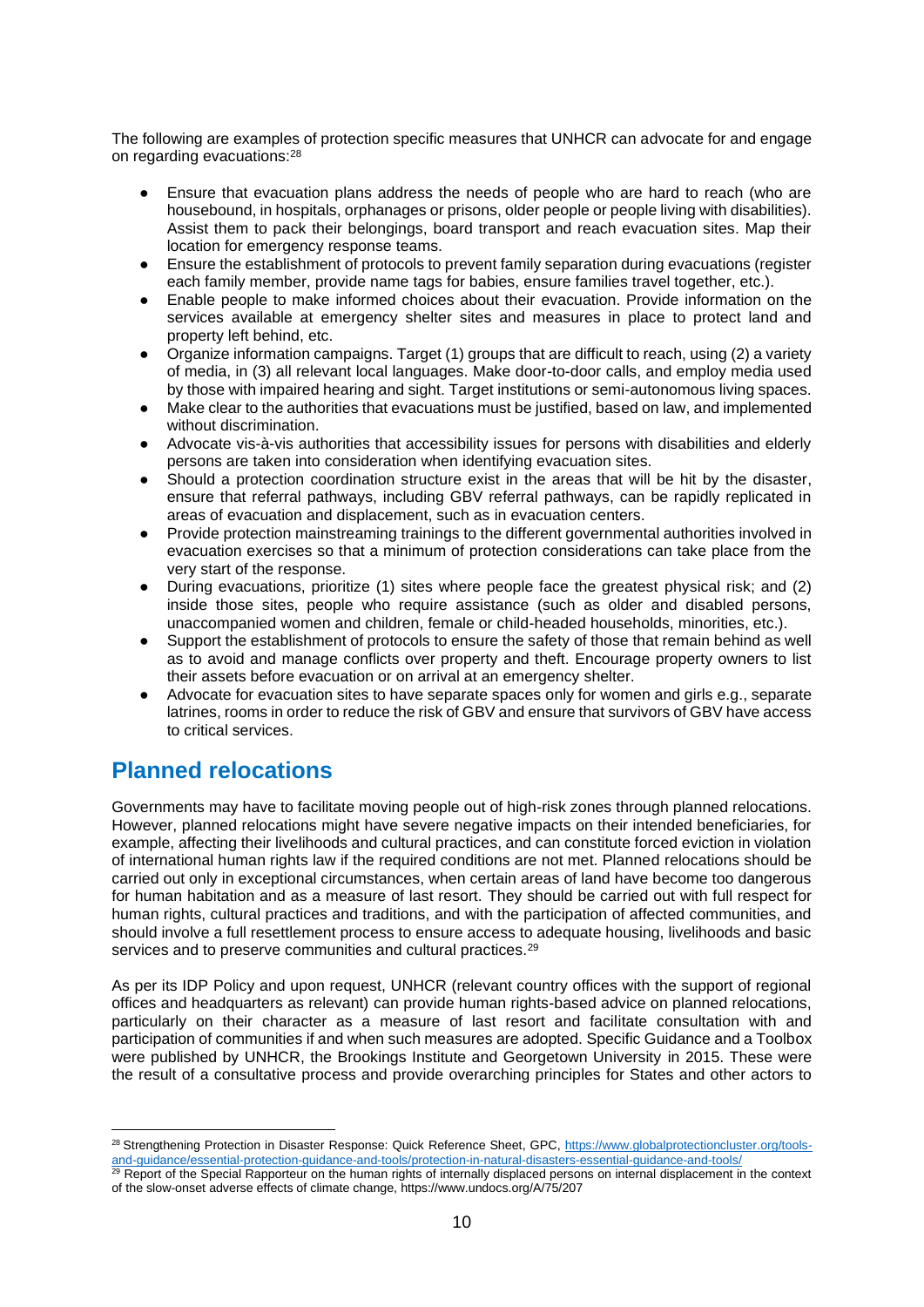plan and implement Planned Relocations to protect people from disasters and environmental change.<sup>30</sup> See the Guidance and Toolbox for specific measures/actions for planned relocations.<sup>31</sup>

# **4. Protection Challenges**

Protection, including human rights concerns, in the aftermath of disasters is a crucial, however often a neglected area. The focus on rescuing victims, distributing relief items, and ensuring that the injured receive medical care can often mean that other protection issues, considerations and principles are overlooked. When human rights considerations are not addressed during the planning and initial stages of a humanitarian response, there is a greater risk that violations will not only occur but that they will continue to occur after the emergency phase is over.<sup>32</sup>

Many protection risks faced by disaster displaced populations are similar to those in conflict-induced settings, with some important differences. UNHCR's experiences in the context of disasters – such as in Haiti, Pakistan, the Philippines, and Mozambique highlighted the fact that affected persons may face multiple human rights and protection challenges in the aftermath of disasters as outlined under the different types of hazards and in the protection response matrix below.

Designing and implementing protection activities and, in general, adopting a human rights-based approach in crisis intervention, is key to an effective and sustainable response. A human rights-based approach does not mean that priority must shift away from rescue activities, aid delivery and the primary objective of saving lives; rather, it requires that human rights and protection considerations be mainstreamed into each stage of the humanitarian response effort, including preparedness, disaster risk reduction, response, early recovery and durable solutions for the internally displaced and other affected persons.<sup>33</sup> Mainstreaming protection into a response can help maximize efforts to save and preserve life.

Promoting the rights of persons at heightened risk is also critical. Disasters often exacerbate preexisting vulnerabilities and conditions (e.g., communities could face problems to return to their lands where disputes were preexisting etc.) amplifying protection concerns for IDPs and inhibiting their ability to rebuild their lives. Specific groups are often more vulnerable and need special assistance before, during and in the aftermath of a disaster. Experience shows that these groups almost always include women, children, people with disabilities, and older persons. Other potentially vulnerable groups include: the poor, persons living with HIV/AIDS, indigenous groups, families hosting IDPs, renters, squatters and the landless, geographically isolated communities, individuals associated with a party to an armed conflict, and certain ethnic and cultural minority groups in given countries. For example, poor people living in areas with exposure to natural hazards, such as flood plains or on steep hillsides, face higher displacement risks than those staying in safer areas. During displacement, women and children are often more susceptible to domestic violence, gender-based-violence and other forms of abuse while living in camps or with host families, and they may face higher risks of trafficking.

Pre-existing patterns of discrimination may also perpetuate in disaster relief efforts, even though States are prohibited from discriminating against IDPs.<sup>34</sup> This may include, for instance, not providing the same levels of assistance to different groups of IDPs, favoring IDPs associated with particular political groups, or neglecting ethnic, religious, and other minorities or indigenous peoples. The specific protection and human rights concern these groups may face, and some of the practical steps and activities that can be taken to protect them, have been systematically integrated into the Protection Response Matrix.

<sup>30</sup> UNHCR Papua New Guinea Office provided support to the government in the relocation of people from the Carteret Islands in 2011

<sup>&</sup>lt;sup>31</sup> Guidance on Protecting People from Disasters and Environmental Change through Planned Relocation, October 2015, <https://www.unhcr.org/protection/environment/562f798d9/planned-relocation-guidance-october-2015.html> and Toolbox <https://www.unhcr.org/protection/environment/596f1bb47/planned-relocation-toolbox.html>

 $32$  Handbook for the protection of Internally Displaced Persons, June 2010, Annex 2 on 'natural' disasters and the protection internally displaced persons,<https://www.unhcr.org/4c2355229.pdf>  $33$  Ibid.

<sup>&</sup>lt;sup>34</sup> UN Guiding Principles, Kampala Convention, arts 1(2)(d), 5(1) and 9(1).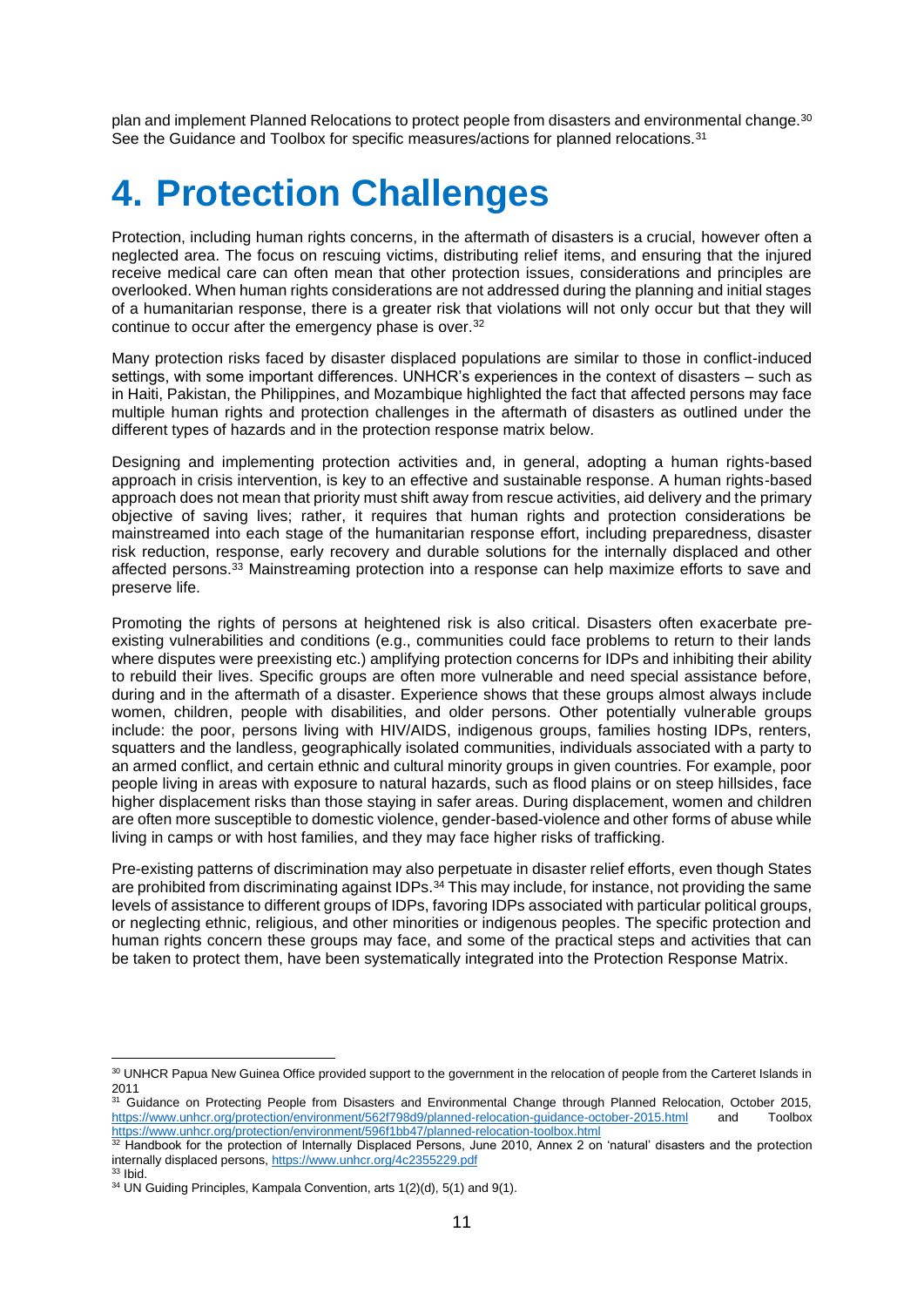# **Scenarios and key protection considerations**

Displacement brought on by the impacts of natural hazards occurs within a spectrum of scenarios in which natural hazards, environmental degradation and climate change impacts combine with other factors, including conflict. Distinguishing the different types of natural hazards and scenarios is useful for understanding the specific displacement risks, dynamics and protection challenges that commonly arise in each and identifying specific measures that can be undertaken to address them.<sup>35</sup>

Since 2008, some 89% of disaster displacement was linked to weather-related hazards like tropical storms and floods, with the remaining 11% triggered by geophysical hazards such as earthquakes and volcanic eruptions. <sup>36</sup> According to the IDMC, since 2008, an estimated 24.1 million people were displaced in the context of disasters on average each year. In 2020 alone, an estimated 30.7 million people were displaced due to disasters, largely due to weather related events in East Asia, South Asia and the Pacific.<sup>37</sup> Less information is available about the extent to which slow-onset hazards and other forms of environmental degradation have led to displacement, as IDMC only began collecting data on such displacement (drought and coastal erosion) in 2017.<sup>38</sup> While global statistics, field-based data and knowledge about the impact on displacement-affected communities and protection needs in slow-onset situations is relatively limited, there is an increasing body of research on displacement in these contexts.<sup>39</sup> It is important to acknowledge that there is also limited data on the situation of people living in protracted displacement due to disasters and the adverse effects of climate change. The following main natural hazards and scenarios can be identified with examples of key protection considerations (non-exhaustive) for earthquakes, storms, and droughts:

## **Sudden-onset disasters**

Sudden-onset disasters are linked to hydrometeorological hazards including tropical cyclones, coastal floods, mudflows, or geophysical hazards including earthquakes, tsunamis, volcanic eruptions and are the most immediate and visible drivers of disaster displacement. Climate change is increasing the frequency and intensity of extreme weather events,<sup>40</sup> which in turn may create flooding or landslides that displace people.

## **Key Protection Considerations: EARTHQUAKES**

- No notice (or early warning of a matter of seconds or minutes), repeated aftershocks over extended periods
- Within seconds, high number of deaths and injured persons, particularly in urban areas related primarily to collapsing buildings
- Protection from secondary impacts and physical security: high risk of other secondary and cascading hazards including tsunami following under-sea earthquakes, landslides, subsidence, urban floods and fires, chemical or industrial hazards damaging already weakened buildings and infrastructure
- Rescuing trapped or stranded individuals to save as many lives as possible is the primary protection concern in the immediate aftermath of a disaster. For example, during the immediate response to the Pakistan earthquake, rescue workers attempted to free people trapped under debris or in isolated areas, with rescue efforts measured in hours and days. Thousands also suffered from severe injuries, including paralysis and lost limbs
- Working with actors less/not familiar with protection risks such as Urban Search and Rescue teams, national and foreign military

<sup>&</sup>lt;sup>35</sup> See also **PDD** submission to the High Level Panel on internal displacement

<sup>36</sup> GRID 2021[, https://www.internal-displacement.org/global-report/grid2021/](https://www.internal-displacement.org/global-report/grid2021/)

 $37$  Ibid

<sup>38</sup> Slyvain Ponserre and Justin Ginnetti, ['Disaster Displacement: A Global Review, 2008-2018',](https://www.internal-displacement.org/sites/default/files/publications/documents/201905-disaster-displacement-global-review-2008-2018.pdf) IDMC 2019, p. 8, [https://www.internal-displacement.org/sites/default/files/publications/documents/201905-disaster-displacement-global-review-](https://www.internal-displacement.org/sites/default/files/publications/documents/201905-disaster-displacement-global-review-2008-2018.pdf)[2008-2018.pdf](https://www.internal-displacement.org/sites/default/files/publications/documents/201905-disaster-displacement-global-review-2008-2018.pdf) 

<sup>&</sup>lt;sup>39</sup>IDMC for the Task Force on displacement on Synthesizing the state of knowledge to better understand displacement related to slow onset events,<https://unfccc.int/sites/default/files/resource/WIM%20TFD%20I.2%20Output.pdf>

<sup>&</sup>lt;sup>40</sup> IPCC, Global warming of 1.5°C, 7[, https://www.ipcc.ch/sr15/](https://www.ipcc.ch/sr15/)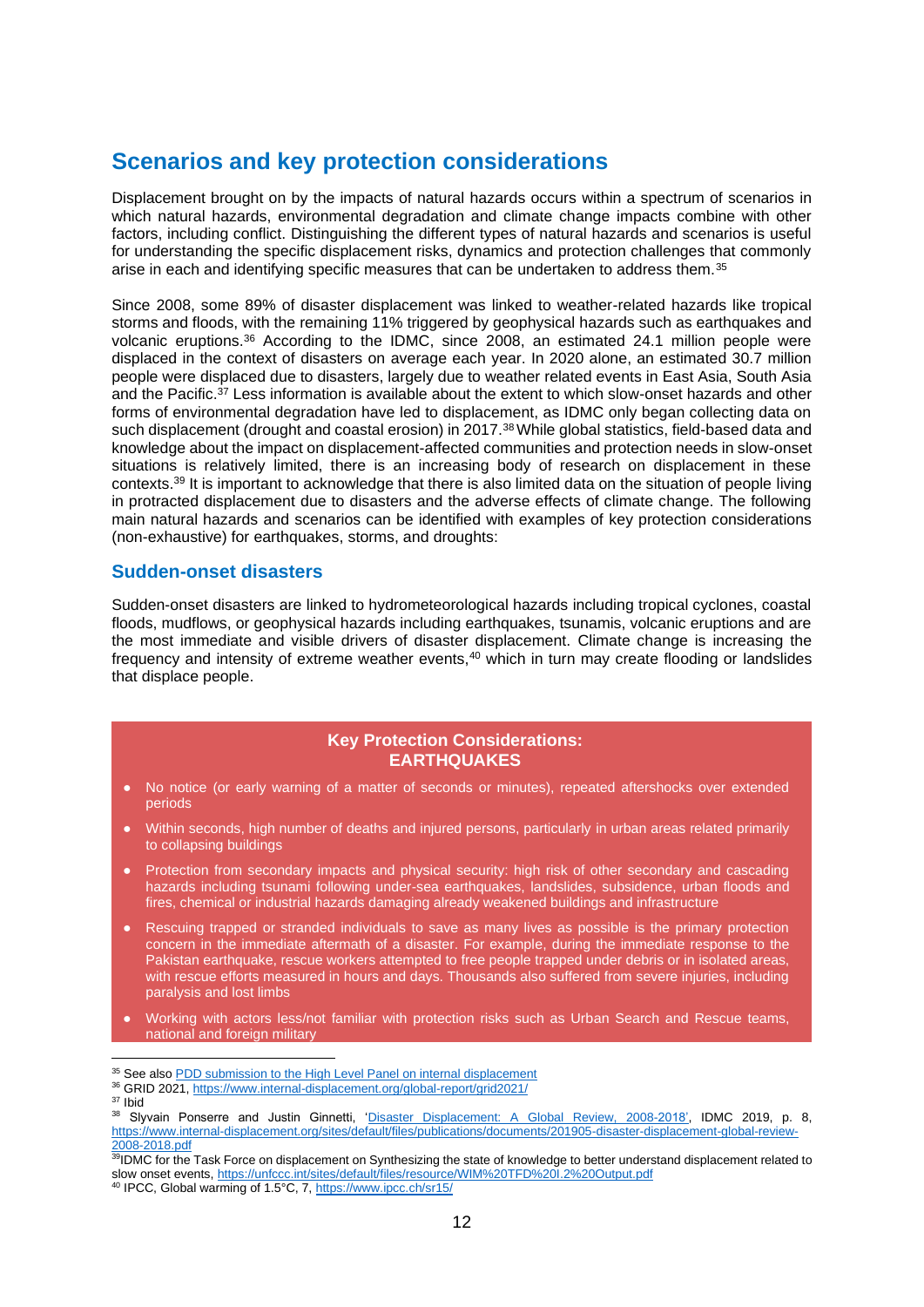- Increased protection risk when an earthquake strikes dense, urban areas constructed without respecting construction norms
- Limited access to displaced people who fled to locations which are difficult to reach for assessments and assistance
- A limited access to health services for the injured
- Shelter and NFI needs due to widespread destruction
- Psychological distress and high probability of social insecurity leading to prolonged mental trauma in the community
- Lack or loss of identification documents which can lead to issues and potential conflict regarding land and property ownership. Land and property issues have also been raised as a concern by people displaced by earthquakes
- **Family separation**
- The potential to intensify pre-existing vulnerabilities and the situation of women and girls with an increase of gender-based violence and child protection risks, particularly in the immediate aftermath of an earthquake

## **Key Protection Considerations: STORMS (HURRICANE, CYCLONE, TYPHONE) AND FLOODS**

- As a result of floods, hard to reach areas or trapped populations with increased protection risks and particular concerns about the protection of women in hard-to-reach areas
- In flooded areas, specific concerns arise about the health risks from stagnant water, cramped living conditions, and a lack of sanitation facilities in affected communities, some of which remained flooded for more than five months
- Lack or loss of identification documents which can lead to issues and potential conflict regarding land and property ownership. Land and property issues have also been raised as a concern by people displaced by the cyclone and floods
- Family separation and need for reunification
- Psychological distress and high probability of social insecurity leading to prolonged mental trauma in the community
- Gender-based violence, due to cramped evacuation shelters, child recruitment, and other negative coping strategies stemming from food insecurity such as child labor, force/child marriage among others
- Forced evacuation, relocation or return without consultation and due consideration of the wishes of affected population
- Security concerns as law enforcement breaks down due to damaged infrastructure and access, exposing vulnerable members of society
- Lack of protection mainstreaming of main relief activities being implemented by authorities and the international community.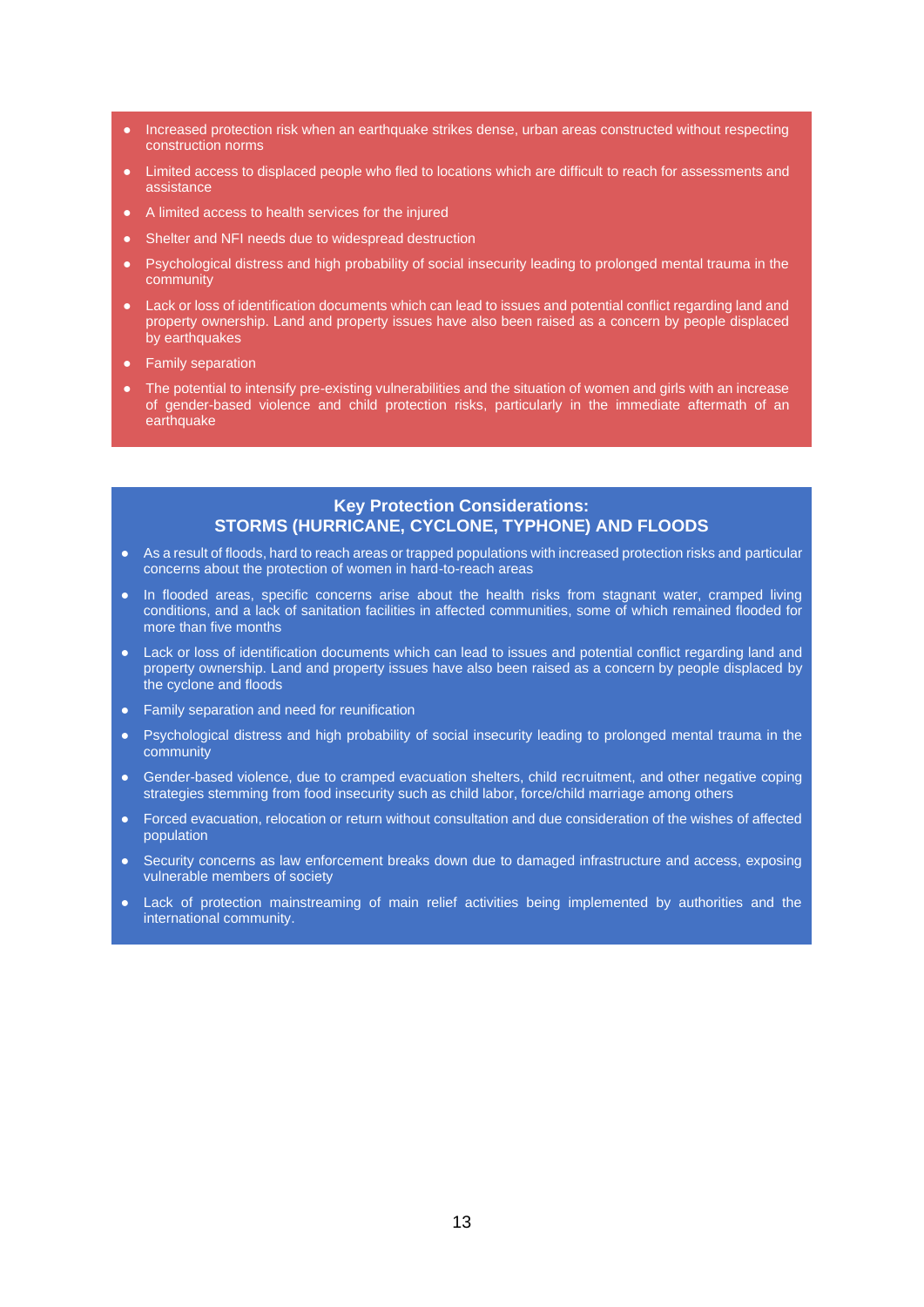## **Slow-onset disasters**

Slow-onset hazards and processes, including drought, rising sea levels, thawing permafrost and environmental degradation processes such as desertification and salinization, are also important drivers of disaster displacement. Distinguishing between predominantly voluntary migration and forced displacement is not always easy in such contexts. However, people are forced to leave when such locations no longer sustain certain livelihoods and affected persons cannot adapt to the situation, or when whole geographical areas become inhabitable due to sea level rise, coastal and river-bank erosion, salinization of agricultural land and water sources, permafrost thawing, and desertification. Thus, drought has become a key driver of internal displacement in regions where pastoralism and farming are no longer possible. Rising sea levels may cause large-scale coastal erosion with previously inhabited land disappearing. Similarly, permafrost and ice thawing in Alaska,<sup>41</sup> the disappearance of glaciers and snow as a water source in the Himalayas<sup>42</sup> or desertification are already forcing people to move.<sup>43</sup> Slow-onset events and processes can negatively impact an array of human rights, such as the rights to adequate food, water, health, and housing, as well as the rights to participation and information (see Protection Response Matrix below).

## **Key Protection Considerations: DROUGHTS AND MOST OTHER SLOW ONSET HAZARDS SUCH AS SEA LEVEL RISE, DESERTIFICATION**

- Slow-onset climate-related hazards such as droughts generally last longer and have cascading impacts, often over months and years
- Difficulty in identifying drought displaced persons. It can be challenging to identify persons displaced due to the slow-onset adverse effects of climate change because of the complexity of population movements in these contexts, particularly in urban areas where internally displaced persons might be dispersed. As a result, responses often focus on camps and rural settings, leaving a protection gap in urban setting
- Equal access to basic goods and services, e.g., food distributions, water etc.
- Differentiated impacts experienced by women and men in the context of displacement linked to slow onset events. Gender inequalities are magnified by slow onset events, resulting in higher workloads, occupational hazards indoors and outdoors, psychological and emotional stress, and mortality for women as compared to men
- Family separation and need for reunification
- Psychological distress and high probability of social insecurity leading to prolonged mental trauma in the community
- Increase of child labor as children are required to support their family incomes and other negative coping strategies stemming from food insecurity, forced/child marriage among others, trafficking
- Inter-communal conflicts due to scarcity of resources
- Violations of housing land and property rights
- Lack of livelihood options and durable solutions, due to a lower probability of return to places of origin as slow onset impacts of climate change may be irreversible

<sup>41</sup> Ronin Bronen, Climate-induced community relocations: creating an adaptive governance framework based in human rights doctrine, 2011 NYU Review of Law and Social Change 35, 356–406, [https://socialchangenyu.com/archives/archives-](https://socialchangenyu.com/archives/archives-2011/volume-35-issue-2/)[2011/volume-35-issue-2/](https://socialchangenyu.com/archives/archives-2011/volume-35-issue-2/)

<sup>&</sup>lt;sup>42</sup> Kam For Sud and SUPSI. [Moving Down or Not?](https://kamforsud.org/wp-content/uploads/2017/08/Climate-Change-Report-Part-1-Synthesis.pdf) – Part I: Synthesis, November 2012, [https://kamforsud.org/wp](https://kamforsud.org/wp-content/uploads/2017/08/Climate-Change-Report-Part-1-Synthesis.pdf)[content/uploads/2017/08/Climate-Change-Report-Part-1-Synthesis.pdf](https://kamforsud.org/wp-content/uploads/2017/08/Climate-Change-Report-Part-1-Synthesis.pdf)

<sup>&</sup>lt;sup>43</sup> See PDD submission to the High-Level Panel on internal displacement, https://disasterdisplacement.org/staff-member/internaldisplacement-in-the-context-of-disasters-and-the-adverse-effects-of-climate-change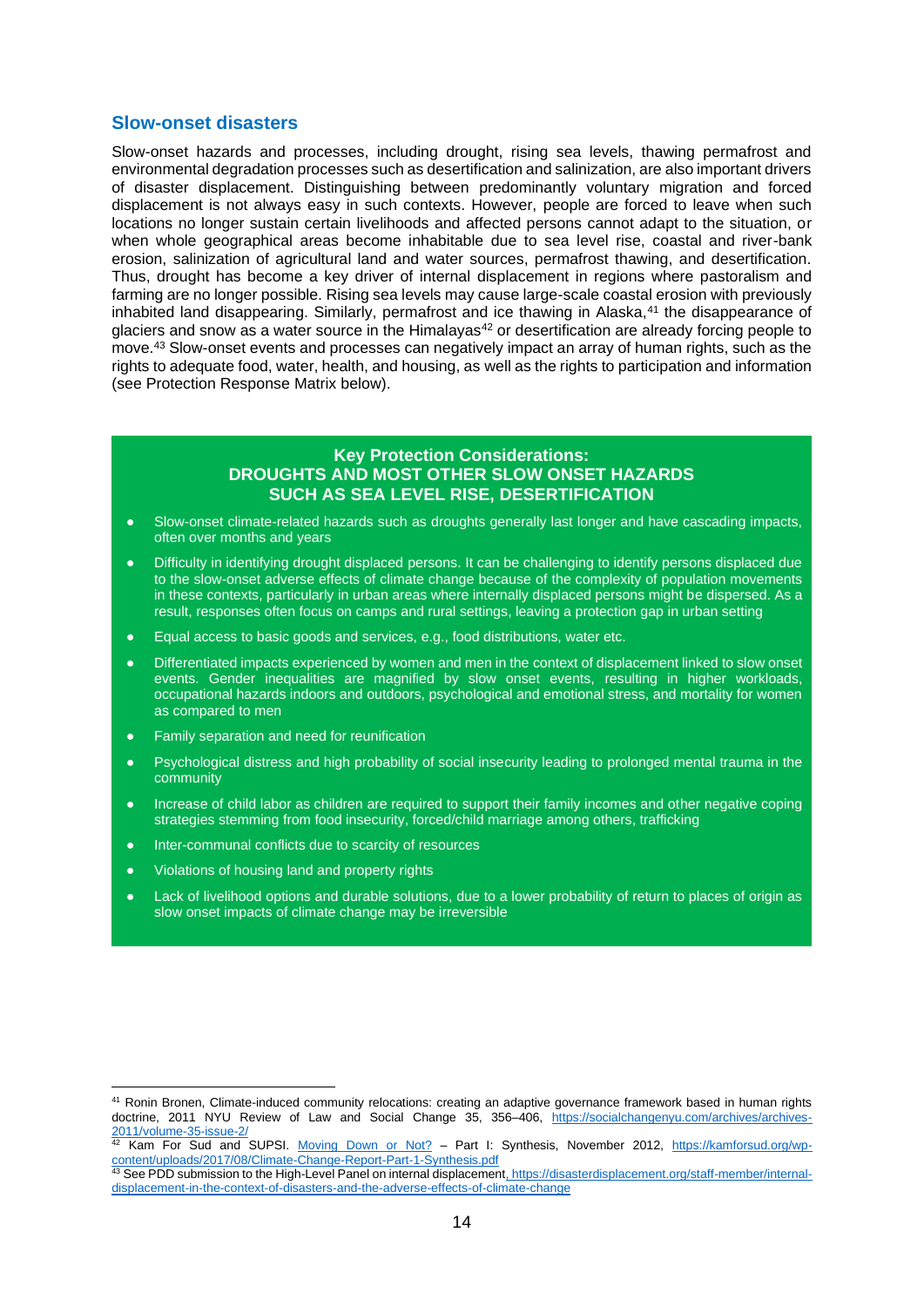## **Multi-hazard disasters**

Sudden- and slow - onset hazards may interact in ways that trigger displacement. Recurrent droughts may not only undermine livelihoods over the course of several years but turn into famine within a few weeks or months. Droughts and floods are often sequential, the effects of which can erode resilience and lead to disaster displacement.<sup>44</sup> Low-lying islands and coastal regions face increased threats not only from slow-onset coastal erosion but also high waves during storms that destroy seawalls, flood coastal areas and increase the salinity of soil and groundwater, and destroy houses and infrastructure, forcing people to move long before the land disappears. In addition, in some countries, particularly in Eastern Africa, climatic changes such as increases in temperature and rainfall over desert areas, and the strong winds associated with tropical cyclones, provide a new environment for pest breeding and development of desert locusts.<sup>45</sup> These different interacting hazards, overlaid by the COVID-19 pandemic, may trigger displacement or threaten the safety of already displaced populations.<sup>46</sup> Natural hazards can also trigger industrial hazards, such as the 2011 Great East Japan Earthquake, tsunami and nuclear radiation disaster that ultimately displaced over 470,000 people.<sup>47</sup> The Beirut explosion amidst a pandemic crisis in 2020 is another example of a multi-hazard disaster, showing the need for a multi-hazard approach to disasters, particularly also in terms of protection.

## **Interaction between disaster and conflict and/or violence**

More than 40 countries experienced internal displacement associated with conflict and disaster in 2020.48. In some countries, people are displaced by disaster in one location and by conflict in another. In other countries, conflict and disaster intersect and interact to undermine resilience and trigger displacement. Years of conflict can erode coping capacity and for some people, a drought can then become the 'tipping point' for flight. For other people, already displaced to informal settlements, host communities or camps by conflict, the onset of floods or storms can force them to move again. Conversely, environmental deterioration may prompt violent conflicts between communities over diminishing resources or exacerbate existing conflict situations, which in turn trigger displacement.<sup>49</sup>

Examples of such situations include the recurrent droughts and famine have impacted Somalia, the Lake Chad basin and Afghanistan. The presence of ongoing conflict and violence erodes resilience to natural hazards. The experience of Eta and Iota hurricanes in Northern Central America (mainly Honduras) is an example on how natural hazards can intersect with situations of forced displacement in a context dominated by violence and insecurity, and the activities of criminal gangs.

To effectively respond to the protection needs of affected populations, it is important to have a sound understanding of the complexity and multi-causality nature of the phenomenon in situations where these elements of (i) displacement; (ii) climate change or disasters; and (iii) conflict, violence or other serious harm interact, and their impact on people's lives are present simultaneously and interact with each other in ways which can trigger, contribute to or exacerbate displacement and protection risks, creating diversity of situations and dynamics on the ground.<sup>50</sup>

<https://reliefweb.int/sites/reliefweb.int/files/resources/20170206-idmc-japan-case-study.pdf>

<sup>44</sup> OCHA, Somalia's deadly drought-flood cycle, 29 November 2019[, https://unocha.exposure.co/somalias-deadly-droughtflood](https://unocha.exposure.co/somalias-deadly-droughtflood-cyclenbsp)**[cyclenbsp](https://unocha.exposure.co/somalias-deadly-droughtflood-cyclenbsp)** 

<sup>45</sup> Salih, A.A.M., Baraibar, M., Mwangi, K.K. et al. Climate change and locust outbreak in East Africa, June 2020, https://doi.org/10.1038/s41558-020-0835-

<sup>46</sup> UNHCR Briefing Notes, 08 May 2020, Conflict and heavy floods force tens of thousands of people to flee their homes in Somalia, amidst COVID-19 threat[, https://www.unhcr.org/news/briefing/2020/5/5eb50d2d4/conflict-heavy-floods-force-tens](https://www.unhcr.org/news/briefing/2020/5/5eb50d2d4/conflict-heavy-floods-force-tens-thousands-people-flee-homes-somalia-amidst.html)[thousands-people-flee-homes-somalia-amidst.html](https://www.unhcr.org/news/briefing/2020/5/5eb50d2d4/conflict-heavy-floods-force-tens-thousands-people-flee-homes-somalia-amidst.html)

<sup>&</sup>lt;sup>47</sup> Michelle Yonetani, Recovery Postponed: The Long-Term Plight of People Displaced by the 2011 Great East Japan Earthquake, Tsunami and Nuclear Radiation Disaster, Geneva 2017,

<sup>&</sup>lt;sup>48</sup> IDMC, Global Internal Displacement Database[, https://www.internal-displacement.org/database/displacement-data](https://www.internal-displacement.org/database/displacement-data) <sup>49</sup> IDMC, Global Report on Internal Displacement 2019, [http://www.internal-](http://www.internal-displacement.org/sites/default/files/publications/documents/2019-IDMC-GRID.pdf)

lisplacement.org/sites/default/files/publications/documents/2019-IDMC-GRID.pdf

<sup>50</sup> Internal UNHCR draft document on a typology of 'nexus' situations, September 2020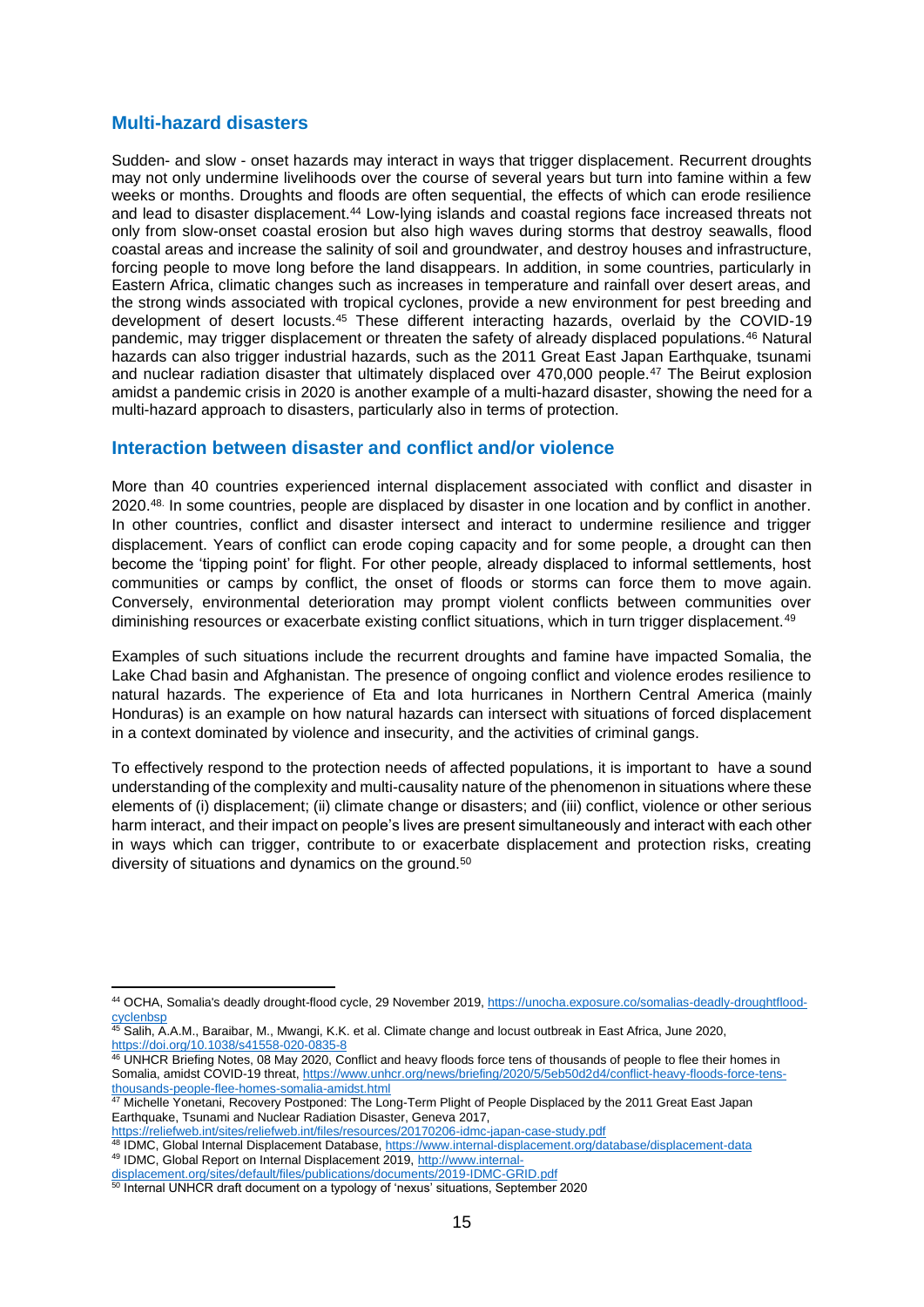# **IDP Protection Response Matrix**

The following matrix presents the protection risks that may arise and lists suggested response activities (non-exhaustive) that will have to be adapted to the specific disaster context as each hazard comes with its own operational challenges and protection risks. This matrix can also be used to promote human rights principles and protection standards and support UNHCR in mainstreaming protection into all disaster response efforts from the earliest stage possible, and assist clusters/working groups in ensuring protection-sensitive services in their response, in line with the Centrality of Protection.<sup>51</sup> UNHCR's role, both as protection cluster lead and as an operational agency, is to make sure that specific protection concerns in disaster situations are addressed as early as possible in the humanitarian response in order to ensure that IDP protection considerations are integrated in the national disaster management scenario/planning, and response.

As recognized by the *IASC Operational Guidelines on the protection of persons in situations of natural disasters* these protection challenges relate to some immediate and basic human rights, including the right to protection of life or the right to access life-saving food, water and sanitation, shelter, health services as well as physical insecurity – effectively mitigating the risk of gender-based violence, and protecting against exploitation, abuse and trafficking. They also address less immediate needs, such as family separation, lost identity documents, housing, land and property rights, livelihoods and issues of safe and voluntary return or local integration or settlement to another part of the country.

Based on UNHCR operational practice and the IASC Operational Guidelines, this protection response matrix helps to identify protection risks of IDPs and identifies activities that are primarily relevant during the emergency and early recovery phase of the disaster. While some risks and responses are categorized under emergency and early recovery, this does not suggest any hierarchy among relevant rights or protection risks but rather helps to quickly identify those rights and protection risks that are primarily relevant during a given phase of a disaster.

It is important to keep in mind, that each country represents a unique combination of disaster preparedness and response capacity, experience with disasters, presence or not of humanitarian and/or development actors, pre-existing vulnerabilities, and political contexts.<sup>52</sup> Experience shows that a sound reading of the context is crucial to select a package of initiatives and protection activities relevant to the targeted context of displacement.

It is also important to consider the Sphere Handbook and the Minimum Standards in key response sectors: 1) Water Supply, Sanitation and Hygiene Promotion (WASH); 2) Food Security and Nutrition; 3) Shelter and Settlement; 4) Health, as well as the GPC Handbook for the Protection of Internally Displaced Persons, which includes an Annex on Natural Disasters and the Protection of Internally Displaced Persons. Effective humanitarian response must address people's needs holistically, and sectors should coordinate and collaborate with each other to do so. The context in which a response is taking place must be understood, monitored and analyzed in order to apply the standards effectively.<sup>53</sup>

<sup>&</sup>lt;sup>51</sup> Centrality of Protection, key to protection interventions as per IASC Policy on Protection in Humanitarian Action. The Centrality of Protection requires the whole humanitarian system to consider the protection of all persons at risk when any decision is made that relates to humanitarian efforts, including on preparedness

<sup>52</sup> Hannah Entwisle, 'The World Turned Upside Down: A Review of Protection Risks, p. 1, [https://www.unhcr.org/research/evalreports/51408d589/world-turned-upside-review-protection-risks-unhcrs-role-natural](https://www.unhcr.org/research/evalreports/51408d589/world-turned-upside-review-protection-risks-unhcrs-role-natural-disasters.html)[disasters.html](https://www.unhcr.org/research/evalreports/51408d589/world-turned-upside-review-protection-risks-unhcrs-role-natural-disasters.html)

<sup>53</sup> The Sphere Handbook, Humanitarian Charter and Minimum Standards in Humanitarian Response, 2018 Edition, <https://spherestandards.org/wp-content/uploads/Sphere-Handbook-2018-EN.pdf>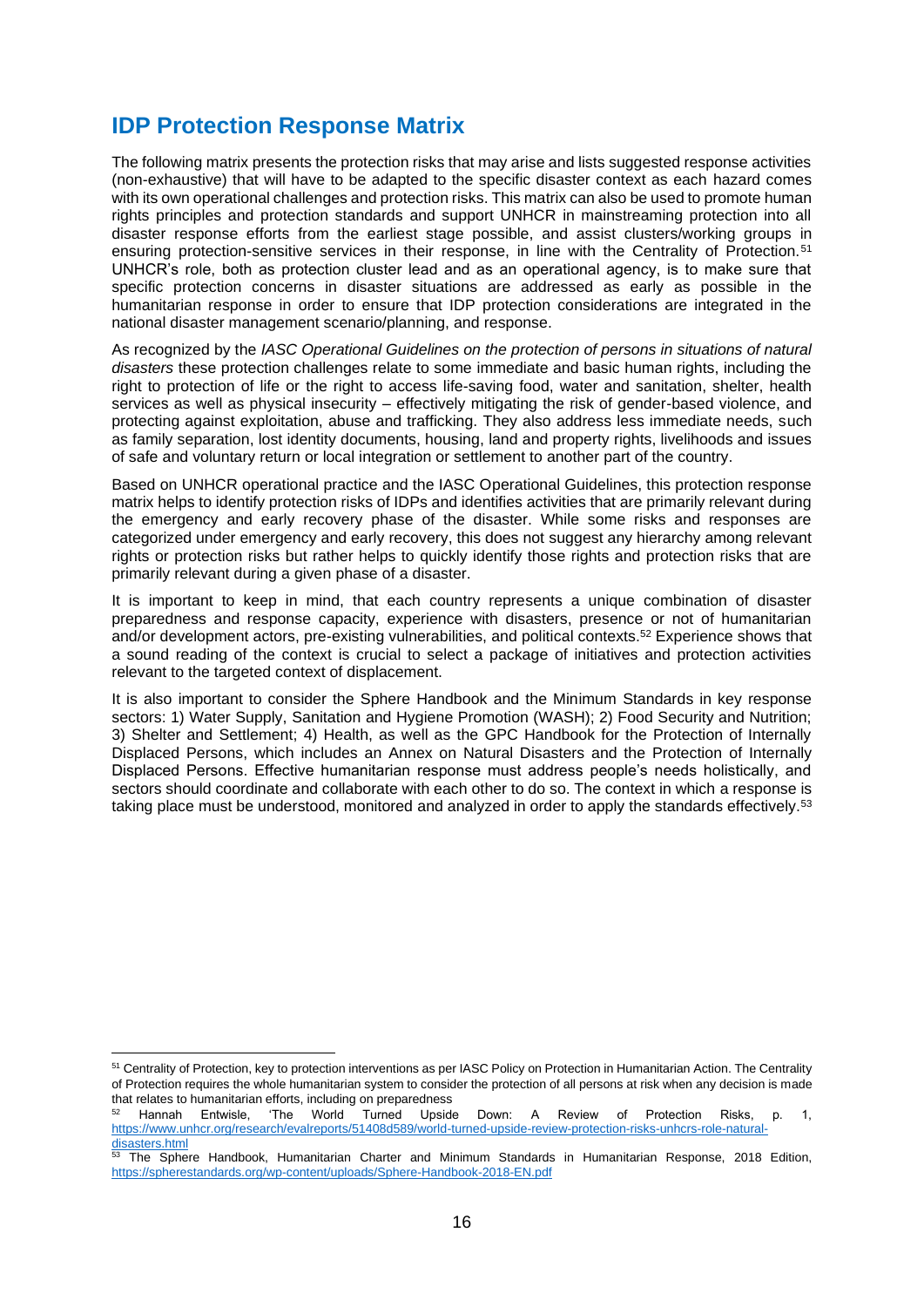| <b>Protection Risks</b>                                                                                                                               | <b>EMERGENCY PHASE</b><br>Possible response/approaches to protection issues                                                                                                                                                                                                                                                                                                   |  |
|-------------------------------------------------------------------------------------------------------------------------------------------------------|-------------------------------------------------------------------------------------------------------------------------------------------------------------------------------------------------------------------------------------------------------------------------------------------------------------------------------------------------------------------------------|--|
|                                                                                                                                                       | Informing affected persons about potential secondary impacts<br>$\bullet$                                                                                                                                                                                                                                                                                                     |  |
|                                                                                                                                                       | Conducting risk assessment of sites where affected people continue to stay<br>$\bullet$                                                                                                                                                                                                                                                                                       |  |
| Protection against secondary impacts<br>of disasters                                                                                                  | Conducting risk assessment of sites where affected persons have fled to or were brought to and, where necessary, ensure the<br>introduction of technical adaptation or correction measures, for instance to prevent flooding, sanitation overflow, etc. at such<br>sites; or if not possible or sufficient, organizing relocation to other, safer sites                       |  |
| (can include natural or physical impacts such as<br>landslides caused by heavy rainfall or seismic<br>activity, earthquake aftershocks, or impacts on | In case of dangers of chemicals, toxic waste, unexploded ordinances and explosive remnants of war, and other dangerous materials<br>that may have been dislodged, concealed or obscured in the course of the disaster                                                                                                                                                         |  |
| industrial installations and infrastructure, e.g.,                                                                                                    | • Fencing off and marking relevant areas                                                                                                                                                                                                                                                                                                                                      |  |
| damage to hydro dams or damage to pipelines<br>and chemical factories that may cause spills of                                                        | Alerting specialized organizations to take appropriate measures, such as debris and waste management<br>$\bullet$                                                                                                                                                                                                                                                             |  |
| hazardous materials which pose a threat to<br>human health and lives.                                                                                 | Conducting information and awareness campaigns<br>$\bullet$                                                                                                                                                                                                                                                                                                                   |  |
|                                                                                                                                                       | Ensuring housing, land and property considerations are properly assessed by the authorities before moving the IDPs into<br>$\bullet$<br>evacuation and relocation areas                                                                                                                                                                                                       |  |
|                                                                                                                                                       | When populations are moved into a location, ensure that their wishes and intentions have been surveyed                                                                                                                                                                                                                                                                        |  |
|                                                                                                                                                       | Mobilizing community-based action to protect women and children from gender-based violence<br>$\bullet$                                                                                                                                                                                                                                                                       |  |
| <b>Protection</b><br>against<br>gender-based<br>violence                                                                                              | Education campaigns on the risk of gender-based violence, as well as on the criminal sanctions for such violence<br>$\bullet$                                                                                                                                                                                                                                                 |  |
|                                                                                                                                                       | Distribution of cellphones with hotline numbers from the outset<br>$\bullet$                                                                                                                                                                                                                                                                                                  |  |
| Affected persons, in particular women and girls,<br>should be protected against gender-based<br>violence and survivors of such violence should        | Establishment of safe spaces for women and children                                                                                                                                                                                                                                                                                                                           |  |
|                                                                                                                                                       | Support the enrolment of children in formal or informal educational activities or provision of other child-friendly spaces at the<br>$\bullet$<br>earliest moment possible                                                                                                                                                                                                    |  |
| be provided with appropriate support.                                                                                                                 | Identifying strategies to meet women's needs for non-food items and planning safe ways of distribution<br>$\bullet$                                                                                                                                                                                                                                                           |  |
| During displacement and while living in camps,<br>women and children are often more susceptible                                                       | Ensuring access to gender-sensitive, safe and confidential services (including health, security, legal/justice and psychosocial<br>support), and referral mechanisms as well as adequate material support for survivors of gender-based violence. This may entail<br>building capacity among service providers and material and technical support to health and other systems |  |
| to gender-based violence.                                                                                                                             | Ensure women and girls safe spaces are available wherever women and girls are evacuated and ensure they adhere to the<br>$\bullet$<br>minimum standards to ensure safe disclosure, safe access to information and referral to gender-sensitive, specialized and<br>confidential services                                                                                      |  |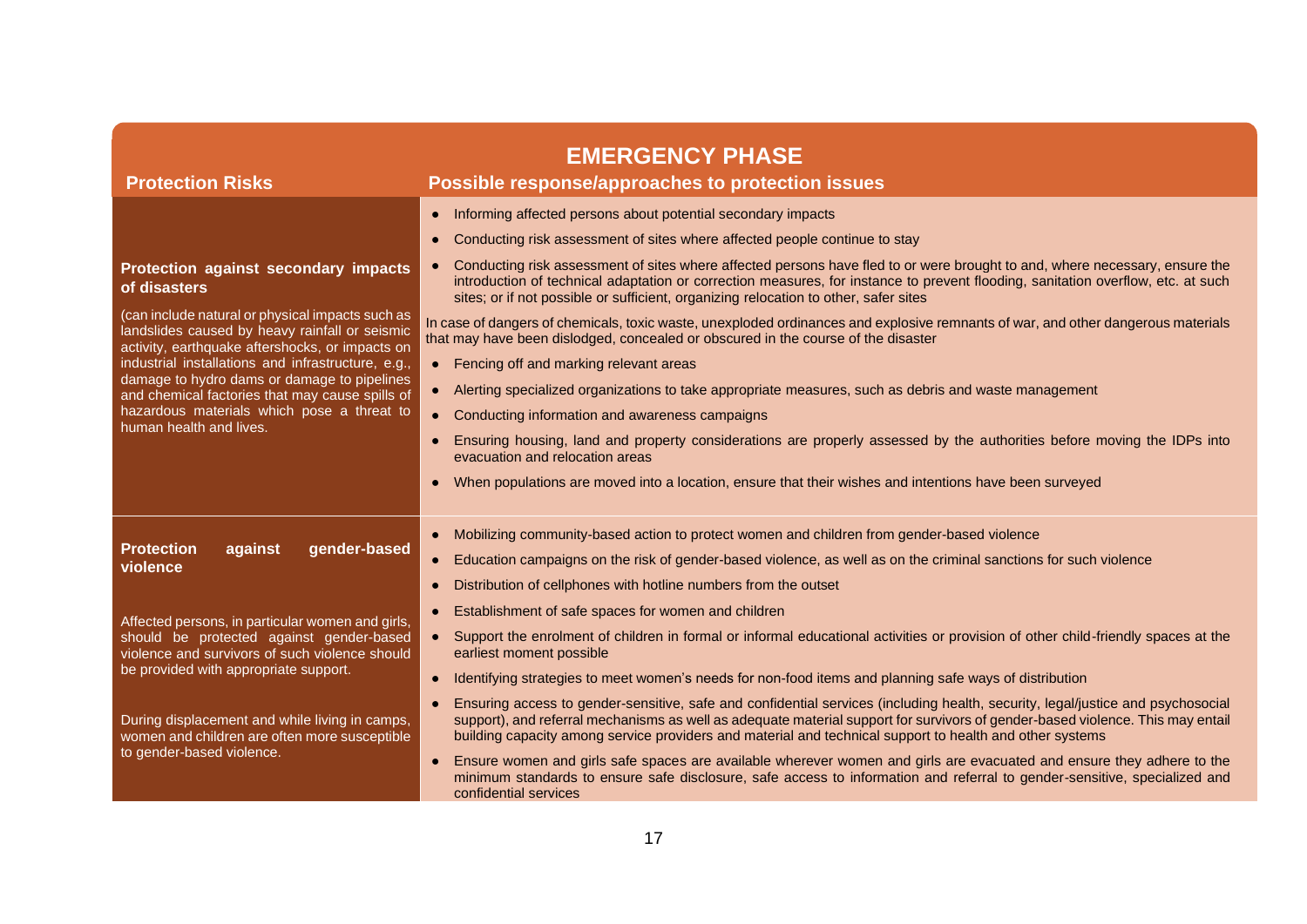|                                                                                                                                                                                                         | • Capacity building for law enforcement agencies on how to investigate and respond to incidents of gender-based violence;<br>inclusion of a sufficient number of trained female security staff, either through fast-track recruitment or use of the women from<br>among affected communities                                                                                                                                                                                                          |
|---------------------------------------------------------------------------------------------------------------------------------------------------------------------------------------------------------|-------------------------------------------------------------------------------------------------------------------------------------------------------------------------------------------------------------------------------------------------------------------------------------------------------------------------------------------------------------------------------------------------------------------------------------------------------------------------------------------------------|
|                                                                                                                                                                                                         | • Setting up, in collaboration with local law enforcement officials, the judiciary and shelter management committees, of child and<br>women-friendly procedures that enable survivors and their families to safely report incidents of gender-based violence                                                                                                                                                                                                                                          |
|                                                                                                                                                                                                         | • As soon as possible to undertake a thorough investigation and prosecution of gender-based violence in a timely manner; as<br>well as effective witness protection                                                                                                                                                                                                                                                                                                                                   |
|                                                                                                                                                                                                         | Through established case management and information management system that is based on GBV guiding principles and<br>$\bullet$<br>survivor centered approach, systematic monitoring of reported incidents of gender-based violence and emerging trends                                                                                                                                                                                                                                                |
|                                                                                                                                                                                                         | Education campaigns on the risk of gender-based violence, as well as on the penalties they entail<br>$\bullet$                                                                                                                                                                                                                                                                                                                                                                                        |
|                                                                                                                                                                                                         | Deployment of gender-mixed community mobilizers<br>$\bullet$                                                                                                                                                                                                                                                                                                                                                                                                                                          |
|                                                                                                                                                                                                         | PSEA prevention and response activities (including complaint mechanisms) with all stakeholders involved in the response<br>$\bullet$<br>including State aid agencies, civil society, security forces etc.                                                                                                                                                                                                                                                                                             |
|                                                                                                                                                                                                         | Highlight the risks and actions for the protection of LGBTIQ+ persons. LGBTIQ+ persons have reported abuses and the denial<br>$\bullet$<br>of specific services/assistance in the context of the response to disaster situations. They could be harassed and also<br>discriminated in the access to specific support/services (shelters)                                                                                                                                                              |
| Security and protection of internally<br>displaced persons by the disaster in<br>camps and collective centers, including<br>women, older persons and others<br>whose physical security is most at risk. | Promoting locating of washing and communal sanitary facilities, water points, food distribution points, fuel sources, health and<br>$\bullet$<br>education facilities close to living and sleeping quarters; if this is not possible, advocate for the provision of secure access to<br>them, especially at night, including through presence of guards, adequate lighting for all walkways and clear gender-separated<br>and lock-able sanitary facilities; all according to international standards |
|                                                                                                                                                                                                         | Make sure that shelters and living/sleeping quarters are designed in a way that allows for a maximum degree of privacy and<br>protection against unwanted visitors and intruders                                                                                                                                                                                                                                                                                                                      |
|                                                                                                                                                                                                         | Monitoring security through law enforcement personnel and through camp/shelter committees drawn from among the displaced<br>communities that are representative of the gender, age and other diversity composition of the population                                                                                                                                                                                                                                                                  |
|                                                                                                                                                                                                         | Promote the regular presence of national human rights institutions to monitor the security situation, supervise the role of law<br>$\bullet$<br>enforcement officers, and engage in peaceful coexistence activities                                                                                                                                                                                                                                                                                   |
| Unequal access to assistance, basic                                                                                                                                                                     | Use of assessment tools that include all categories of persons with special needs and allow objective identification of needs<br>$\bullet$                                                                                                                                                                                                                                                                                                                                                            |
| goods and services and discrimination<br>in aid provision                                                                                                                                               | Specific monitoring whether persons with special needs, older persons, persons with disabilities, sick persons or female-headed<br>$\bullet$<br>households with infants and young children have equal access to food, water, health and other humanitarian services and, if<br>not, giving them priority access, or setting up separate distribution points/separate hours for distribution of goods and for<br>services, etc.                                                                        |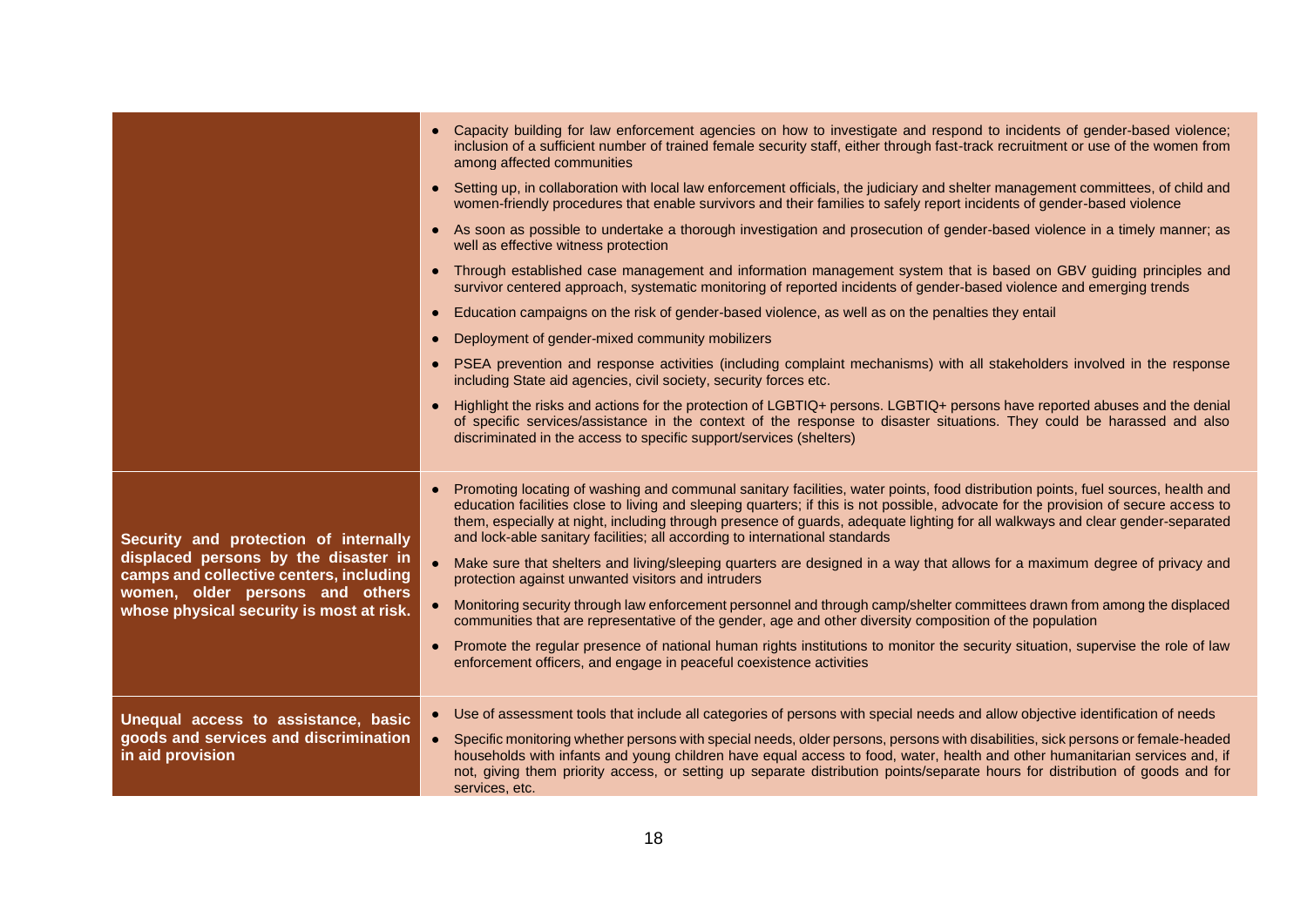- Systematic inclusion of female-headed households, unaccompanied children, older persons, persons with disabilities and other persons with special needs in the distribution of goods and services
- Securing distribution points against rioters or others ready to use violence
- Monitoring of protection risks for beneficiaries after distributions
- Making sure that humanitarian goods and services provided to displacement affected populations are adequate and assistance is provided in a coordinated manner. Adequacy of such goods and services requires that they are (i) available, (ii) accessible, (iii) acceptable, and (iv) adaptable

#### Regarding availability:

- Using pre-positioned food and non-food items in disaster-prone areas; and
- Ensuring, to the extent possible, that quantities (e.g., of food) and specifications (e.g., size of tents or cooking pots) correspond to people's differing needs.

#### Regarding accessibility without discrimination:

- Identifying as soon as possible persons and groups with a history of being discriminated against prior to the disaster, or with special needs, and monitoring ongoing humanitarian action to avoid that they are discriminated against and intervene if this happens.
- Involving members of the affected populations, including those with particular needs, in the humanitarian response, for example in distribution of food and non-food items; and
- Monitoring and intervening in cases where affected persons have to pay bribes or exchange sexual favors for humanitarian goods and services (in relation with PSEA as a key initiative in preventing abuse against affected populations, particularly women, LGBTI and children).

#### Regarding acceptability:

Ensuring that to the extent possible food, medicine and other goods such as sanitary material and clothing:

- Are culturally acceptable to affected persons, particularly if they are members of indigenous peoples or belong to particular ethnic or religious communities; and
- Correspond to the specific needs of older persons, women and girls, pregnant and lactating mothers, infants, persons with disabilities, sick persons, and others with special needs.

#### Regarding adaptability:

- Ensuring that food, water and sanitation, non-food items, shelter, health and other services meet minimum standards in the emergency phase, improve once the emergency phase is over and are adapted to changing needs over time as per the Sphere sectoral standards.
- Promote a community-based approach to strengthen the absorption capacities and resilience of host communities as needed, e.g., through advocating for provision of additional water and sanitation facilities, enhancement of school and health services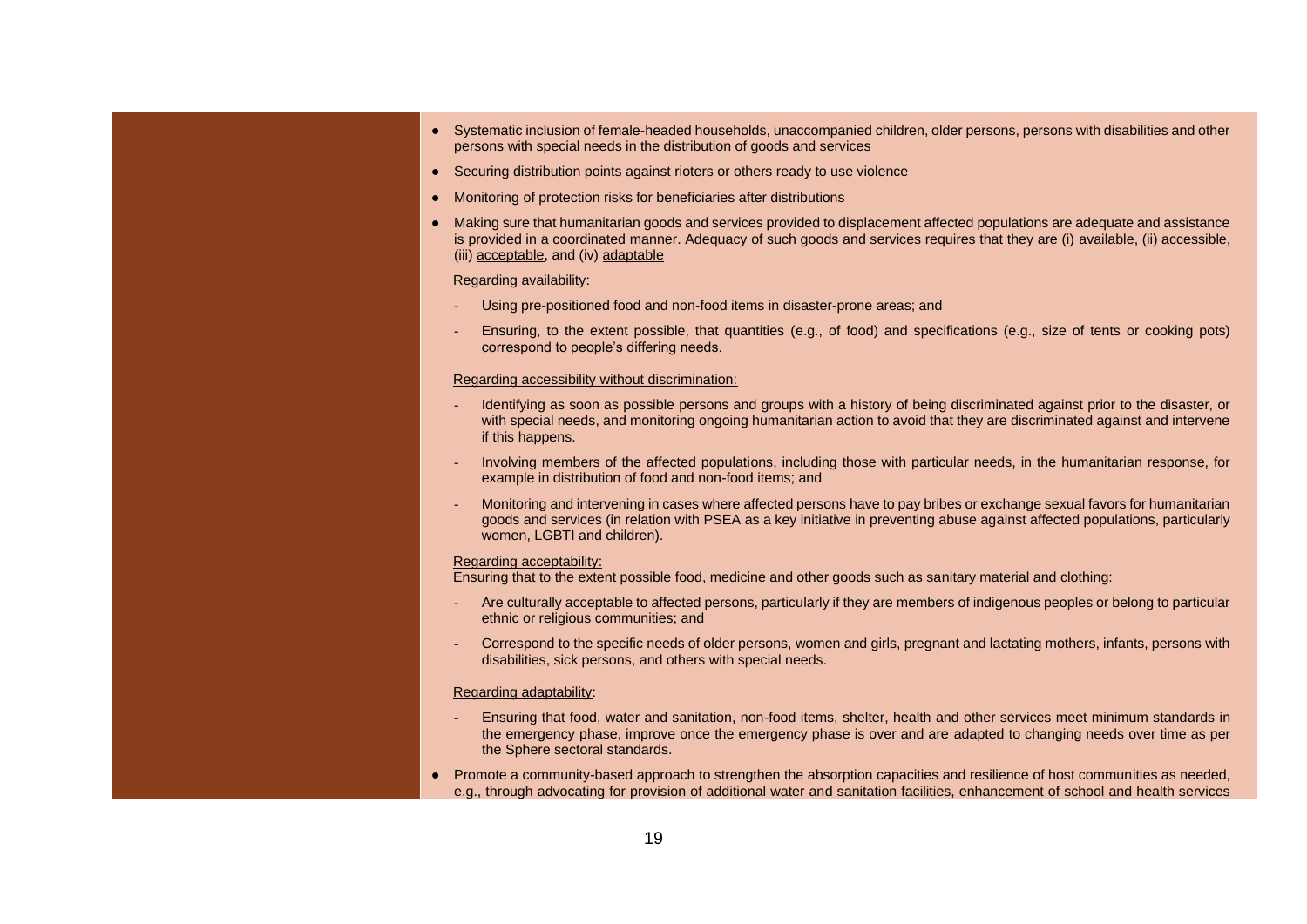|                                                                                                                                              |           | to the community, school feeding to strengthen the nutritional basis of the community, provision of building materials for host<br>families to enlarge dwellings, or cash grants for internally displaced persons staying with host families                                                                                                                                                                    |
|----------------------------------------------------------------------------------------------------------------------------------------------|-----------|-----------------------------------------------------------------------------------------------------------------------------------------------------------------------------------------------------------------------------------------------------------------------------------------------------------------------------------------------------------------------------------------------------------------|
|                                                                                                                                              |           | Providing for analysis, assessment and awareness-raising among humanitarian actors of potential ethnic, political or other<br>tensions between displaced communities, or between displaced and host communities, and ensuring that this analysis is<br>incorporated into planning the response                                                                                                                  |
|                                                                                                                                              | $\bullet$ | Ensuring the maximum participation of affected communities, in particular women and people with disabilities, in the planning,<br>design and implementation of food distribution activities, e.g., by organizing focus group discussions, and using community<br>organizers to identify women representatives                                                                                                   |
|                                                                                                                                              |           | Ensuring that persons with specific needs – e.g., unaccompanied children, older persons, persons with disabilities in need of<br>support or persons living with long-term or chronic illnesses such as HIV/AIDS who have lost their caregivers during the disaster<br>have unimpeded access to food. In particular:                                                                                             |
| <b>Right to food</b>                                                                                                                         |           | Clear and accessible information for all beneficiaries, including those with special needs, about the frequency, timing, type<br>(e.g., tailored to the needs of people who have difficulty chewing) and quantity of food distributions and what quantities will<br>be supplied                                                                                                                                 |
| The right to have physical and affordable<br>access without discrimination to adequate food<br>in sufficient quantities or the means for its |           | Direct distribution of food to women or unaccompanied children if, traditionally, women and children receive less than men<br>in times of scarcity or if there is a risk that food may be diverted for other purposes                                                                                                                                                                                           |
| procurement. Food related interventions should<br>be planned accordingly.                                                                    |           | Distribution and assistance in a way that avoids the need for older persons, persons living with HIV/AIDS or other particular<br>illnesses, pregnant women, persons with disabilities, and unaccompanied children to stand in line for long periods of time,<br>or to carry heavy loads from the distribution point to their dwellings (portioning of food bags so that they can be carried by<br>such persons) |
| See also the Sphere standards on Food<br><b>Security and Nutrition</b>                                                                       |           | Linking persons with specific needs to support families for the joint preparation of meals when these persons are unable<br>to do so themselves                                                                                                                                                                                                                                                                 |
|                                                                                                                                              | $\bullet$ | Including food items into deliveries that correspond to the specific needs of pregnant and lactating mothers, infants, children,<br>older people or persons living with long-term or chronic illnesses                                                                                                                                                                                                          |
|                                                                                                                                              | $\bullet$ | Ensuring that the food distributed, whether cooked meals or dry rations, meets international nutritional standards and is<br>culturally acceptable to the population. If it is available, food to which the affected persons are accustomed should be provided.<br>Cultural food practices should be included into initial rapid assessments                                                                    |
|                                                                                                                                              | $\bullet$ | Ensure that feedback and complaint mechanisms are in place in order to report cases of SEA                                                                                                                                                                                                                                                                                                                      |
| <b>Right to water &amp; sanitation</b>                                                                                                       | $\bullet$ | Advocate for bathing, showers, toilet and water collection facilities that are:                                                                                                                                                                                                                                                                                                                                 |
|                                                                                                                                              |           | (1) separated by gender, single parent household and labelled as such                                                                                                                                                                                                                                                                                                                                           |
| It should be understood as the right to sufficient,                                                                                          |           | (2) lockable                                                                                                                                                                                                                                                                                                                                                                                                    |
| safe, acceptable, physically accessible and<br>afford-able water for personal and domestic use                                               |           | $(3)$ well-lit                                                                                                                                                                                                                                                                                                                                                                                                  |
| without discrimination. Water and sanitation                                                                                                 |           | (4) close to vulnerable groups' shelters                                                                                                                                                                                                                                                                                                                                                                        |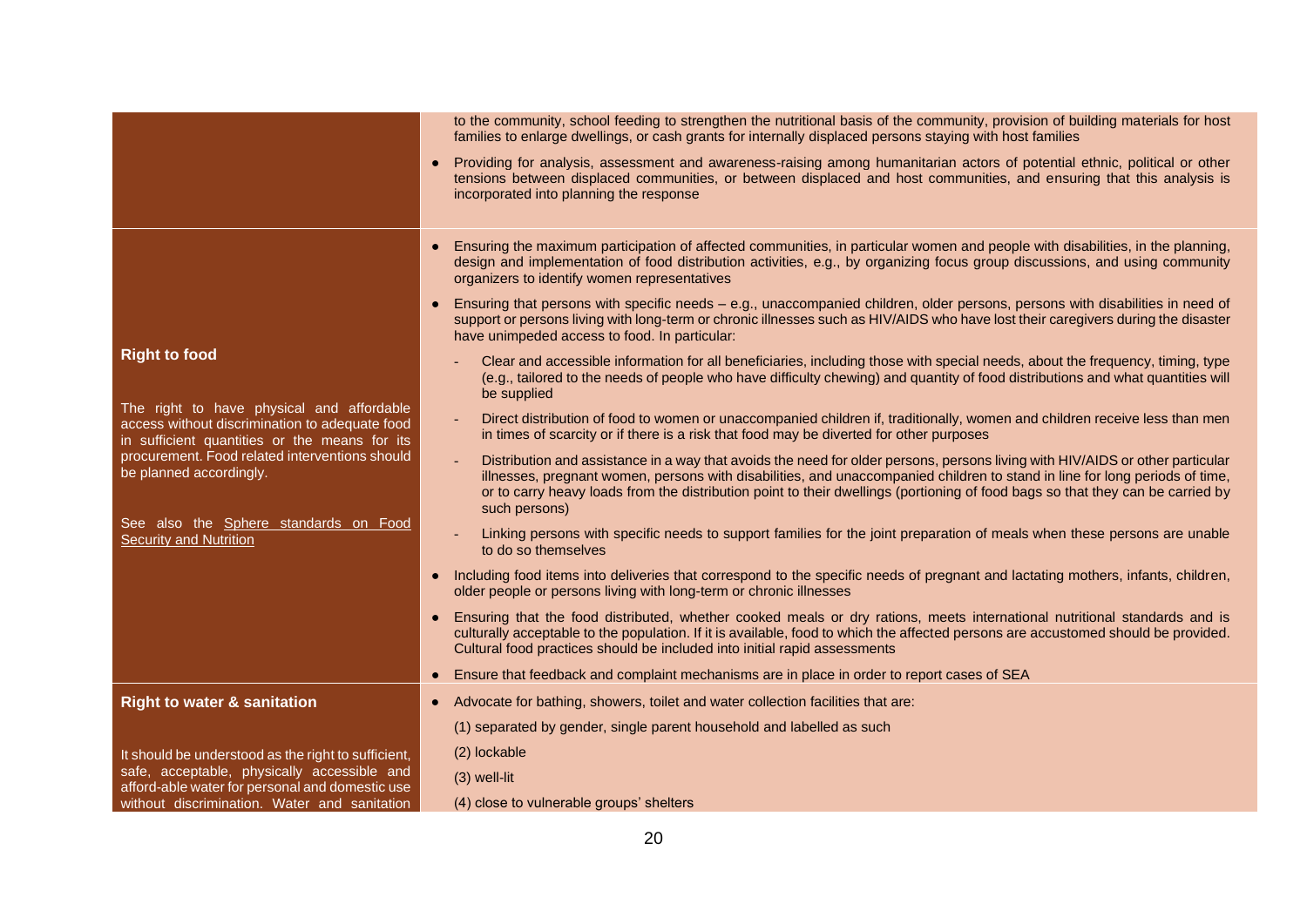| related interventions should be planned<br>accordingly.<br>See also the Sphere standards on Water<br>Supply, Sanitation and Hygiene Promotion                                                                                                                                                                                                                                                                                                                                                                                                                                                                                                                                 | (5) safe for users in addition to being culturally acceptable<br>(6) include handrails or other measures to facilitate access by older and disabled person                                                                                                                                                                                                                                                                                                                                                                                                                                                                                                                                                                                                                                                                                                                                                                                                                                                                                                                                                                                                                                                                                                                                                                                                                                                                            |
|-------------------------------------------------------------------------------------------------------------------------------------------------------------------------------------------------------------------------------------------------------------------------------------------------------------------------------------------------------------------------------------------------------------------------------------------------------------------------------------------------------------------------------------------------------------------------------------------------------------------------------------------------------------------------------|---------------------------------------------------------------------------------------------------------------------------------------------------------------------------------------------------------------------------------------------------------------------------------------------------------------------------------------------------------------------------------------------------------------------------------------------------------------------------------------------------------------------------------------------------------------------------------------------------------------------------------------------------------------------------------------------------------------------------------------------------------------------------------------------------------------------------------------------------------------------------------------------------------------------------------------------------------------------------------------------------------------------------------------------------------------------------------------------------------------------------------------------------------------------------------------------------------------------------------------------------------------------------------------------------------------------------------------------------------------------------------------------------------------------------------------|
| <b>Right to shelter</b><br>It should be understood as the right to have an<br>accommodation allowing persons to live there<br>in security, peace and dignity. Shelter related<br>interventions should be planned accordingly.                                                                                                                                                                                                                                                                                                                                                                                                                                                 | Ensure vulnerable groups: (1) receive separate and appropriate shelter; (2) are helped with shelter construction; (3) receive<br>$\bullet$<br>shelter that is lockable and opaque<br>Creating specific areas where women, whether alone or with children, feel safe and secure<br>$\bullet$<br>Ensuring provision, to the extent possible, of shelters that are culturally acceptable, in particular regarding privacy for women<br>$\bullet$<br>and children<br>• Ensuring that shelter provided to persons with disabilities or older persons (age-friendly shelter) is safe, appropriate and<br>accessible                                                                                                                                                                                                                                                                                                                                                                                                                                                                                                                                                                                                                                                                                                                                                                                                                         |
| See also the Sphere standards on Shelter and<br>Settlement                                                                                                                                                                                                                                                                                                                                                                                                                                                                                                                                                                                                                    | Distribution of UNHCR's core relief items including family tents<br>$\bullet$<br>Ensure that shelter programmes are accessible to and include individuals who lack documents and IDPs living in urban areas<br>$\bullet$<br>or with host families, etc.<br>LGBTIQ+ face increasing risks of being harassed and abused in shelters if not appropriate measures are adopted. Highlighting<br>$\bullet$<br>the issue and providing concrete guidance is strongly recommended                                                                                                                                                                                                                                                                                                                                                                                                                                                                                                                                                                                                                                                                                                                                                                                                                                                                                                                                                             |
| Right to Health (incl. Psychosocial<br>support)<br>It should be understood as the right to timely<br>and appropriate, accessible, culturally<br>acceptable and gender sensitive health care<br>without discrimination as well as to the<br>underlying determinants of health (such as<br>access to safe and potable water and adequate<br>sanitation, an adequate supply of safe food,<br>nutrition and housing), healthy occupational<br>and environmental conditions, and access to<br>health-related education and information,<br>including on sexual and reproductive health.<br>Health interventions should be planned<br>accordingly. See also the Sphere standards on | Ensuring that women's and girls' health services are appropriate and culturally sensitive already in the early stages of the<br>emergency and that they are accessible to women and girls<br>• Promoting the provision of free health services and medicines that address disaster-related injuries and rehabilitation; in<br>particular during the emergency phase<br>• Ensuring that sufficient female health staff and female interpreters if needed are in place to provide services<br>• Reaching out to injured persons and persons with disabilities in order to assess their specific health and rehabilitation needs,<br>and to prevent further long-term impairments<br>• Providing easily accessible, 'safe and gender-sensitive counselling and care services for survivors of gender-based violence<br>and their children where appropriate<br>• Including culturally appropriate, community-based psycho-social support programmes for children and adolescents, widows,<br>older persons, and disabled people. (Consider counselling services and 'hotlines'; support and self-help groups; community-<br>based networks: religious or customary events and rituals; community and sports activities) as part of immediate emergency<br>response and longer-term recovery efforts<br>• Ensure that individuals who have limited mobility (older and disabled persons, women restricted for cultural reasons, etc.), as |
| <b>Health</b>                                                                                                                                                                                                                                                                                                                                                                                                                                                                                                                                                                                                                                                                 | well as IDPs who lack documentation or who live in urban areas or with host families, have access to health services (home<br>visits, mobile clinics, transport services etc.)                                                                                                                                                                                                                                                                                                                                                                                                                                                                                                                                                                                                                                                                                                                                                                                                                                                                                                                                                                                                                                                                                                                                                                                                                                                        |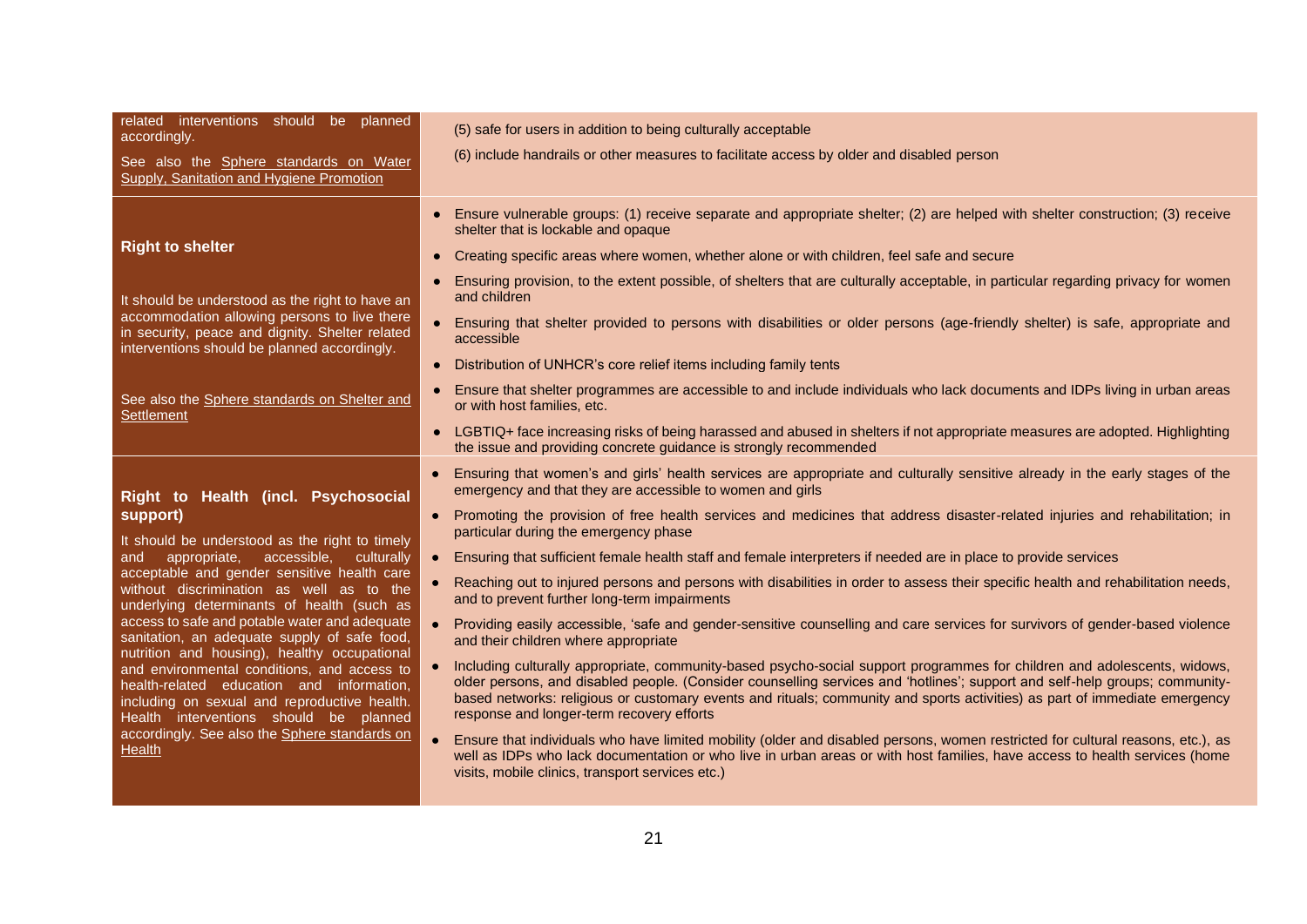| <b>EARLY RECOVERY PHASE</b>                                                                          |                                                                                                                                                                                                                                                                                   |
|------------------------------------------------------------------------------------------------------|-----------------------------------------------------------------------------------------------------------------------------------------------------------------------------------------------------------------------------------------------------------------------------------|
| <b>Rights-based protection risks</b>                                                                 | Possible response/approaches to protection issues                                                                                                                                                                                                                                 |
|                                                                                                      | • For property left behind, establishing photographic records of landmarks and possessions left behind                                                                                                                                                                            |
|                                                                                                      | Ensuring the use of standard forms to record property left behind by the displaced<br>$\bullet$                                                                                                                                                                                   |
|                                                                                                      | Protect vulnerable groups' assets, by means of asset registrars; monitoring; registering inherited land or property in the owner's<br>$\bullet$<br>name (not that of a guardian or deceased relative); joint registration of matrimonial property, etc.                           |
| Housing, land and property rights                                                                    | Advocating for the deployment of police forces to areas where destruction or looting may take place<br>$\bullet$                                                                                                                                                                  |
| Loss of property or land rights/possession due<br>to theft, misappropriation.                        | Ensuring access of owners, including women and other vulnerable groups, to effective remedies to bring complaints against<br>$\bullet$<br>persons illegally occupying or using their property                                                                                     |
|                                                                                                      | Ensuring the provision of legal advice and information programmes for owners and communities, and particularly women,<br>$\bullet$<br>children and other vulnerable groups, whose land deeds or property documents have been lost or damaged during the disaster                  |
|                                                                                                      | Advocating for the establishment of facilitated procedures for restitution of land deeds or property documents, including for child<br>$\bullet$<br>and women-headed households                                                                                                   |
|                                                                                                      | Ensuring the provision of capacity building, additional staff and other support to administrative and judicial authorities dealing<br>$\bullet$<br>with property cases                                                                                                            |
| Lack or disruption of existing administrative or<br>judicial procedures for land and property claims | Advocacy for setting up special mechanisms with simplified procedures to consider competing claims to land and property<br>$\bullet$<br>should be put in place and made accessible without discrimination                                                                         |
| etc.                                                                                                 | Informing affected persons about their rights and how to access the procedures<br>$\bullet$                                                                                                                                                                                       |
|                                                                                                      | Mainstream the solutions to pressing HLP - related issues through the conduct of protection monitoring and advocacy activities<br>$\bullet$                                                                                                                                       |
|                                                                                                      | Provide technical support to policy / legislation / guidelines related agenda of the state pertaining to HLP to ensure the<br>$\bullet$<br>integration of protection principles                                                                                                   |
|                                                                                                      | Protect the lands of collective property of indigenous peoples<br>$\bullet$                                                                                                                                                                                                       |
| Lack of access to livelihood and work                                                                | Developing community-based strategies to ensure that all sectors of the affected population are fully informed and consulted<br>$\bullet$<br>and can participate in decision-making related to the rehabilitation of disrupted livelihoods and re-training options                |
| Discriminatory practices against IDPs, women,<br>minorities, persons with disabilities, etc.         | Ensuring access for all sectors of the affected population, including women, to re-training and skills-development programmes,<br>$\bullet$<br>taking into account older persons in the formal and informal economy                                                               |
| livelihoods and employment<br>to to<br>Access<br>opportunities as well as projects to restore eco-   | Ensure that women, as well as persons with special needs, are provided with viable economic opportunities in order to protect<br>$\bullet$<br>them against trafficking, sexual exploitation and abuse, enforced prostitution, or other abusive and dangerous sources of<br>income |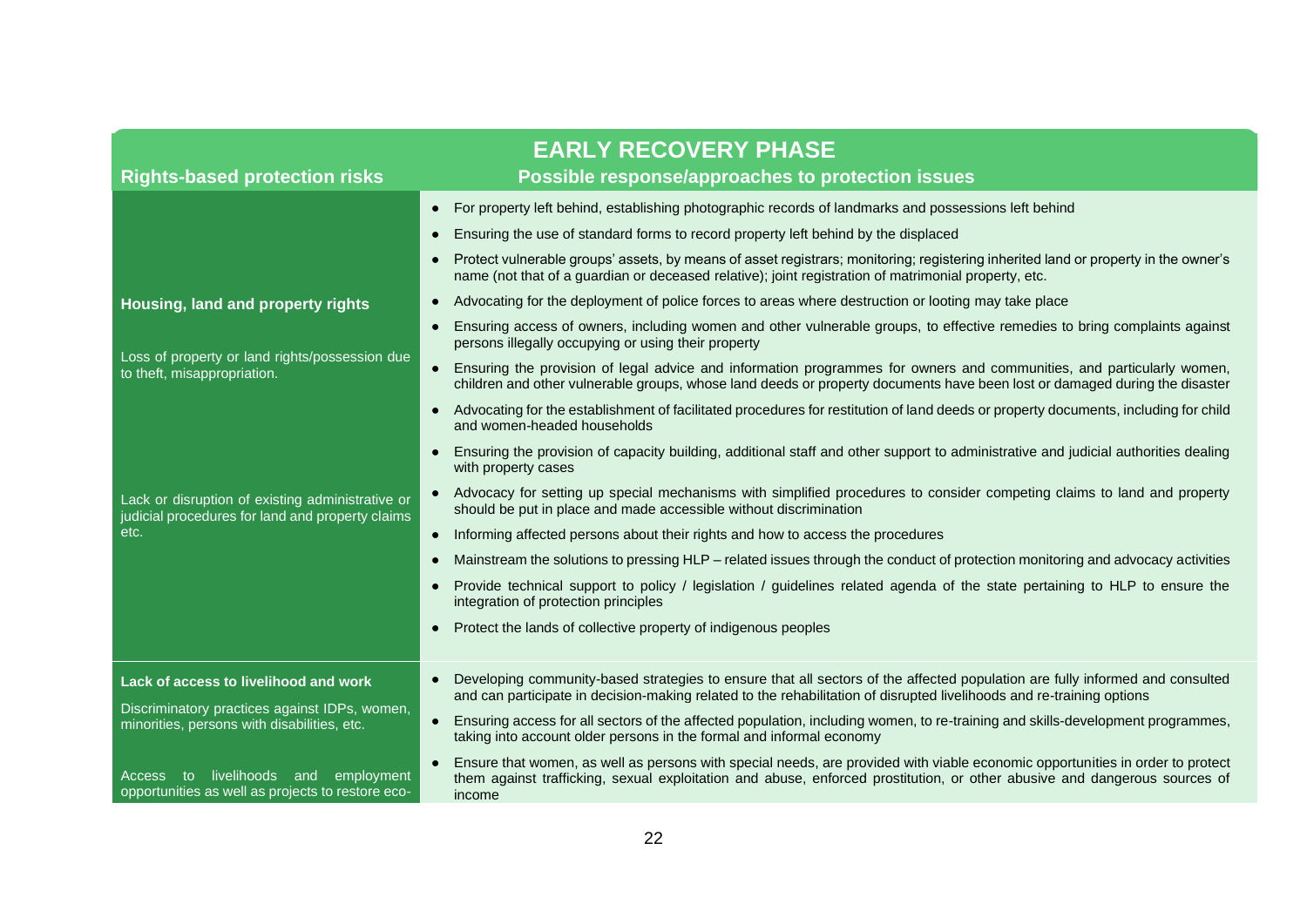| nomic activities, employment opportunities and<br>livelihoods disrupted by the disaster should be<br>facilitated, without discrimination, as soon and<br>as comprehensively as possible. To the<br>maximum extent possible, such measures<br>should already be initiated during the<br>emergency response phase. | Ensuring that persons with disabilities or long-term or chronic illnesses such as HIV/AIDS have full access to employment and<br>training opportunities without discrimination of any kind<br>Ensuring that training programmes do not reinforce existing social or stereotypical gender divisions of labour which push<br>women, children and social, economic, ethnic, religious or racial minorities into the least desirable jobs with the lowest pay and<br>poorest working conditions<br>Where work permits were provided to non-nationals, advocate for inclusion in all livelihood possibilities and restitution<br>$\bullet$ |
|------------------------------------------------------------------------------------------------------------------------------------------------------------------------------------------------------------------------------------------------------------------------------------------------------------------|---------------------------------------------------------------------------------------------------------------------------------------------------------------------------------------------------------------------------------------------------------------------------------------------------------------------------------------------------------------------------------------------------------------------------------------------------------------------------------------------------------------------------------------------------------------------------------------------------------------------------------------|
|                                                                                                                                                                                                                                                                                                                  | Support initiatives related to communication to the affected population to ensure the timely access of IDPs to accurate and<br>$\bullet$<br>relevant information                                                                                                                                                                                                                                                                                                                                                                                                                                                                      |
|                                                                                                                                                                                                                                                                                                                  | Support the state's displacement data management system ensuring that basic protection related variables are integrated<br>$\bullet$                                                                                                                                                                                                                                                                                                                                                                                                                                                                                                  |
| <b>Access to information</b>                                                                                                                                                                                                                                                                                     | Collectively through the cluster members, jointly conduct rapid and in-depth protection needs assessment to ensure a<br>harmonize effort                                                                                                                                                                                                                                                                                                                                                                                                                                                                                              |
|                                                                                                                                                                                                                                                                                                                  | If lacking in the affected state, harmonize with cluster members a standard displacement tracking tool to monitor the movement<br>of the displaced population                                                                                                                                                                                                                                                                                                                                                                                                                                                                         |
|                                                                                                                                                                                                                                                                                                                  | Provide capacity building to relevant protection actors on these data collection undertakings at the onset of the disaster                                                                                                                                                                                                                                                                                                                                                                                                                                                                                                            |
|                                                                                                                                                                                                                                                                                                                  | Support multi-sectorial assessments and ensure the integration of protection variables in the instruments                                                                                                                                                                                                                                                                                                                                                                                                                                                                                                                             |
|                                                                                                                                                                                                                                                                                                                  | Strengthen data preparedness measures in place<br>$\bullet$                                                                                                                                                                                                                                                                                                                                                                                                                                                                                                                                                                           |
| Lost or destroyed documentation or<br>inability to obtain personal identification<br>documentation                                                                                                                                                                                                               | Advocating for and supporting the quick adoption of simplified administrative procedures for (re-)issuing personal<br>$\bullet$<br>documentation and establishment of such procedures (e.g., bringing witnesses/community leaders/elders/local authorities who<br>can confirm the identity of affected persons to locations where internally displaced persons live; cancellation of or discounts or<br>removal of fees for affected persons to have documents issued/restituted; etc.); and                                                                                                                                          |
| (necessary for education, health care,<br>employment, etc.). Note: Some persons may<br>never have had proper documentation in the<br>first place.                                                                                                                                                                | Deployment of mobile teams that include magistrates and other relevant authorities to areas affected by the disaster to (re-)<br>issue personal documentation.                                                                                                                                                                                                                                                                                                                                                                                                                                                                        |
| <b>Durable solutions</b>                                                                                                                                                                                                                                                                                         | Conducting security assessments of sites for return, local integration or settlement elsewhere in the country<br>$\bullet$                                                                                                                                                                                                                                                                                                                                                                                                                                                                                                            |
|                                                                                                                                                                                                                                                                                                                  | Ensure that IDPs are in a position to make an informed and voluntary decision on the durable solution they would like to pursue<br>$\bullet$                                                                                                                                                                                                                                                                                                                                                                                                                                                                                          |
| Particularly the right to freedom of movement of<br>the displaced.                                                                                                                                                                                                                                               | Establishing comprehensive and accessible public information campaigns as well as grassroots communication strategies on<br>return, local integration and settlement elsewhere in the country                                                                                                                                                                                                                                                                                                                                                                                                                                         |
|                                                                                                                                                                                                                                                                                                                  | Ensure IDP participation in the planning and management of the durable solution so that their needs and rights are considered<br>$\bullet$<br>in recovery and development strategies                                                                                                                                                                                                                                                                                                                                                                                                                                                  |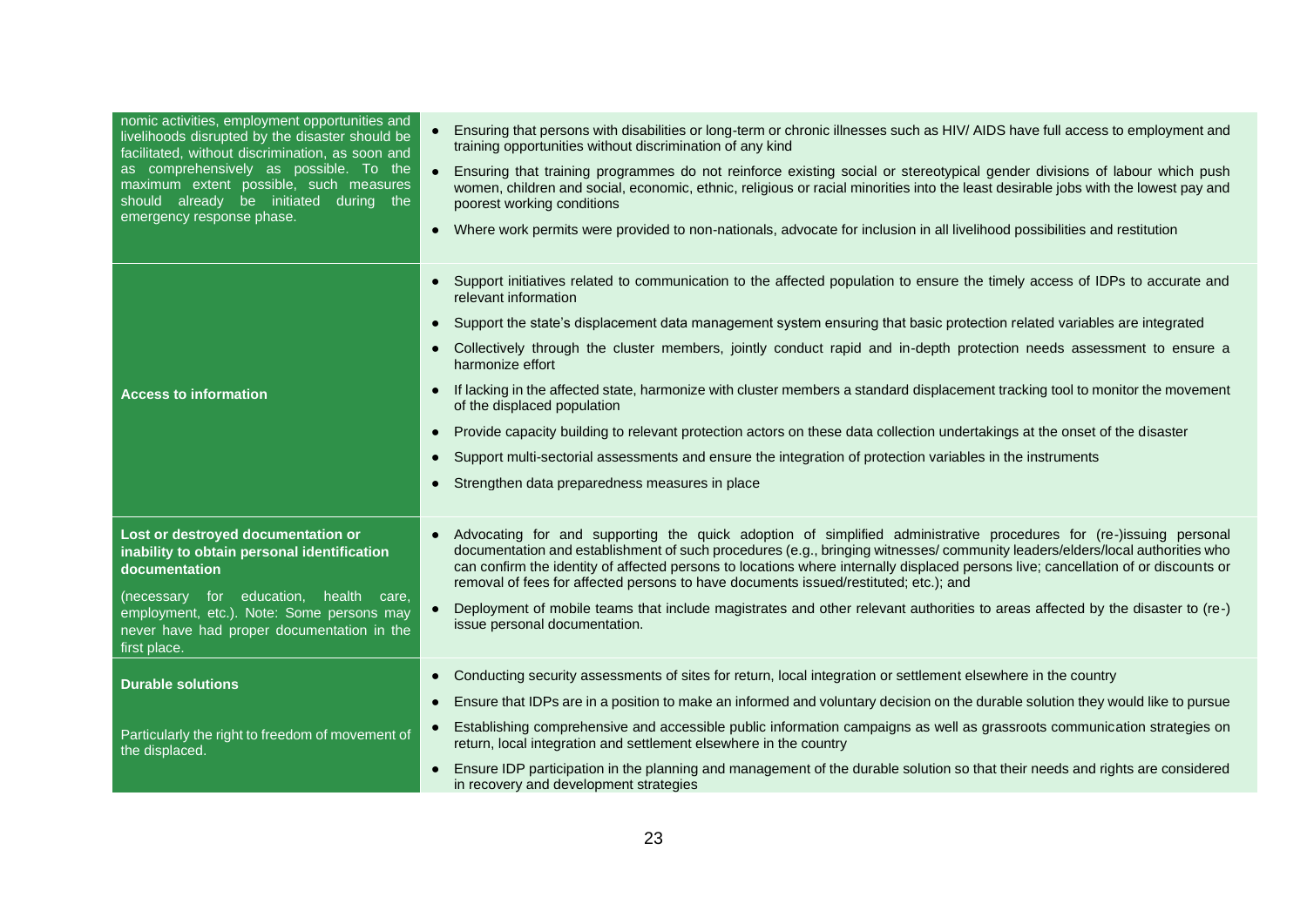| After the emergency phase, internally displaced<br>persons should be supported to find a durable<br>solution to their displacement.                             | Establishing mechanisms such as media reports, database, information centers etc., to provide internally displaced persons<br>with information on the conditions at the places of their former homes or locations identified for settlement elsewhere in the<br>country and organization of "go and see" visits                                                                 |
|-----------------------------------------------------------------------------------------------------------------------------------------------------------------|---------------------------------------------------------------------------------------------------------------------------------------------------------------------------------------------------------------------------------------------------------------------------------------------------------------------------------------------------------------------------------|
| Conditions conducive to making return, local<br>integration or settlement elsewhere in the<br>country sustainable should be established as<br>soon as possible. | Ensure that they have safe, unimpeded and timely access to all actors supporting the achievement of durable solutions including<br>$\bullet$<br>non-governmental and international humanitarian or development actors                                                                                                                                                           |
|                                                                                                                                                                 | Ensure IDP access to effective mechanisms that monitor the process and the conditions on the ground<br>$\bullet$                                                                                                                                                                                                                                                                |
|                                                                                                                                                                 | Identifying persons with special needs and including them into the planning and management of return, local integration or<br>$\bullet$<br>settlement elsewhere in the country, including through outreach activities and focus group meetings where appropriate                                                                                                                |
| For more specific guidance on durable<br>solutions for IDPs, please refer to the IASC<br>Framework on durable solutions for internally<br>displaced persons.    | Publishing and widely disseminating zoning and rebuilding plans and holding of planning commission meetings that are open<br>$\bullet$<br>to the general public                                                                                                                                                                                                                 |
|                                                                                                                                                                 | Monitoring and identifying instances of discrimination, in particular of women, girls, and persons with special needs, in providing<br>$\bullet$<br>access to durable solutions including adequate housing, basic services and livelihoods                                                                                                                                      |
|                                                                                                                                                                 | Removal of legal and administrative obstacles that hinder local integration or settlement elsewhere in the country<br>$\bullet$                                                                                                                                                                                                                                                 |
|                                                                                                                                                                 | Advocacy on behalf of affected persons forced to return to or settle in a place where their life, safety, liberty and/or health would<br>$\bullet$<br>be at risk                                                                                                                                                                                                                |
|                                                                                                                                                                 | Advocacy on behalf of affected persons faced with prohibition of return that are not in accordance with international standards<br>$\bullet$<br>or with forced relocation                                                                                                                                                                                                       |
|                                                                                                                                                                 | Monitoring of post-disaster settlement or relocation schemes to ensure they are not used as a pretext to either clear or<br>$\bullet$<br>repopulate areas in order to further political, military or economic ends unrelated to the protection of the population                                                                                                                |
|                                                                                                                                                                 | Organizing assistance in a manner that avoids incentives to separate families in the hope of better assistance benefits. In<br>$\bullet$<br>particular distributing food and non-food items in quantities appropriate for large families                                                                                                                                        |
| Family unity / re-establishing family ties                                                                                                                      | Establishing rapid family tracing and reunification procedures from the onset of the emergency and identifying a lead agency<br>$\bullet$<br>or organization responsible for family tracing and reunification (normally ICRC, who has a specific mandate for family tracing)                                                                                                    |
|                                                                                                                                                                 | Conducting rapid assessments in the immediate aftermath of the disaster to identify the number of separated and<br>$\bullet$<br>unaccompanied children and their specific needs, and to assess existing care arrangements. Details about unaccompanied<br>and separated children should be included in IDP enrolment exercises                                                  |
|                                                                                                                                                                 | Establishing rapid enrolment, family tracing and reunification procedures from the onset of the emergency to reunite separated<br>$\bullet$<br>and unaccompanied children with family members                                                                                                                                                                                   |
|                                                                                                                                                                 | Emphasis should be placed on triaging cases to facilitate appropriate and timely action on a case-by-case basis. Particular<br>$\bullet$<br>attention should be placed on identifying child-headed households, as well as separated or unaccompanied children who may<br>already have been subjected to a grave violation (e.g., recruitment, abduction, gender-based violence) |
|                                                                                                                                                                 | • Including questions relevant for identifying unaccompanied and separated children in other IDP enrolment exercises                                                                                                                                                                                                                                                            |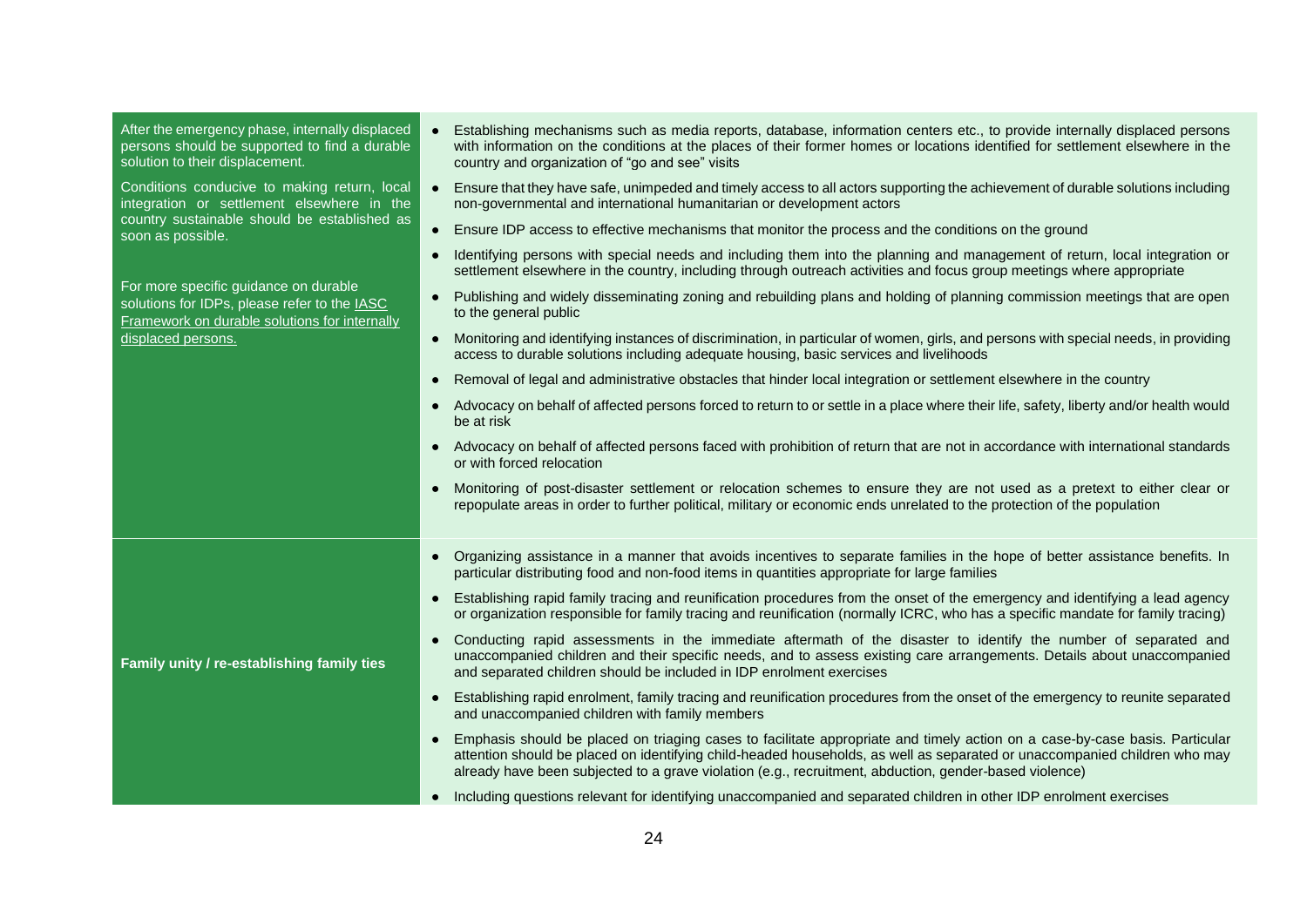- Ensuring appropriate documentation, care and tracking of separated and unaccompanied children who are medically evacuated
- Where no surviving family members can be traced, making arrangements for separated and unaccompanied children to be cared for by friends or neighbors from their own community whenever possible, taking into consideration children's preferences for caretakers
- Conducting regular and close monitoring and review of interim care arrangements to ensure that separated and unaccompanied children are well cared for and protected from all forms of physical, psychological and sexual abuse and exploitation. Children should be interviewed in private to allow them to reveal incidents of abuse. Immediate action should be taken to remove children from abusive or exploitative interim care situations and to find alternative solutions
- Ensuring that separated and unaccompanied children are provided with necessary documentation in their names, including enrolment, personal identity, birth certificates, health, education, and land ownership. Establishment of rapid documentation procedures
- Ensuring that separated and unaccompanied children have equal access to the material, financial and legal assistance to which they are entitled in the aftermath of a disaster. In particular, separated and unaccompanied children, or their legal guardians, should be provided with the possibility to claim government benefits for dead, missing or injured family members; resettlement and housing allowances; land entitlements and compensation
- Foster families and social welfare cases to be identified to safeguard and monitor cases of concern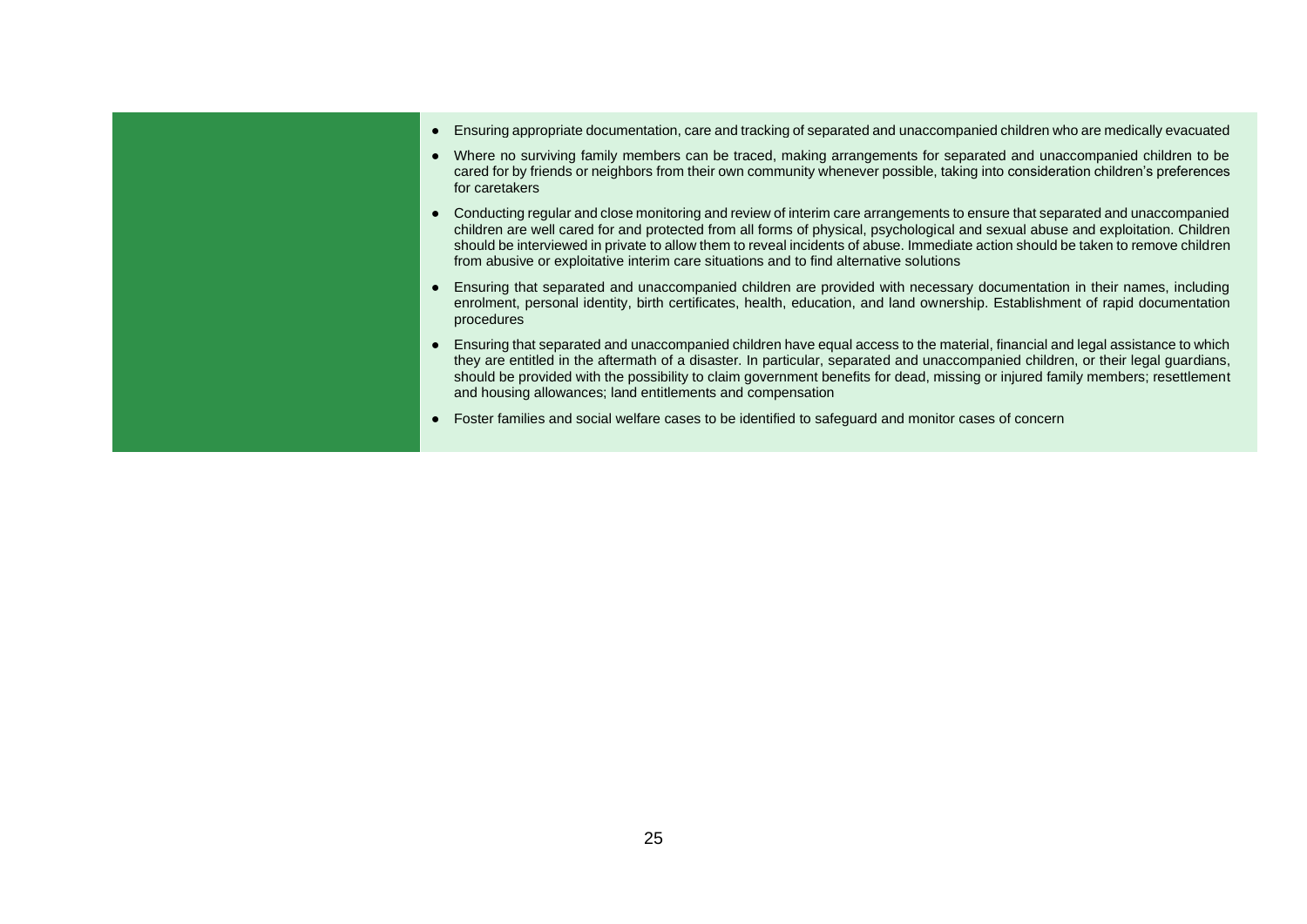# **5.Responsible Disengagement**

As UNHCR's engagement in disaster situations will generally be time limited, UNHCR needs to be proactive in developing an overall strategy and approach to responsible disengagement (both as cluster lead and operational agency) at the outset of the disaster. This must be accompanied by consultations with the concerned Regional Bureau and Headquarters and most critically to consult with national authorities managing the disaster response, the Resident/Humanitarian Coordinator (RC/HC) and the UN/Humanitarian Country Team to ensure overall alignment with other clusters and inter-agency strategies, for a functional transition of continuing responsibilities.<sup>54</sup> It is important to highlight, that disengagement is responsible only when it is consultative and strategically planned at the outset of UNHCR's engagement, and aims to advance solutions for IDPs by promoting ownership of national actors and other stakeholders, depending on the situation.

States have the primary responsibility to provide protection, assistance and find durable solutions to all IDPs on their territory, regardless of the context. In disaster settings, among the most significant stakeholders are the Government and affected populations/civil society. UNHCR's role is therefore to advise and/or support the existing national disaster management and coordination structures and working with national relief agencies and local civil society and responders, where relevant.

However, as soon as the immediate impacts of disaster have been addressed, governments are eager to return to normal as quickly as possible. In many situations, the physical return to a place of origin may incorrectly be understood as indicating that IDPs have found a durable solution. In some operations, Governments may unilaterally decide that an emergency phase ends by a certain date, prematurely closing camps and collective centers or even forcibly evicting IDPs before measures are in place to adequately support solutions, leaving IDPs without safe housing.<sup>55</sup>

In this context, it is important for UNHCR and humanitarian and development partners on the ground to consider early solutions planning, including initiatives to build the self-reliance and resilience of IDPs and host communities, and actions taken early in the displacement cycle (before displacement or ideally during an advanced preparedness phase) that already envisage or prepare for solutions.

All protection activities should build sustainability in order to ensure smooth transition from emergency to recovery and prepare the ground for a responsible disengagement from the response and handover to the government. Fundamental to this approach is an early focus on solutions, the primary responsibility of local and national authorities, and grass-root engagement by UNHCR from the onset, including with communities, national and local NGOs, human rights actors and civil society.

Therefore, and depending on the context, UNHCR's set up in country, activation of clusters, level of emergency and particularly the role of national government, the following points should be taken into consideration when developing a handover/exit strategy:

- Handover and exit strategy should include an estimate of what protection activities should continue after the end of the emergency response, to whom they should be handed over, and what activities should be terminated. Although imprecise in the early stages of the response, it is important to include this point for further development as UNHCR's engagement evolves. The issue of when and how to responsibly disengage should be considered from the very beginning, including in relation to durable solutions.
- Ensure clear identification of the key local and national stakeholders and assess their capacity to assume responsibilities for coordination as well as protection, assistance and solutions for IDPs and returnees.
- Initiate bilateral and inter-agency discussions and eventually pursue the transitioning of cluster (if activated) leadership from UNHCR to national systems with the RC/HC, UN/Humanitarian Country Team, local and national authorities. Include a transition plan that outlines how and when cluster leadership functions and responsibilities will shift to national authorities.

<sup>54</sup> UNHCR Guidance Package for UNHCR's engagement in situations of internal displacement, <https://www.unhcr.org/5d9cab727>

<sup>55</sup> PDD submission to the High Level Panel on internal displacement, [https://disasterdisplacement.org/staff-member/internal](https://disasterdisplacement.org/staff-member/internal-displacement-in-the-context-of-disasters-and-the-adverse-effects-of-climate-change)[displacement-in-the-context-of-disasters-and-the-adverse-effects-of-climate-change](https://disasterdisplacement.org/staff-member/internal-displacement-in-the-context-of-disasters-and-the-adverse-effects-of-climate-change)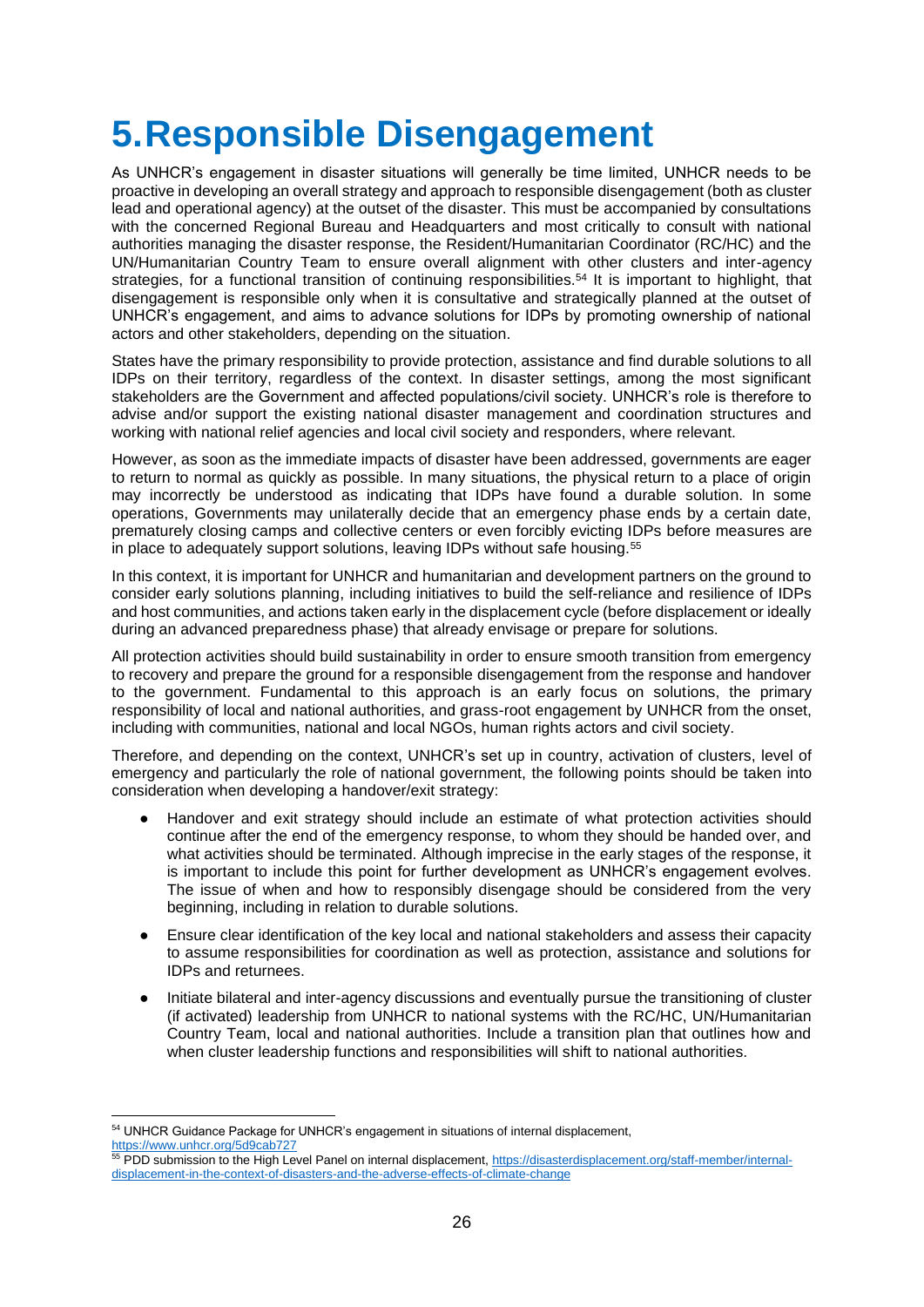- Pursue a capacity development strategy that targets national actors for IDP protection and solutions.
- Outline protection measures contributing to work towards solutions, including on how to bridge humanitarian response and link it with longer term recovery and with national development priorities.
- Work with national partners to include protection analysis and evidence-base in existing development coordination efforts. Understand and engage with development coordination mechanisms and structures, with UN Country Team, and other clusters early on and ensure protection and solutions are integrated into these plans and form part of the overall coordination structure in place.
- Ensure that there is a continued means for protection analysis and corresponding data collection suited for development planning. This analysis should address the protection shortcomings/gaps, and highlight issues that are important for development, including rule of law, access to basic services, economic equality, and social safety nets; and
- Advocate for solutions to protection risks and needs to be identified by development partner planning. This may include advocacy for targeted funding in areas where IDPs are located or where IDPs will (have) return(ed) or (re)settle(d), particularly in countries that have a decentralized governmental structure.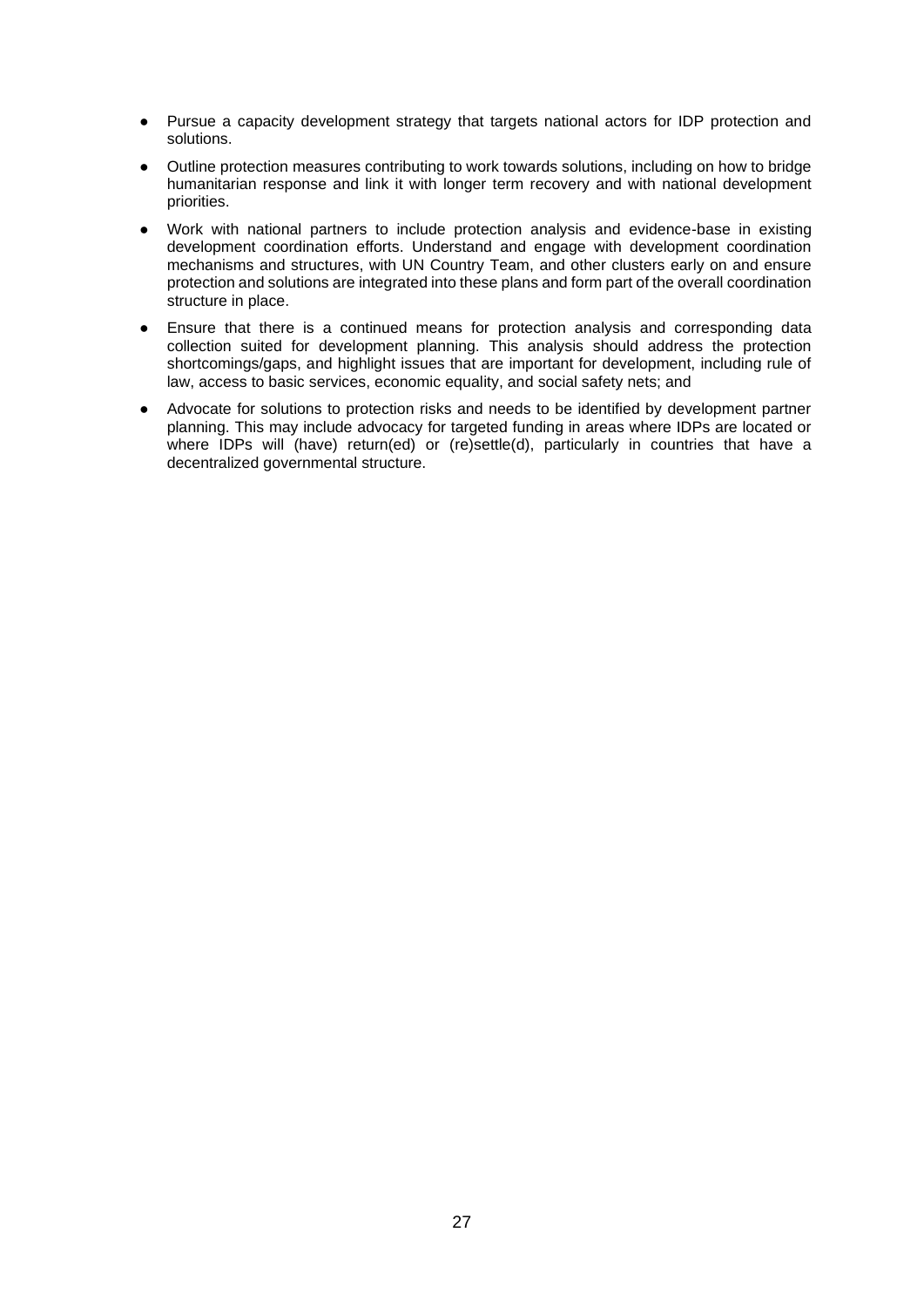# **Annex 1 - Terminology and Key Concepts**

### **Disaster**

A serious disruption of the functioning of a community or a society at any scale due to hazardous events interacting with conditions of exposure, vulnerability and capacity, leading to one or more of the following: human, material, economic and environmental losses and impacts.<sup>56</sup> Disasters occur when people in conditions of *vulnerability* are *exposed* to *hazards* and do not have the adaptive capacity to cope. As such, disasters are not natural. Hazards that trigger disasters include storms, floods and drought. Some hazards occur relatively quickly while others progress more gradually. Disasters can be linked to sudden- or slow-onset hazards. The adverse effects of climate change may heighten the frequency and intensity of hazards. The adverse effects of climate change also affect exposure and conditions of vulnerability.

#### **Displacement-affected communities**

Displaced persons, including refugees and internally displaced persons, and the local communities affected by their presence in areas of displacement and as well in areas of return and (re)integration.

#### **Disaster risk reduction/management**

Disaster risk reduction is aimed at preventing new and reducing existing disaster risk and managing residual risk, all of which contribute to strengthening resilience and therefore to the achievement of sustainable development. Disaster risk reduction is the policy objective of disaster risk management, and its goals and objectives are defined in disaster risk reduction strategies and plans.<sup>57</sup>

Disaster risk management is the application of disaster risk reduction policies and strategies to prevent new disaster risk, reduce existing disaster risk and manage residual risk, contributing to the strengthening of resilience and reduction of disaster losses.<sup>58</sup>

#### **Early or anticipatory action**

Actions taken in anticipation of a crisis, in response to a trigger or threshold, but before an emergency fully materializes, which are intended to mitigate the impact of the crisis or improve the response. <sup>59</sup>

#### **Environmental degradation**

This term can be understood as a process through which the natural environment is compromised in some way, reducing biological diversity and the general health of the environment. This process can be entirely natural in origin, or it can be accelerated or caused by human activities. $60$ 

#### **Hazard**

A hazard is a process, phenomenon or human activity that may cause loss of life, injury or other health impacts, property damage, social and economic disruption or environmental degradation. Hazards may be natural, anthropogenic or socio-natural in origin. Hazards include hydrometeorological hazards, such as tropical cyclones (also known as typhoons and hurricanes), floods and drought, and geological or geophysical hazards, such as earthquakes, volcanic activity and landslides.<sup>61</sup> Hydrometeorological factors may contribute to geological or geophysical hazards such as landslides. Hazards may be single, sequential or combined in their origin and effects. Multi-hazard means: (1) the selection of multiple major hazards that the country faces, and (2) the specific contexts where hazardous events may occur simultaneously, cascading or cumulatively over time, and taking into account the potential interrelated effects.<sup>62</sup> Hazards that are sometimes referred to as "natural" may, in fact, be socio-natural, meaning

<sup>56</sup> Hazard definition and Classification Review, annex 3 (United Nations Office for Disaster Risk Reduction [UNDRR] International Science Council UNDRR, 2020), [www.undrr.org/publication/hazard-definition-and-classification-review](http://www.undrr.org/publication/hazard-definition-and-classification-review)

<sup>&</sup>lt;sup>57</sup> UNDRR Terminology[, https://www.undrr.org/terminology/disaster-risk-reduction](https://www.undrr.org/terminology/disaster-risk-reduction)

<sup>58</sup> Ibid

<sup>&</sup>lt;sup>59</sup> ODI, Working Paper 551, 2019 Anticipatory humanitarian action: what role for the CERF? Moving from rapid response to early action,<https://www.preventionweb.net/publications/view/64592>

<sup>60</sup> Environmental degradation in the "General Multilingual Environmental Thesaurus" (European Environment Agency, 2021), [www.eionet.europa.eu/gemet/en/concept/15154](http://www.eionet.europa.eu/gemet/en/concept/15154) 

 $61$  In addition, the Sendai Framework for Disaster Risk Reduction 2015-2030 also includes following hazards: environmental (includes processes and phenomena such as soil degradation, deforestation, loss of biodiversity, salinization and sea-level rise); biological (bacteria, viruses or parasites, venomous wildlife and insects, poisonous plants and mosquitoes carrying diseasecausing agents); technological processes and phenomena (industrial pollution, nuclear radiation, toxic wastes, dam failures, transport accidents, factory explosions, fires and chemical spills). Technological hazards also may arise directly as a result of the impacts of a natural hazard event.

<sup>62</sup> Hazard definition and Classification Review, annex 3 (United Nations Office for Disaster Risk Reduction [UNDRR] International Science Council UNDRR, 2020), [www.undrr.org/publication/hazard-definition-and-classification-review.](http://www.undrr.org/publication/hazard-definition-and-classification-review)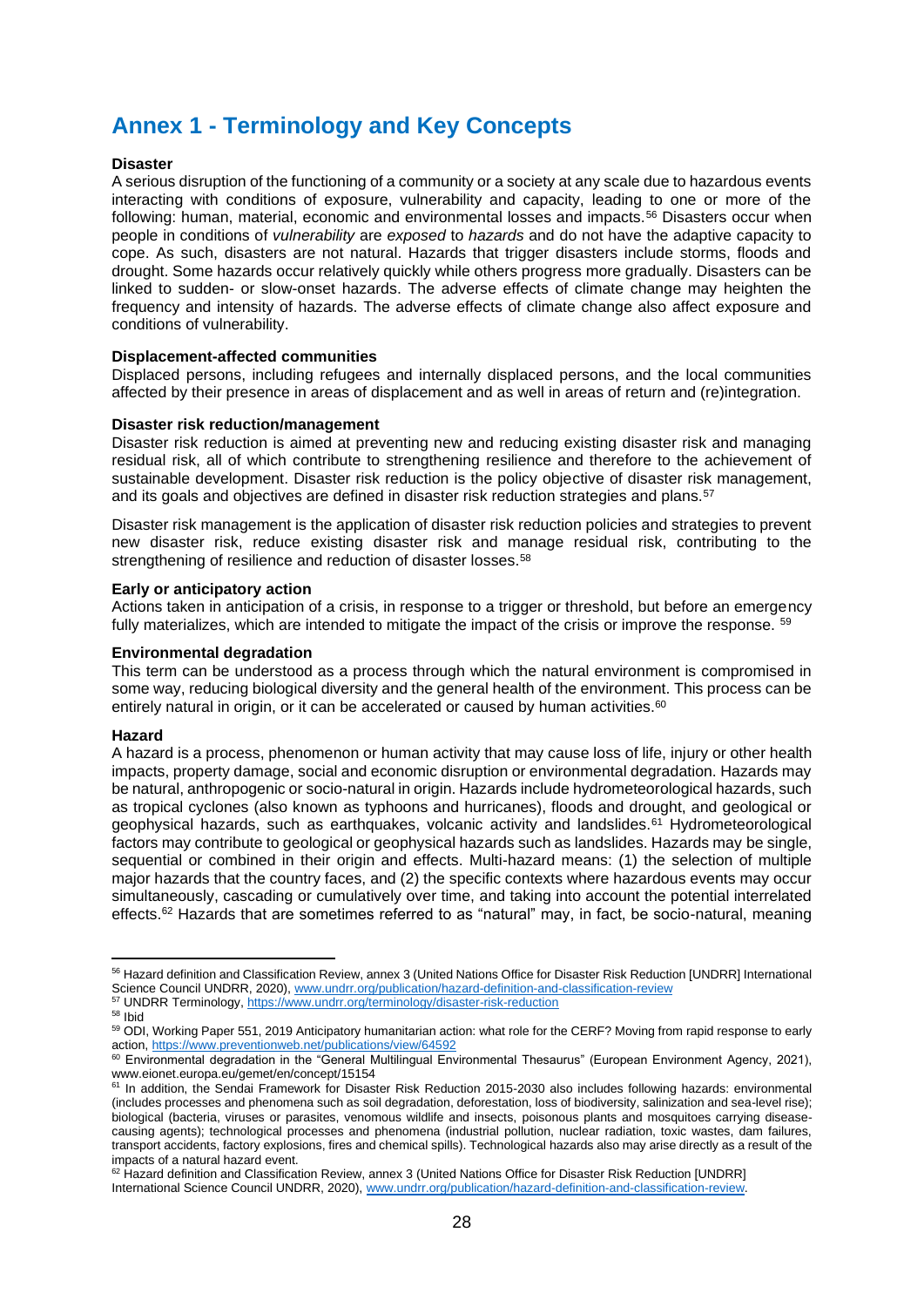they are associated with a combination of natural and anthropogenic factors, including environmental degradation and climate change.<sup>63</sup>

## **Internally displaced person (IDP)**

Persons or groups of persons who have been forced or obliged to flee or to leave their homes or places of habitual residence, in particular as a result of or in order to avoid the effects of armed conflict, situations of generalized violence, violations of human rights or natural or human-made disasters, and who have not crossed an internationally recognized state border.<sup>64</sup>

## **The adverse impacts of climate change**

Adverse effects of climate change means change in the physical environment or biota resulting from climate change which have significant deleterious effects on the composition, resilience or productivity of natural and managed ecosystems or on the operation of socio-economic systems or on human health and welfare.<sup>65</sup>

There is high agreement among scientists that the effects of climate change, in combination with other factors, will increase the displacement of people (IPCC 2014). This includes its complex effects on people in their original home areas, as well as in areas of refuge, return and alternative settlement locations, with significant variation across different regions:<sup>66</sup>

- Climate change is increasing the frequency and/or intensity of extreme, sudden-onset weather hazards such as floods following heavy rain and tropical storms.
- Climate change is also increasing the frequency and intensity of slow-onset hazards, such as drought, heat waves and incremental environmental change including sea level rise, coastal erosion, salinization and desertification. These processes are, in turn, drivers of further hazards and displacement risk.
- Climate change is a "threat multiplier" that exacerbates pressure on food, water, land and other ecosystem services necessary for human health, livelihoods, settlement and survival, and increases the potential for conflict and consequent displacement in certain contexts, although these interlinkages are complex, multi-causal and should not be oversimplified.

## **Protection**

According to the Inter-Agency Standing Committee (IASC) protection is defined as: All activities aimed at obtaining full respect for the rights of the individual in accordance with the letter and the spirit of the relevant bodies of law (i.e., International Human Rights Law (IHRL), International Humanitarian Law (IHL) and International Refugee law (IRL)).

## **Protection mainstreaming**

The process of incorporating protection principles and promoting meaningful access, safety and dignity in humanitarian aid. Protection mainstreaming efforts by UNHCR should include an analysis of the impact of displacement on internally displaced persons, including in relation to differences in age, gender, disability and other diversity elements, and recommended actions for all humanitarian actors to pursue to promote safe and dignified access to assistance, protection, and solutions for all internally displaced persons.<sup>67</sup>

## **Vulnerable persons**

Vulnerable persons or groups of people who are exposed to a combination of, or more serious risks, than the rest of the population and who have limited capacity to cope with these risks.<sup>68</sup>

## **Gender-based violence**

The IASC defines gender-based violence as any harmful act that is perpetrated against a person's will and that is based on socially ascribed (i.e., gender) differences between males and females.<sup>69</sup>

 $63$  Ibid.

<sup>64</sup> UN Guiding Principles on Internal Displacement, [https://www.unhcr.org/protection/idps/43ce1cff2/guiding-principles-internal](https://www.unhcr.org/protection/idps/43ce1cff2/guiding-principles-internal-displacement.html)[displacement.html](https://www.unhcr.org/protection/idps/43ce1cff2/guiding-principles-internal-displacement.html)

<sup>65</sup> United Nations Framework Convention on Climate Change available at<https://unfccc.int/resource/docs/convkp/conveng.pdf> <sup>66</sup> See also UNHCR Key Concepts on Climate Change and Disaster Displacement,

<https://www.unhcr.org/protection/environment/5943aea97/key-concepts-climate-change-disaster-displacement.html>

<sup>&</sup>lt;sup>67</sup> For more detailed guidance on protection mainstreaming, GP[C https://www.globalprotectioncluster.org/themes/protection](https://www.globalprotectioncluster.org/themes/protection-mainstreaming/)[mainstreaming/](https://www.globalprotectioncluster.org/themes/protection-mainstreaming/)

<sup>68</sup> GPC Working Document, Strengthening Protection in Disaster Response[, https://www.globalprotectioncluster.org/tools-and](https://www.globalprotectioncluster.org/tools-and-guidance/essential-protection-guidance-and-tools/protection-in-natural-disasters-essential-guidance-and-tools/)[guidance/essential-protection-guidance-and-tools/protection-in-natural-disasters-essential-guidance-and-tools/](https://www.globalprotectioncluster.org/tools-and-guidance/essential-protection-guidance-and-tools/protection-in-natural-disasters-essential-guidance-and-tools/)

<sup>69</sup> Inter-Agency Standing Committee. (2005). GENDER-BASED VIOLENCE INTERVENTIONS IN HUMANITARIAN SETTINGS. available at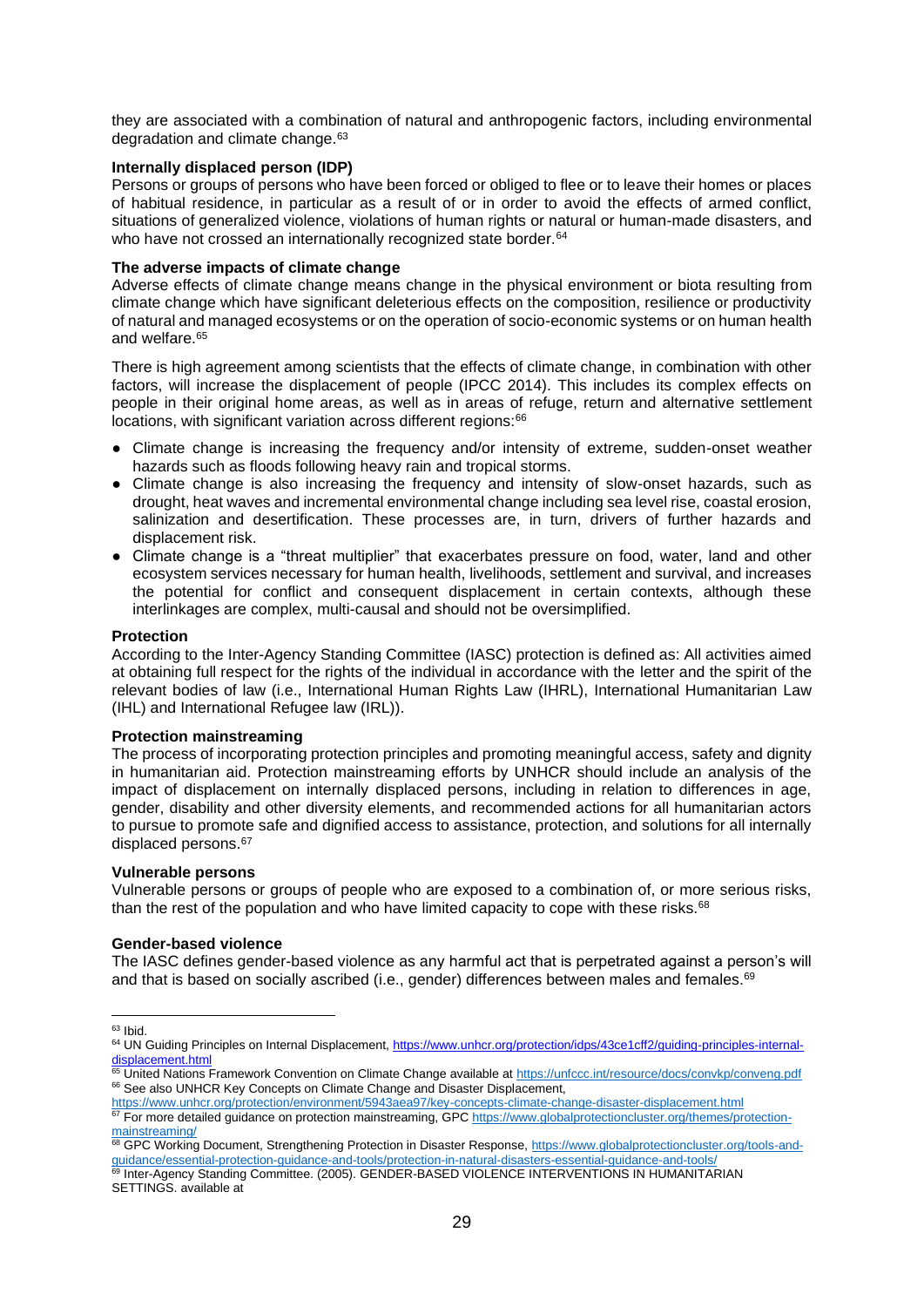# **Annex 2 - Relevant International, Regional and National Normative Frameworks**

The challenges of internal displacement in the context of disasters and the adverse effects of climate change have been recognized at the international, regional, and national levels. At the international level, the legal and normative framework under the UN Guiding Principles on Internal Displacement, as a reflection of existing international law, sets out the international standard of rights and protection applicable to situations of conflict, human rights violations, or natural/man-made hazards. The Guiding Principles would apply equally to sudden or slow-onset natural/man-made hazards and other effects of climate change, insofar as people are forcibly displaced inside their own country or because their place of origin has become uninhabitable or too dangerous for human habitation. The Guiding Principles are relevant to the protection of persons through all phases, including protection from forced displacement, during displacement and during return, local integration, and resettlement to another part of the country – in conflict and disaster situations.

The 2015 Agenda for Humanity calls for a new approach to addressing and reducing displacement that includes measures to manage disaster displacement risks and address assistance and protection needs, including addressing the needs of host communities. The Sendai Framework for Disaster Risk Reduction 2015–2030 encourages "the adoption of policies and programmes addressing disasterinduced human mobility to strengthen the resilience of affected people and that of host communities" (para. 30), and the Human Rights Council has also noted "the urgency protecting persons displaced in the context of the adverse impacts of climate change, including those from small island developing states and least developed countries" (Resolution A/HRC/35/20).

Moreover, under the UN Framework Convention on Climate Change (UNFCCC), the Paris Agreement, a Task Force on Displacement (TFD) was established and discussed in the work of the Executive Committee of the Warsaw International Mechanism on Loss and Damage (WIM) which address loss and damage occurring due to the adverse impacts of climate change, including extreme weather and slow-onset events, as well as migration, displacement and planned relocation. The TFD is mandated to come up with recommendations on integrated approaches to avert, minimize and address displacement related to the adverse effects of climate change. and the Conference of the Parties (COP24) in Katowice, Poland in December 2018, welcomed the recommendations of the TFD on integrated approaches to averting, minimizing, and addressing displacement related to the adverse impact of climate change.

In addition, the Platform on Disaster Displacement (PDD) was established in 2016 to follow up on the *Nansen Initiative Protection Agenda*. To work towards better protection for people displaced across borders in the context of disasters and climate change, its workplan and activities also focus on internal displacement, as highlighted in the *Envoy of the PDD Chair Submission to the High-Level Panel on Internal Displacement in the Context of Disasters and the Adverse Effects of Climate Change.*

Regionally, the African Union Convention for the Protection and Assistance of Internally Displaced Persons in Africa (also known as the Kampala Convention) in 2009 is a binding convention which outlines detailed responsibilities and duties with respect to IDPs irrespective of the cause of their displacement. Article 5(4) specifically requires actors to protect and assist those internally displaced by natural hazards or human made disasters, including those triggered by climate change. The 2006 Great Lakes Protocol also covers displacement as a result of disasters. Other regional frameworks, such as the *2017-2030 Framework for Resilient Development in the Pacific: An Integrated Approach to Address Climate Change and Disaster Risk Management*, have also included a range of policy options and measures that can avert, minimize and address disaster displacement<sup>70</sup>.

At the national level, a number of legal and policy frameworks and ongoing processes are also relevant to the protection of persons displaced in disaster and climate change contexts.<sup>71</sup> Most countries have national disaster risk reduction, development, humanitarian assistance, climate change adaptation and human rights laws and policies relevant to the protection of disaster displaced persons, from which

https://interagencystandingcommittee.org/system/files/legacy\_files/guidelines\_for\_gender\_based\_violence\_interventions\_in\_hu manitarian\_settings\_english\_.pdf

<sup>70</sup> Available a[t https://www.forumsec.org/wp-content/uploads/2018/06/Framework-for-Resilient-Development-in-the-Pacific-](https://www.forumsec.org/wp-content/uploads/2018/06/Framework-for-Resilient-Development-in-the-Pacific-2016.pdf)[2016.pdf](https://www.forumsec.org/wp-content/uploads/2018/06/Framework-for-Resilient-Development-in-the-Pacific-2016.pdf)

<sup>&</sup>lt;sup>71</sup> See for example Vanuatu's National Policy on Climate [Change and disaster induced displacement,](https://www.iom.int/sites/default/files/press_release/file/iom-vanuatu-policy-climate-change-disaster-induced-displacement-2018.pdf) Fiji's Displacement [Guidelines](https://www.sprep.org/news/fijis-displacement-guidelines-launched-at-the-moana-blue-pacific-pavilion) amongst others.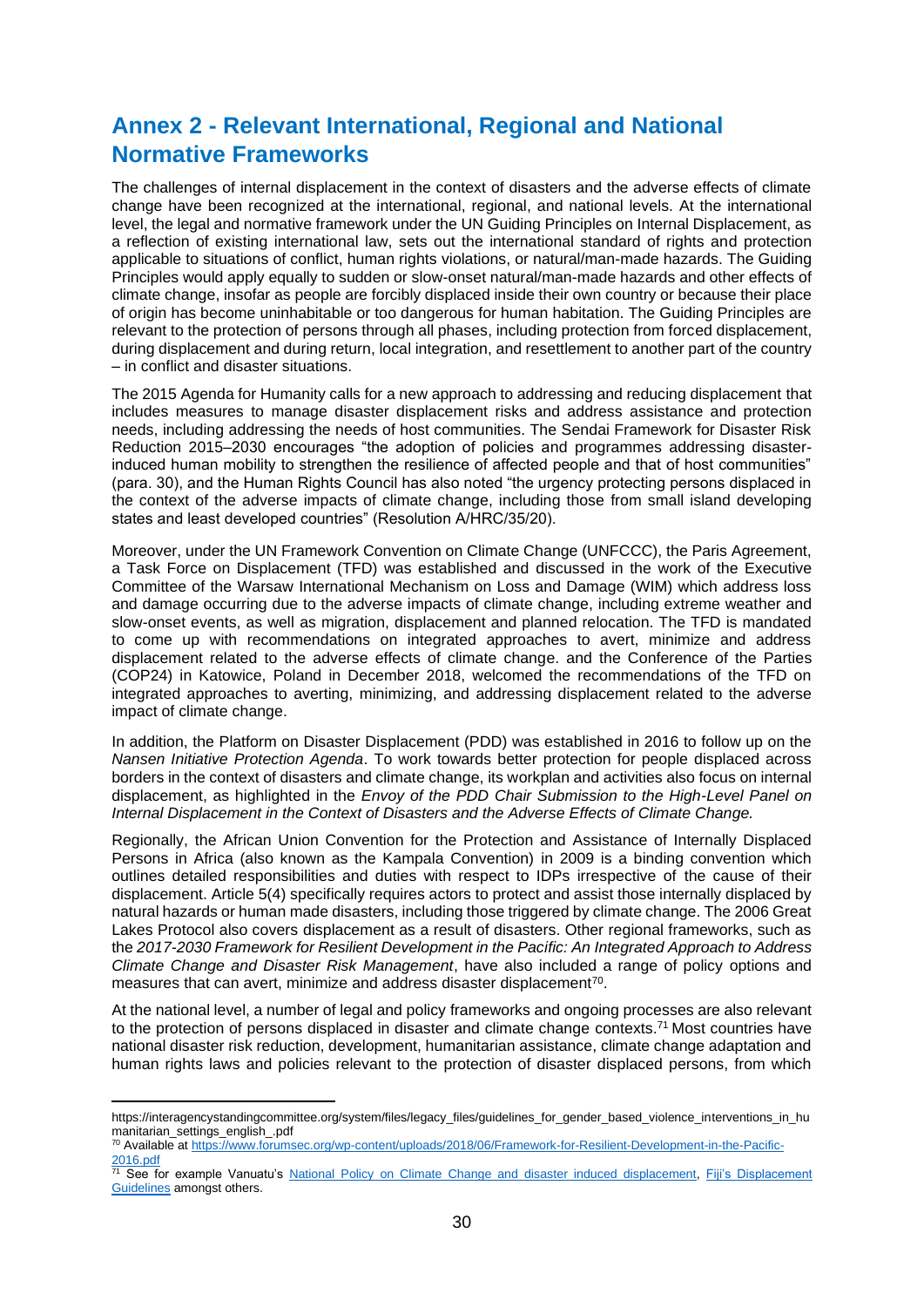lessons learned regarding challenges and effective practices can be drawn. Around half of the national strategies refer to displacement as a consequence and/or driver of vulnerability and disaster risk.<sup>72</sup>

 $72$  Mapping the Baseline – To What Extent Are Displacement and Other Forms of Human Mobility Integrated in National and Regional Disaster Risk Reduction Strategies? Michelle Yonetani, 2018, [https://disasterdisplacement.org/portfolio](https://disasterdisplacement.org/portfolio-item/drrmapping-summary)[item/drrmapping-summary](https://disasterdisplacement.org/portfolio-item/drrmapping-summary)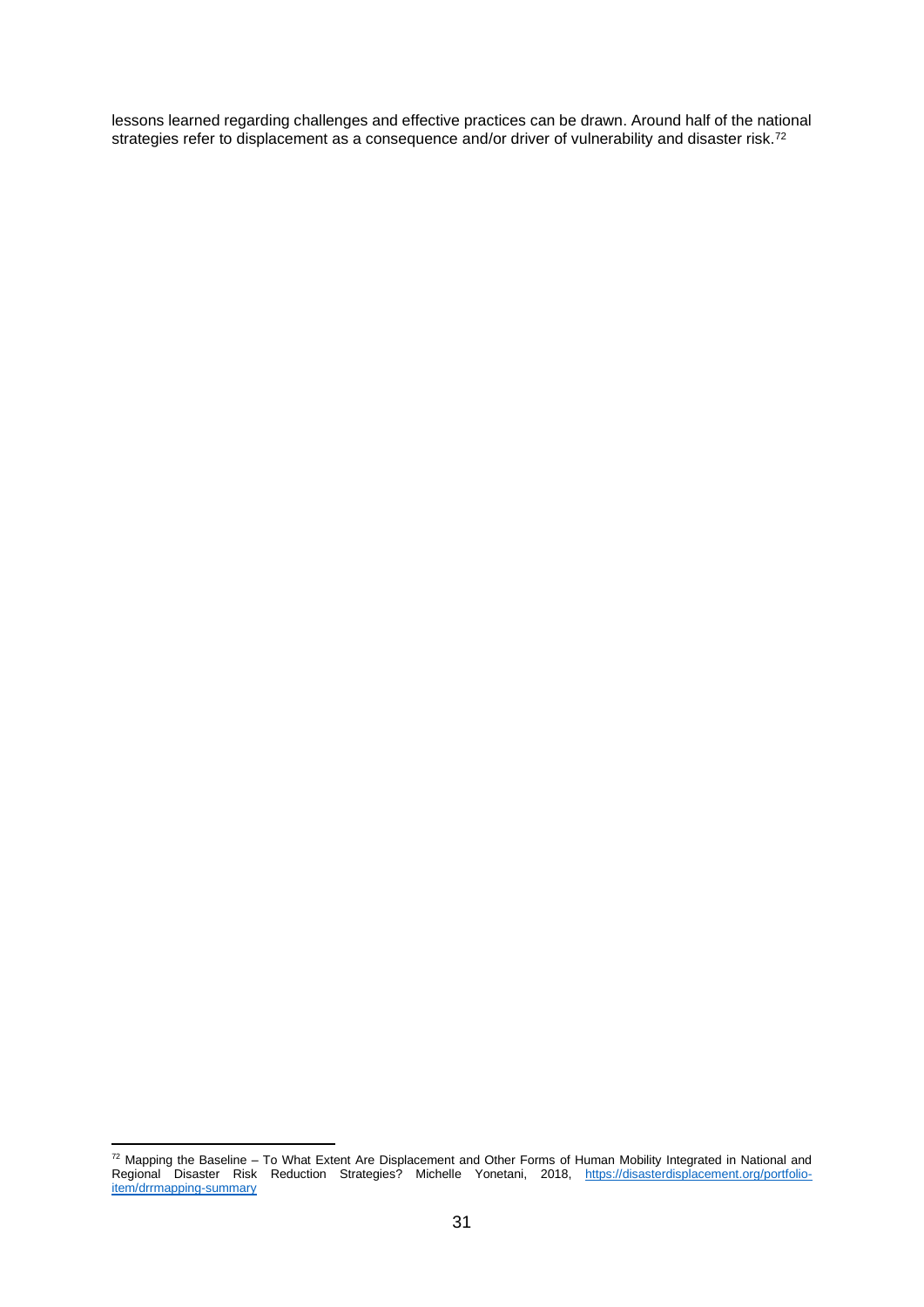# **Annex 3 – List of Relevant Reference, Guidance and Tools**

UN Guiding Principles on Internal Displacement (United Nations, 1998), <http://www.undocs.org/E/CN.4/1998/53/Add.2>

Policy on UNHCR's engagement in situations of internal displacement, September 2019

<https://www.unhcr.org/50f951df9>

UNHCR Guidance Package for UNHCR's engagement in situations of internal displacement, September 2019, Version 1

<https://www.unhcr.org/5d9cab727>

UNHCR Policy on Emergency Preparedness and Response, UNHCR/HCP/2017/1/Rev.1

[https://intranet.unhcr.org/content/dam/unhcr/intranet/policy-guidance/policies/2017/unhcr-hcp-](https://intranet.unhcr.org/content/dam/unhcr/intranet/policy-guidance/policies/2017/unhcr-hcp-1/unhcr%20hcp%202017%201%20Rev.%201.pdf)[1/unhcr%20hcp%202017%201%20Rev.%201.pdf](https://intranet.unhcr.org/content/dam/unhcr/intranet/policy-guidance/policies/2017/unhcr-hcp-1/unhcr%20hcp%202017%201%20Rev.%201.pdf)

UNHCR's Preparedness Package for IDP Emergencies (PPIE), A reference tool for preparedness in situations of internal displacement, April 2020

<https://emergency.unhcr.org/entry/408136/preparedness-package-for-idp-emergencies-ppie>

Words into Action guidelines – Disaster displacement: How to reduce risk, address impacts and strengthen resilience, UNDRR 2019

<https://www.preventionweb.net/publications/view/58821>

Checklist:

[https://www.undrr.org/sites/default/files/2021-02/WiA\\_Displacement\\_Checklist\\_En\\_0.pdf](https://www.undrr.org/sites/default/files/2021-02/WiA_Displacement_Checklist_En_0.pdf)

E-learning:

<https://kayaconnect.org/course/info.php?id=3028>

IASC Operational Guidelines on the Protection of Persons in Situations of Natural Disasters, January 2011

[https://interagencystandingcommittee.org/system/files/legacy\\_files/Operational\\_guidelines\\_nd.pdf](https://interagencystandingcommittee.org/system/files/legacy_files/Operational_guidelines_nd.pdf)

Handbook for the protection of internally displaced persons, June 2010

<https://www.unhcr.org/4c2355229.pdf>

Guidance on Protecting People from Disasters and Environmental Change through Planned Relocation, October 2015

[https://www.unhcr.org/protection/environment/562f798d9/planned-relocation-guidance-october-](https://www.unhcr.org/protection/environment/562f798d9/planned-relocation-guidance-october-2015.html)[2015.html](https://www.unhcr.org/protection/environment/562f798d9/planned-relocation-guidance-october-2015.html)

A toolbox: Planning Relocations to Protect People from Disasters and Environmental Change, 2017

<https://www.unhcr.org/protection/environment/596f1bb47/planned-relocation-toolbox.html>

IASC Leadership in Humanitarian Action: Handbook for the UN Resident and Humanitarian Coordinator, March 2021

[https://interagencystandingcommittee.org/humanitarian-leadership-strengthening-section/leadership](https://interagencystandingcommittee.org/humanitarian-leadership-strengthening-section/leadership-humanitarian-action-handbook-un-resident-and-humanitarian-coordinator)[humanitarian-action-handbook-un-resident-and-humanitarian-coordinator](https://interagencystandingcommittee.org/humanitarian-leadership-strengthening-section/leadership-humanitarian-action-handbook-un-resident-and-humanitarian-coordinator)

Sendai Framework for Disaster Risk Education 2015 – 2030 [https://www.preventionweb.net/files/43291\\_sendaiframeworkfordrren.pdf](https://www.preventionweb.net/files/43291_sendaiframeworkfordrren.pdf)

Sendai Framework at a glance https://www.preventionweb.net/sendai-framework/sendai-frameworkfor-drr/at-a-glance

Nansen Initiative Protection Agenda

[https://disasterdisplacement.org/wp-content/uploads/2014/08/EN\\_Protection\\_Agenda\\_Volume\\_I\\_](https://disasterdisplacement.org/wp-content/uploads/2014/08/EN_Protection_Agenda_Volume_I_-low_res.pdf) [low\\_res.pdf](https://disasterdisplacement.org/wp-content/uploads/2014/08/EN_Protection_Agenda_Volume_I_-low_res.pdf)